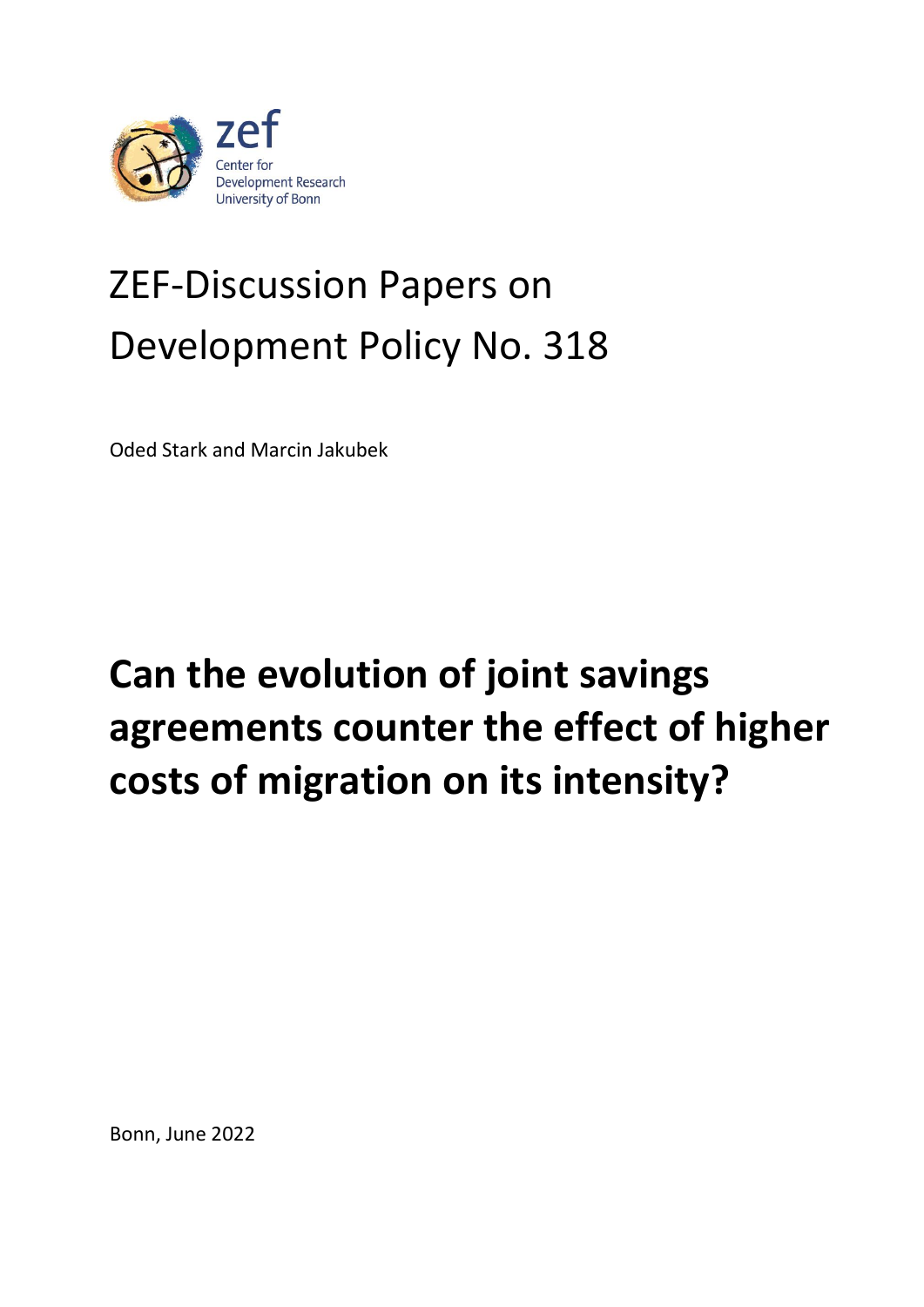The **CENTER FOR DEVELOPMENT RESEARCH (ZEF)** was established in 1995 as an international, interdisciplinary research institute at the University of Bonn. Research and teaching at ZEF address political, economic and ecological development problems. ZEF closely cooperates with national and international partners in research and development organizations. For information, see: [www.zef.de](http://www.zef.de/)

**ZEF – Discussion Papers on Development Policy** are intended to stimulate discussion among researchers, practitioners and policy makers on current and emerging development issues. Each paper was subjected to internal discussion and quality control at the Center for Development Research (ZEF). The papers mostly reflect work in progress. The Editorial Committee of the ZEF – DISCUSSION PAPERS ON DEVELOPMENT POLICY includes Matin Qaim (Chair), Christian Borgemeister, and Eva Youkhana. Alisher Mirzabaev is the Managing Editor of the series.

**Oded Stark and Marcin Jakubek, Can the evolution of joint savings agreements counter the effect of higher costs of migration on its intensity?**, **ZEF Discussion Papers on Development Policy No. 318, Center for Development Research, Bonn, June 2022, pp. 47.**

**ISSN: 1436-9931**

**Published by:**

Zentrum für Entwicklungsforschung (ZEF) Center for Development Research Genscherallee 3 D – 53113 Bonn Germany Phone: +49-228-73-1861 E-Mail: zef@uni-bonn.de Website: www.zef.de

**The authors**:

**Oded Stark**, Universities of Bonn and Warsaw. Contact: [ostark@uni-bonn.de](mailto:ostark@uni-bonn.de) **Marcin Jakubek**, Polish Academy of Sciences.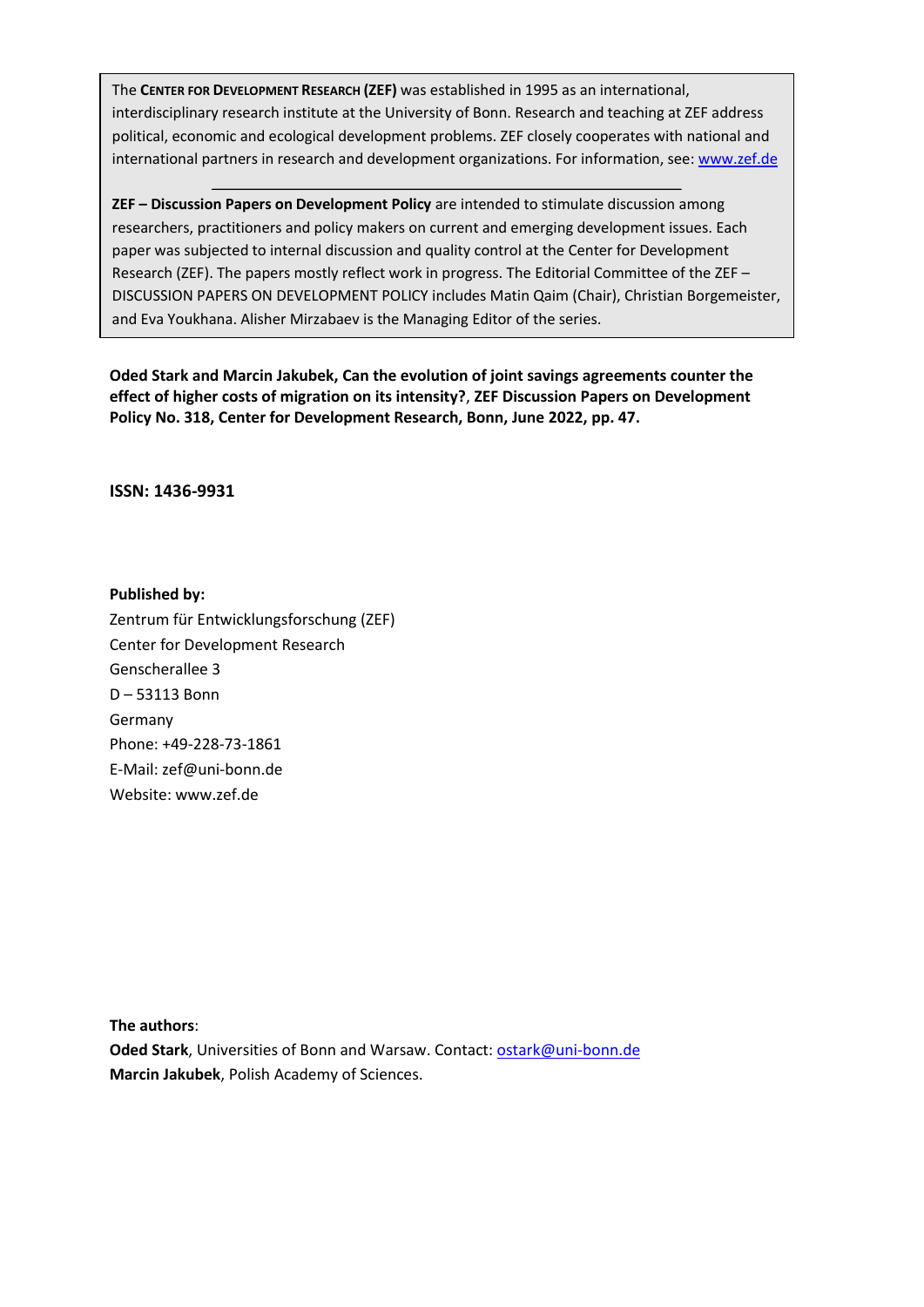# **Acknowledgements**

We are indebted to two referees for their thoughtful comments and kind words.

This paper is dedicated to the memory of Luigi Orsenigo, an inspiring colleague, insightful scholar, and dear friend. Luigi was a stimulating and dedicated Co-Editor of the *Journal of Evolutionary Economics*.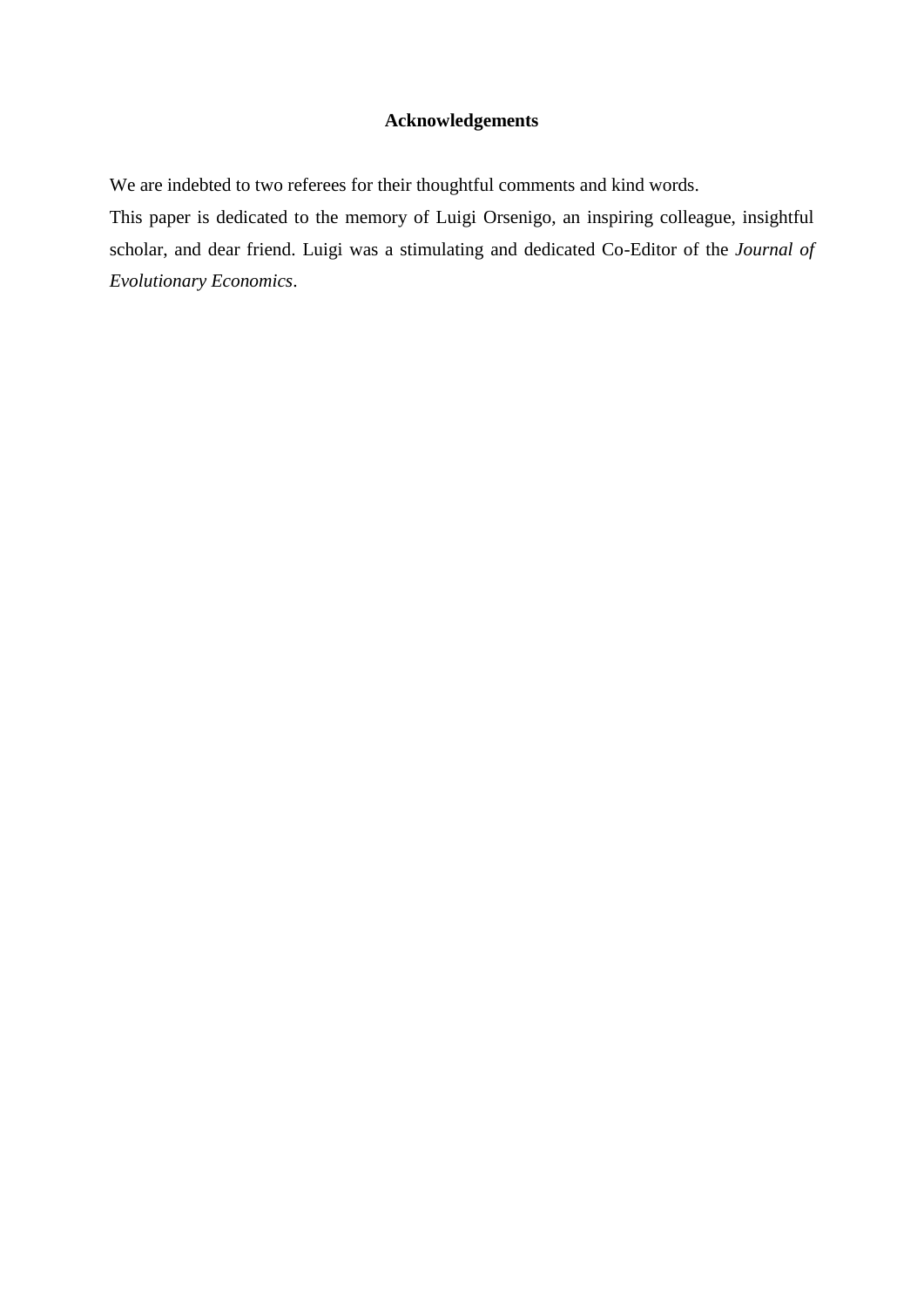#### **Abstract**

In this paper we consider a population of would-be migrants in a developing country. To begin with, this population is divided into two sets: those who save by themselves to pay for the cost of their migration, and those who pool their savings with the savings of another would-be migrant to pay for the cost. Saving jointly brings forward the timing of migration: funds needed to pay for the migration of one of the co-savers can be accumulated more quickly, enabling him, using his higher income at destination than at origin, to speed up the migration of his co-saver. However, people may hesitate to save jointly for fear that a co-saver who is the first to migrate might fail to keep his part of the agreement. We show that an increase in the cost of migration stimulates the formation of co-financing, joint-saving arrangements that enable would-be migrants to cushion the impact of the increase. The evolution of joint-saving arrangements can create a time window during which the intensity of migration need not decrease: no fewer people (and conceivably even more of them) will migrate during a time interval that follows the increase in the cost. This prediction is at variance with the canonical economic model of migration according to which if migration is costlier, then there will be less of it.

*Keywords*: Cost of migration; Saving for migration schemes; Evolution of joint saving agreements; Proximity in social space; Revised perception of the risk of joint saving; The intensity of migration

*JEL classification*: D01; D71; D81; D83; D84; D91; F22; G41; O15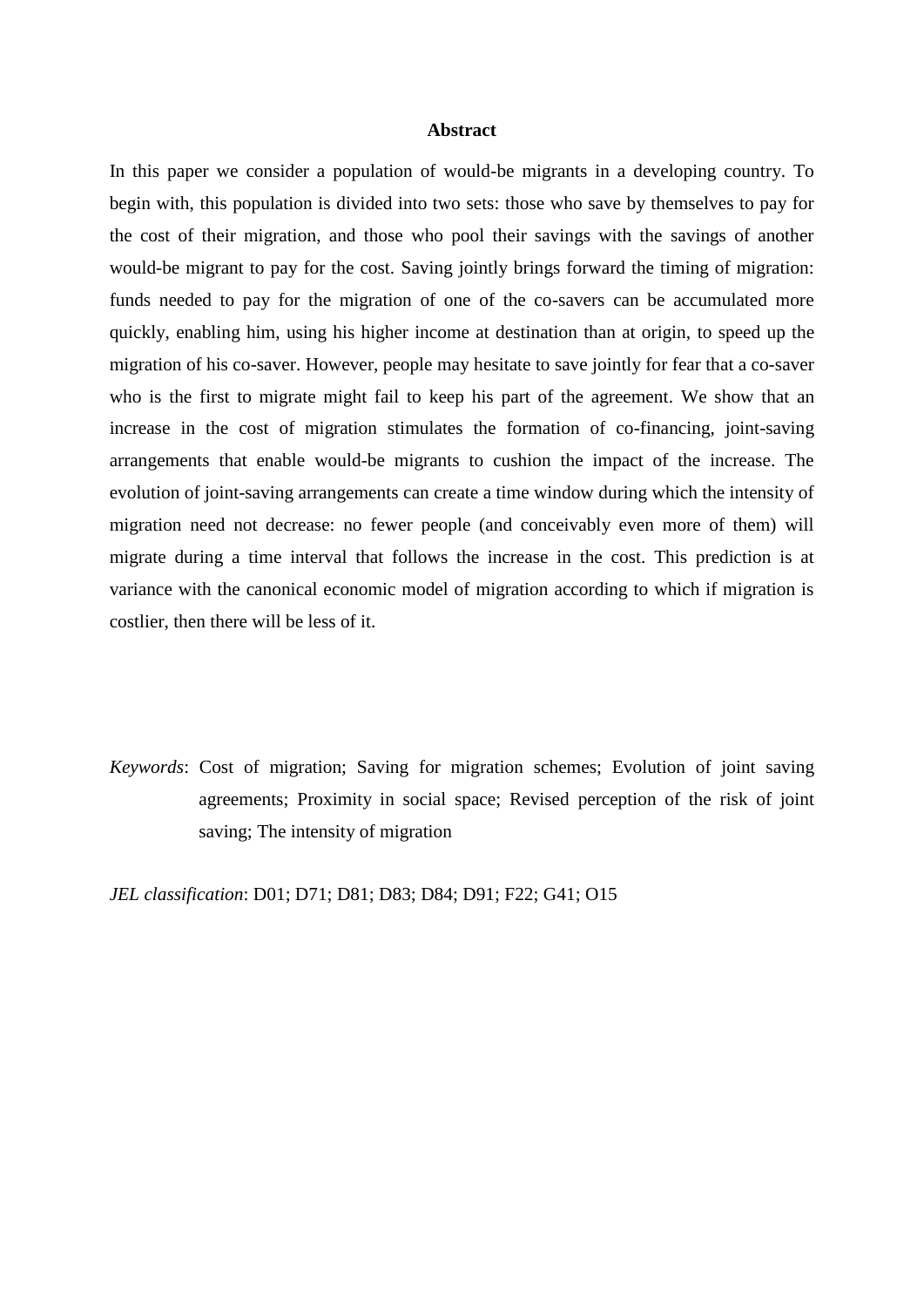# **1. Introduction**

According to the canonical economic model of migration, if migration is costlier, there will be less of it. (Early examples of this model include the widely cited articles by Sjaastad, 1962, and Todaro, 1969.) In migration research and in migration policy formation, this notion has become the conventional wisdom, mainly because of its intuitive appeal. In this paper we show that an increase in the cost of migration can result in intensification of migration: we say that intensification occurs when more people migrate during a time interval that follows the increase in cost than would have migrated during the same time interval had there been no increase in cost. The reason for this outcome is that an increase in the cost of migration can trigger changes in the financial and social circumstances designed to enable would-be migrants to save enough to pay for the cost of their migration. Specifically, as explained below and modeled in the next two sections, the increase in cost can shift the line of demarcation between the set of lone savers and the set of joint savers in favor of the latter. Because saving jointly speeds up the accumulation of funds to pay for the cost of migration as compared to saving alone, the number of migrants during a time interval that follows the increase in the cost need not decrease, and may even increase.

In a review of immigration in American history, Abramitzky and Boustan (2017) remark that in the nineteenth century "[o]nce migrant communities were established in US cities and rural areas, many prospective migrants were able to travel on prepaid tickets financed by friends or family" (p. 1314). In evaluating the role of costs in shaping migration patterns, Abramitzky and Boustan note that those costs "need not imply that the poor are priced out of migration because of a lack of credit or financing for their journey. Both in the past and the present, there is evidence that immigrant networks can alleviate such financial constraints" (p. 1325).

Ilahi and Jafarey (1999) report that in Pakistan informal contracts agreed between migrants and their extended families, whereby the latter finance the migrants' travel abroad: about 58% of the migrants borrow from their extended family, with the amounts borrowed covering, on average, nearly half of the cost of migration. Borrowing from the extended family is more common among migrants of rural origin, who face higher costs of migration and are on average poorer, than among migrants of urban origin. Akkoyunlu and Siliverstovs (2013) provide evidence that a higher cost of migration from Turkey to Germany encourages the conclusion of informal financial contracts between would-be migrants and their extended families to pay for the cost of migration, and that the remittances that the migrants send back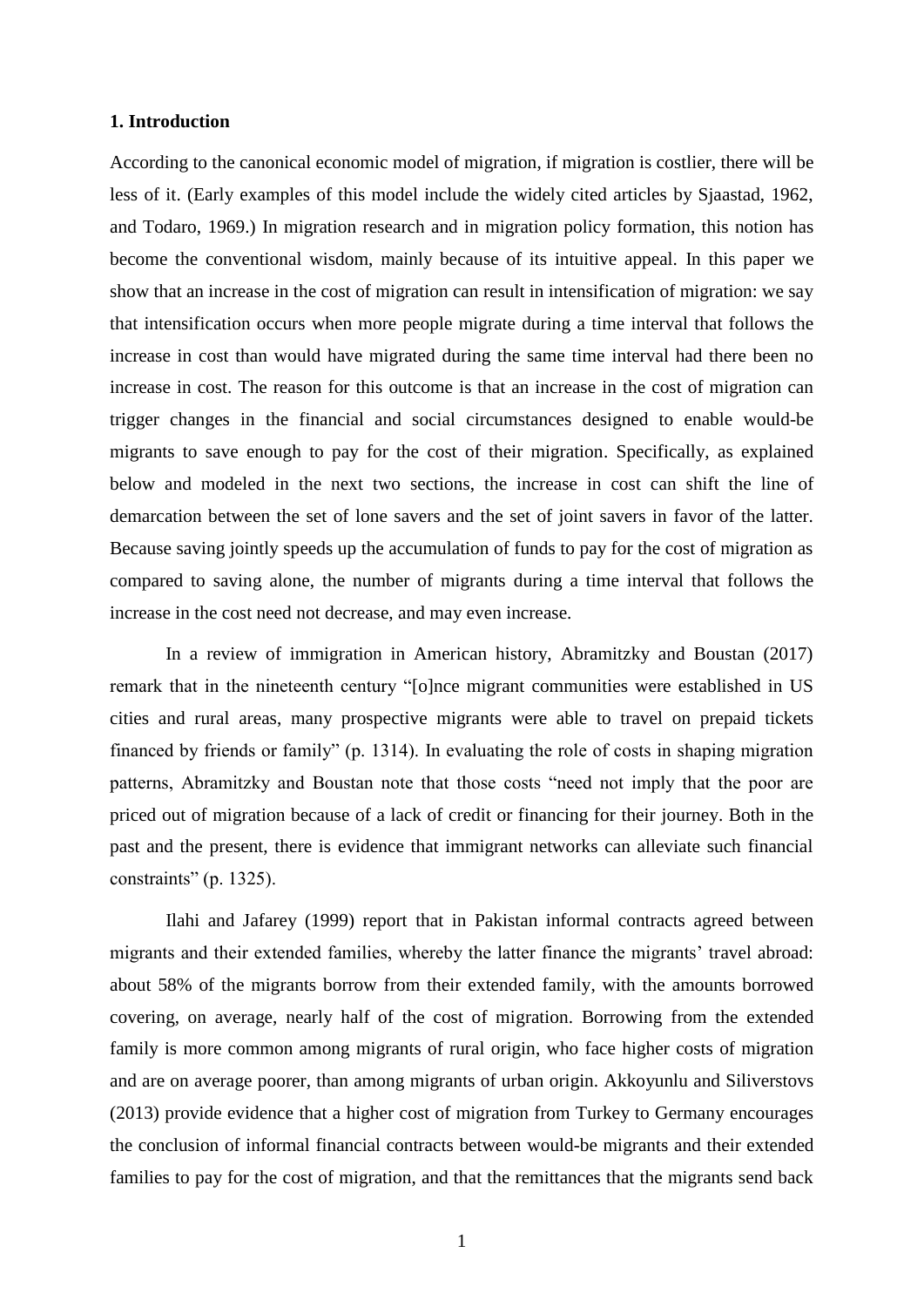are likely to be used to finance subsequent migration by other family members. Genicot and Senesky (2004) report that Mexican migrants whose travel to the US was arranged by "coyotes" (migrant smugglers) were more likely to have received financial support from relatives and friends than Mexicans who set off to the US on their own. A higher cost of migration (arising from paying a "coyote") appears to have been linked to reliance on an extended financial support network. Indeed, Mexico-to-US migration, where an increase in border patrols made migration more difficult and hence more expensive, but possibly resulting in higher flows, could serve as a case study.

Texts on migrants' remittances have particularly acknowledged and documented that would-be migrants are helped by their families in obtaining the funds needed to pay for migration, and that once they have migrated and landed gainful employment they share their destination earnings with their families by means of remittances. (The articles on the reasons for sending remittances by Lucas and Stark, 1985, and by Stark and Lucas, 1988, have inspired a large empirical literature that has yielded insights about the motives for sending remittances and about the roles that the earnings of migrants and the incomes of their families play in determining the incidence of remittances and the sums remitted.) The line of reasoning advanced in this paper is distinct. We model the behavior of a would-be migrant who enters the "game" with own savings - these can be savings accumulated alone or jointly with his family - yet still faces a period of waiting in order to amass the required funds. Cooperation with another would-be migrant who faces a similar constraint is a strategy that goes farther than reliance on the support that might be provided by their own family. This perspective is similar to a setting in which a person who seeks insurance, while already covered by some level of self insurance, can gain from an exchange of insurance promises with another, independent self-insurer. And as mentioned below in footnote 7, the perspective has features reminiscent of Rotating Savings and Credit Associations.

We consider a setting in which people who seek to migrate are financially constrained, so that prior to migrating they have to collect the funds needed to pay for the cost of migration and initial settlement in a country of destination where incomes are higher than at origin.<sup>1</sup> We assume that a would-be migrant can do this either by accumulating the required funds himself, "lone financing," or by cooperating with another individual, "joint financing." In lone financing, the financier and the migrant are one and the same, and the raising of funds to pay

<u>.</u>

<sup>&</sup>lt;sup>1</sup> Bryan et al. (2014) find that even in the case of internal seasonal migration, the cost of travel, food, and other incidentals during the trip poses a barrier to migration.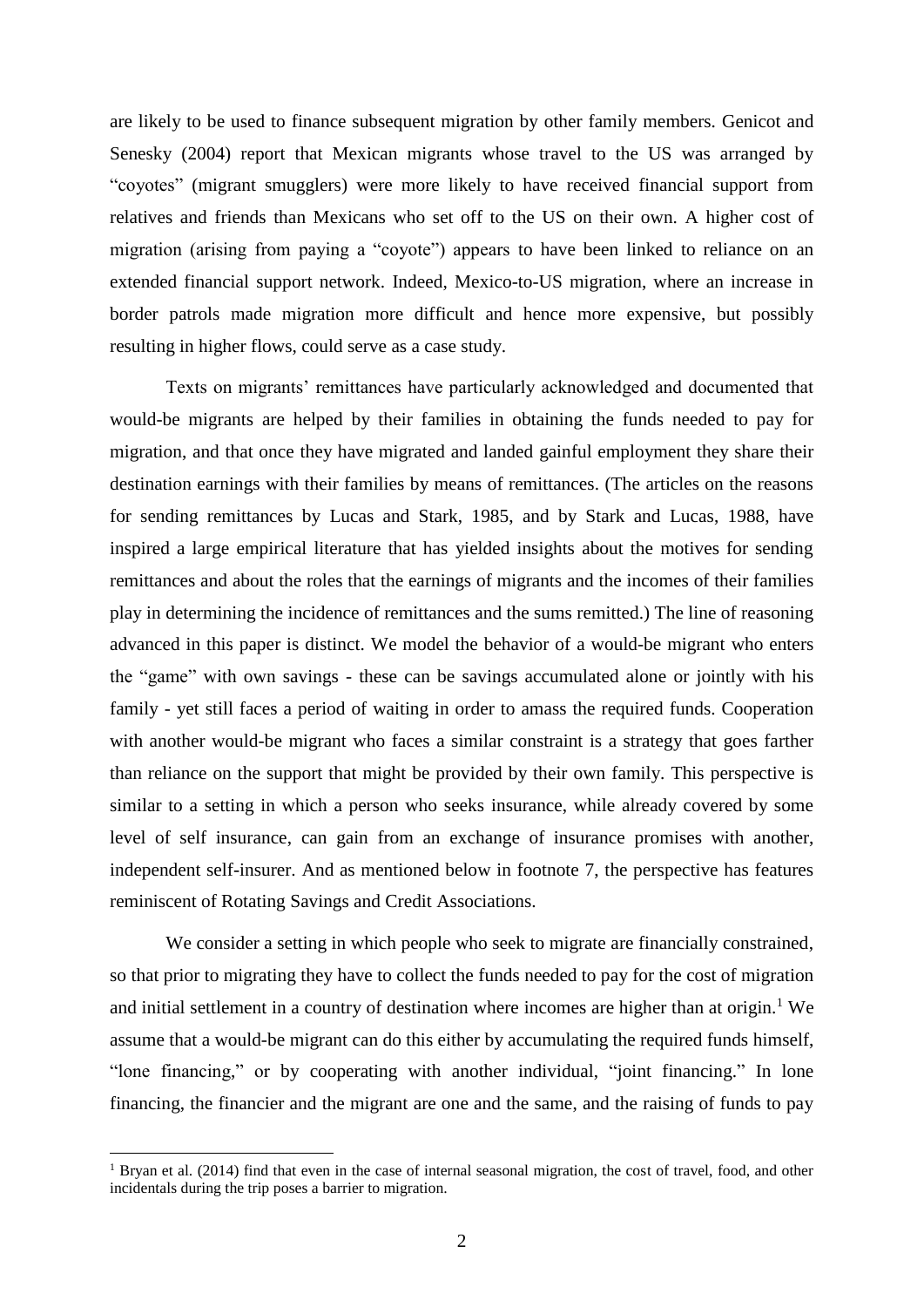for migration precedes and is completed prior to migration. In joint financing, migration and the financing to pay for migration are intertwined: migration begins when sufficient funds are amassed to allow one of the joint savers to set off, and co-financing by the migrant, who lands a job in the country of destination, helps secure the funds needed to facilitate the migration of the co-saver who has yet to migrate. There are advantages and disadvantages to each method. Lone financing is free from the possibility of others reneging, but it takes longer than (successful) joint financing. On the other hand, while joint financing speeds up the accumulation of funds, it is subject to the possibility that the co-saver who departs first might fail to support the migration of the co-saver who has yet to migrate. $2$ 

What incentive does a migrant have not to renege? What measures are available to an individual, who contributed to the savings pool but did not end up as the first-to-go, to effectively dissuade the co-saver who has already left from reneging? If they use means that help cement joint saving, the perceived risk involved in joint financing can be moderated, and this form of financing will be attractive. Conversely, when such means are not available, lone saving will be more appealing. A standard menu of responses to the preceding two questions includes social deterrents, reputational concerns, and repeat transactions, with obvious linkages between the three. Compliance can be strengthened by applying social pressure, for example in the form of sanctions such as ostracizing the miscreant migrant and his family. The option of sanctioning will be effective when the migrant is close in social space to a cosaver who has yet to migrate, but will not have teeth when the contracting parties are distant in social space. Furthermore, sanctioning will be more effective when the migrant wants to keep open the option of return migration, regardless of whether return is imposed or voluntary, and regardless whether return is temporary or permanent. In the "grand" scheme of things, this implies that migration is not a final event, the last act in a sequence of moves; rather, it is a stage in a process, part of a broader, lasting, and dynamic relationship. (This discussion implies that although altruism can support compliance, if it is absent or fails, there are still available means to press for adherence.)

Let the opening configuration be such that the population of would-be migrants is divided into two sets: those who save enough by themselves to pay for the cost of their migration, and those who pair with others to jointly pool savings to pay for the cost. The first

1

<sup>&</sup>lt;sup>2</sup> Our interest in this paper is in the position of the line of demarcation between the two types of savers. We abstract from other forms of finance for migration: either they do not exist, or are far too costly / far too risky. Turning to loan sharks who might be willing to advance the funds needed to facilitate migration might be worse than giving up migration altogether.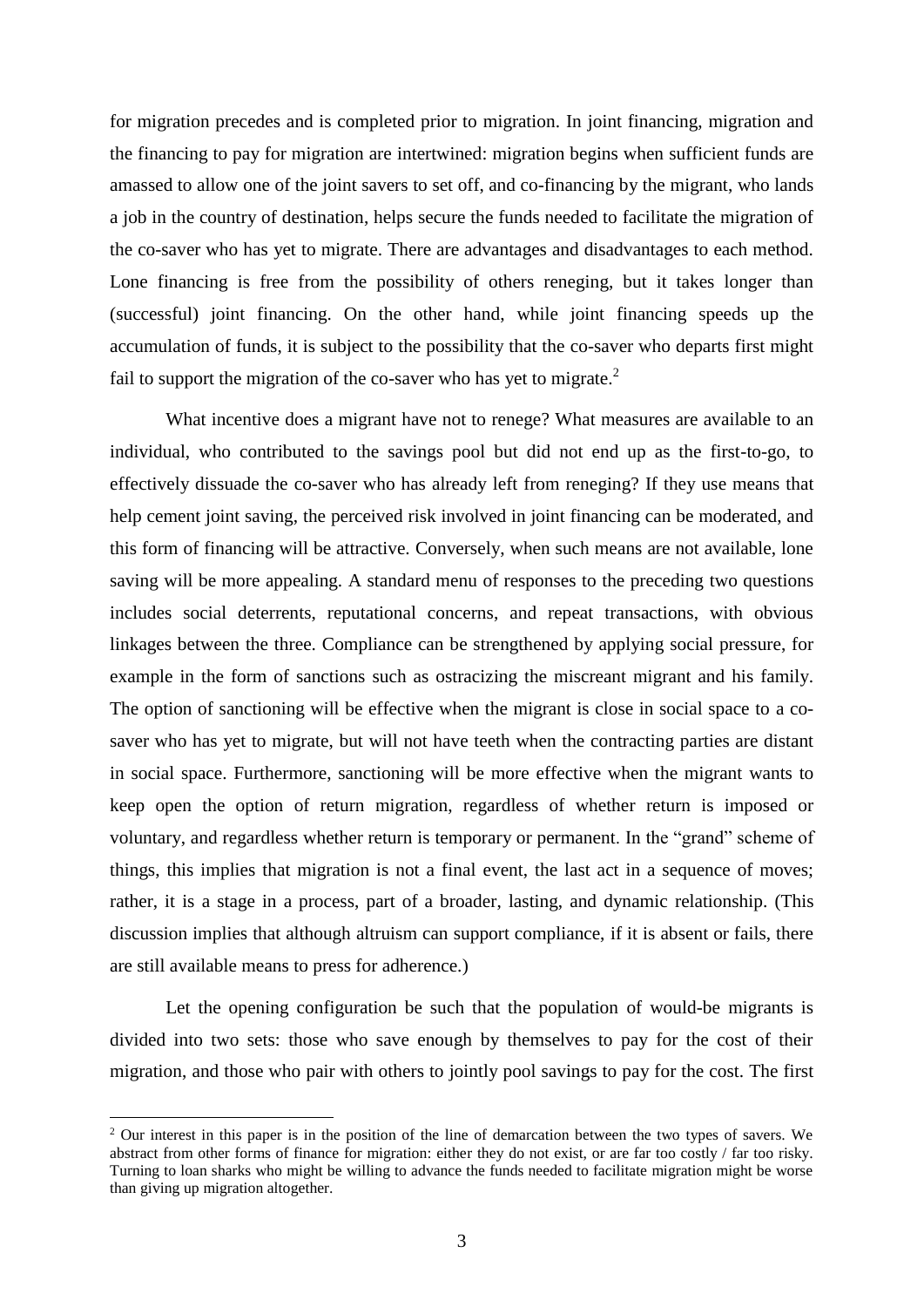set consists of people who accepted the time required for lone saving or who, while preferring to save jointly, did not find people in sufficiently close proximity in social space to make low risk co-saving arrangements feasible. Let the cost of migration increase. Then, lone savers will be less hostile to entering a joint financing arrangement with people who are farther in social space if the risk arising from participation with them in joint financing is more acceptable than the delay in migration caused by the time required to provide for lone financing. As a result, in a time window following an increase in the cost of migration, the incidence of migration need not be less.

As a back-of-envelope illustration of such an evolution of the financial environment, suppose that at time zero there are four individuals at origin who seek to amass the funds needed for them to migrate. Two individuals are lone savers, the other two save together. Suppose that monthly income is 2, that the cost of migration is 12, that individuals can set aside all but one unit of their monthly income, and that income at the migration destination is twice the income at origin. The pattern of migration will then be as follows. At the end of month six, one individual out of the two who save together will migrate. Assuming the migrant sticks to the terms of the joint savings agreement, three months later the other individual will migrate. And after twelve months, the two lone savers will migrate. Now let the cost of migration rise from 12 to 14 and suppose that, consequently, the two lone savers shift to joint saving; saving alone as before would lead to too long a postponement. Then, after seven months two individuals will migrate, and three and a half months later the remaining two individuals will migrate. If we look at the time window of the first seven months, then we will see that prior to the increase in cost, migration would have been by one individual, and that following the increase, migration is by two individuals. This is the intensification alluded to above. Figure 1 which presents these configurations is drawn under the assumption of perfect compliance by the individuals who migrate first.<sup>3</sup>

1

<sup>&</sup>lt;sup>3</sup> Intensification of migration in the time window of the first seven months will occur even when one or two of the individuals who migrate first under the two joint saving agreements fail to comply and the betrayed individuals fail to enforce compliance.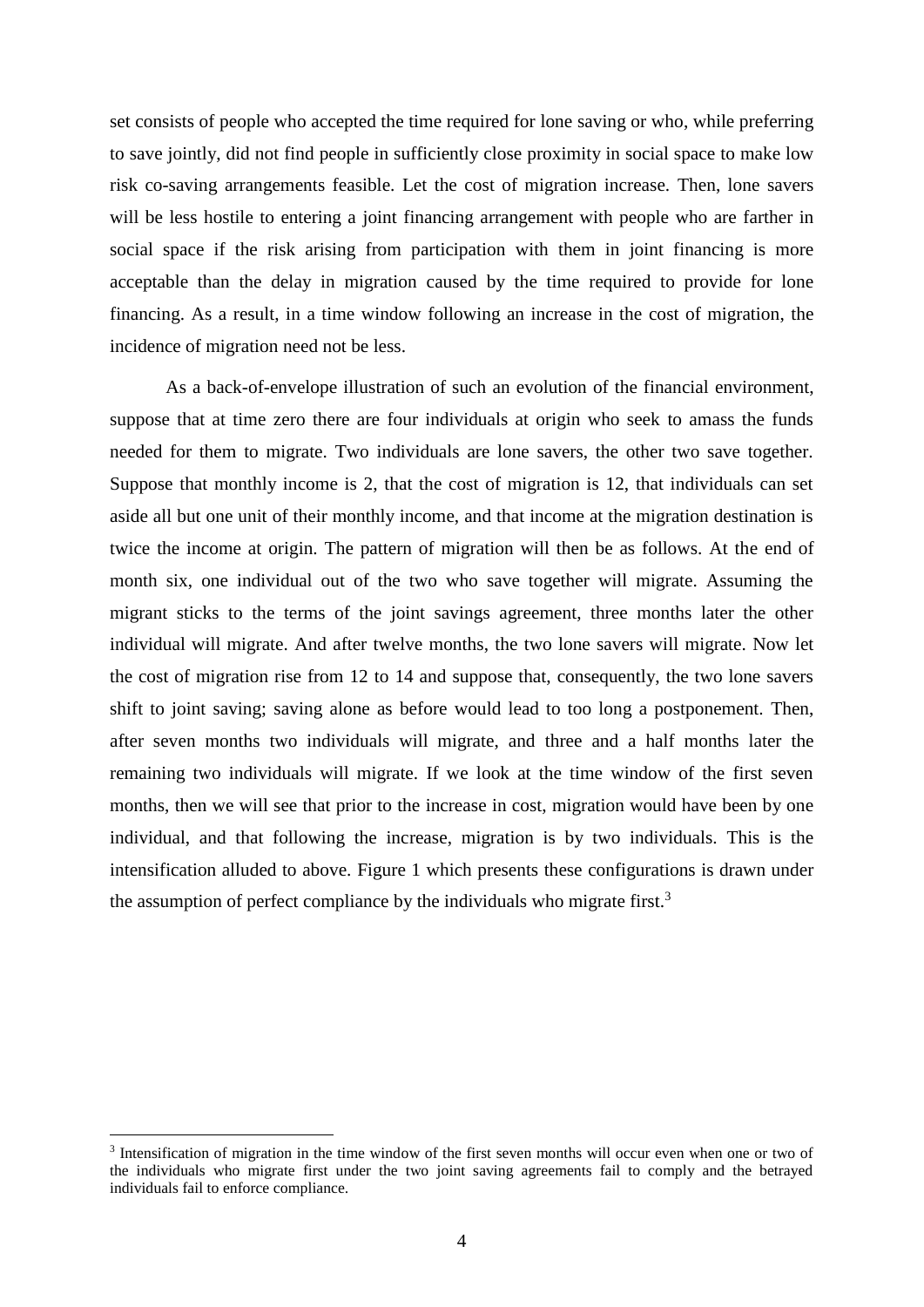

Figure 1. The timing of migration in months, *t*, of four individuals: when the cost of migration, *C*, is 12 (in which case, two individuals are lone savers, and the other two individuals save together); and when the cost of migration is 14 (in which case, two pairs of individuals who save together are formed). Light circles represent a migrant when the cost of migration is 12, dark circles represent a migrant when the cost of migration is 14.

In Section 2 we construct an intertemporal utility model to investigate the possibility that an individual enters a co-saving agreement with another individual to save together the sum needed to pay for the cost of migration and initial settlement in the country of destination, thereby speeding up migration. In Section 3 we present our two main results. First, we show that the propensity to enter a co-saving agreement which carries the risk of a co-saver defaulting increases with the cost of migration. The reason for the evolution of such an arrangement is that when the cost becomes higher, people choose the lesser of two evils: joint saving which could be risky, and postponed timing of migration if saving alone. When it comes to the risk that a co-saver will renege, a stronger desire to save jointly lowers the bar of acceptable social affinity of co-savers. Second, we formulate a condition under which the dynamics (time pattern) of the migration outflow will be such that there will be a post costincrease period during which the incidence of migration will not be lower when the cost of migration is higher. In Section 4 we list tentative empirical implications. Section 5 concludes. In the Mathematical Addendum we present a detailed protocol for solving the utilitymaximization problem of individuals who save jointly. That procedure yields the parameters that we use in the streamlined analysis undertaken in the main text of the paper.

# **2. Formal modeling**

In a population of would-be migrants, let the normalized income,  $y(t)$ , of a member of this population be given by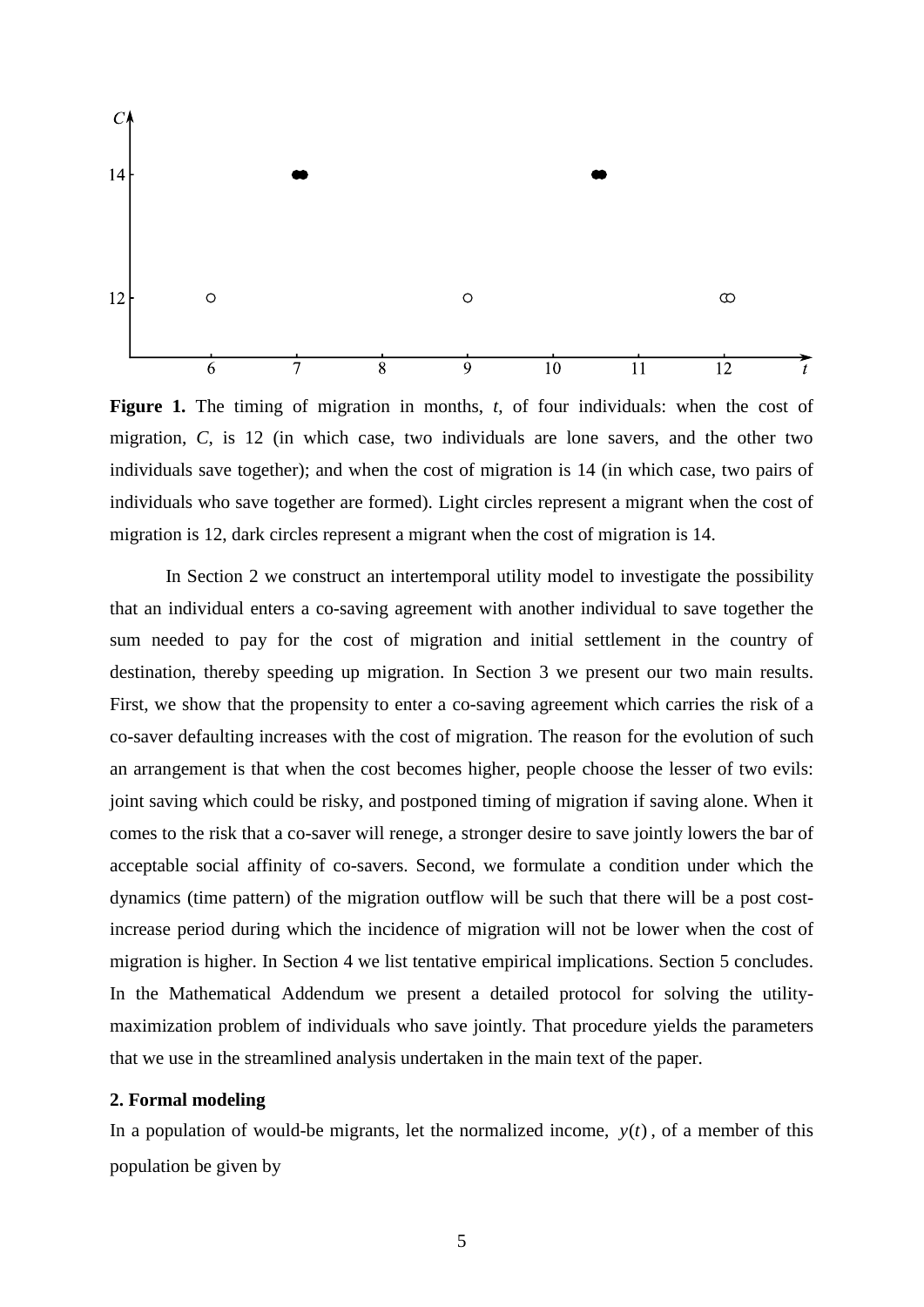2 when working in the home country,  $(t)$  $y(t) = \begin{cases} \alpha + \beta & \text{when working in the destination country,} \end{cases}$  $=\bigg\{$ l

where time, *t*, measured in months, is taken to be continuous. We assume that the income of an individual is divided into two parts: the part needed to meet the essential cost of living, denoted by  $l(t)$ , and the remainder, referred to henceforth as the spare income, which can be set aside as savings or spent on non-essential consumption. When in the home country, the monthly essential cost of living is  $l(t) = 1$ , and the monthly spare income is 1. When in the destination country, the monthly essential cost of living is  $l(t) = \beta$ , where  $\beta \ge 1$ , and the monthly spare income is  $\alpha > 1$ . The savings of an individual at time *t* are denoted by  $s(t)$ . In addition, we assume a zero rate of interest on savings.

The individual's instantaneous utility function is  $u(x(t)) = x(t) + 1$ , where  $x(t) = y(t) - s(t) - l(t)$  is the individual's non-essential consumption at time *t*. Resorting to this representation assumes that covering the essential needs of living yields the same level of utility (which is equal to 1) in both countries. The utility of the individual can be increased by spending the spare income  $x(t)$  on consumption.

Let the intertemporal preferences of the individual be expressed by a continuous discount term  $e^{-\delta t}$ , where  $\delta > 0$  is the discount factor. And let the expected length of the working life of an individual be  $T$  months. Then, the lifetime utility of an individual is

$$
U(x(t))=\int\limits_{0}^{T}e^{-\delta t}u(x(t))dt.
$$

Suppose that the cost of migration which, for example, includes the fees paid to brokers and the expenses associated with the initial settlement in the destination country, is equal to  $C > 0$ . To render migration feasible, in all the scenarios analyzed below we assume that

 $C < 2T/3$ ,<sup>4</sup> and that  $\alpha$  is greater than some critical value  $\alpha_0 > 1$ :  $\alpha > \frac{e^{\alpha_0}}{e^{\delta(T-3C/2)}} \frac{1}{1} = \alpha_0$ 1 1 *T*  $T - 3C$ *e e*  $\alpha > \frac{e^{\delta T}-1}{e^{\delta(T-3C/2)}-1} \equiv \alpha_0.$  $> \frac{e^{\delta T} - 1}{\delta (T - 3C)} \equiv \alpha_0^{-5}$ 

1

<sup>4</sup> Consider an individual whose length of working life is *T* months. Then, this condition implies that the cost of migration is not too high to prevent an individual who after co-saving for  $C/2$  months was betrayed and left to save on his own for a period of C months:  $C/2 + C < T$ . We revisit this condition in the discussion that follows the proof of Lemma M1 in the Mathematical Addendum.

<sup>&</sup>lt;sup>5</sup> The condition on  $\alpha$  being greater than the critical value  $\alpha_0$ , which renders migration a viable option under lone saving and under joint financing, is derived formally in the Mathematical Addendum (consult Lemma M1).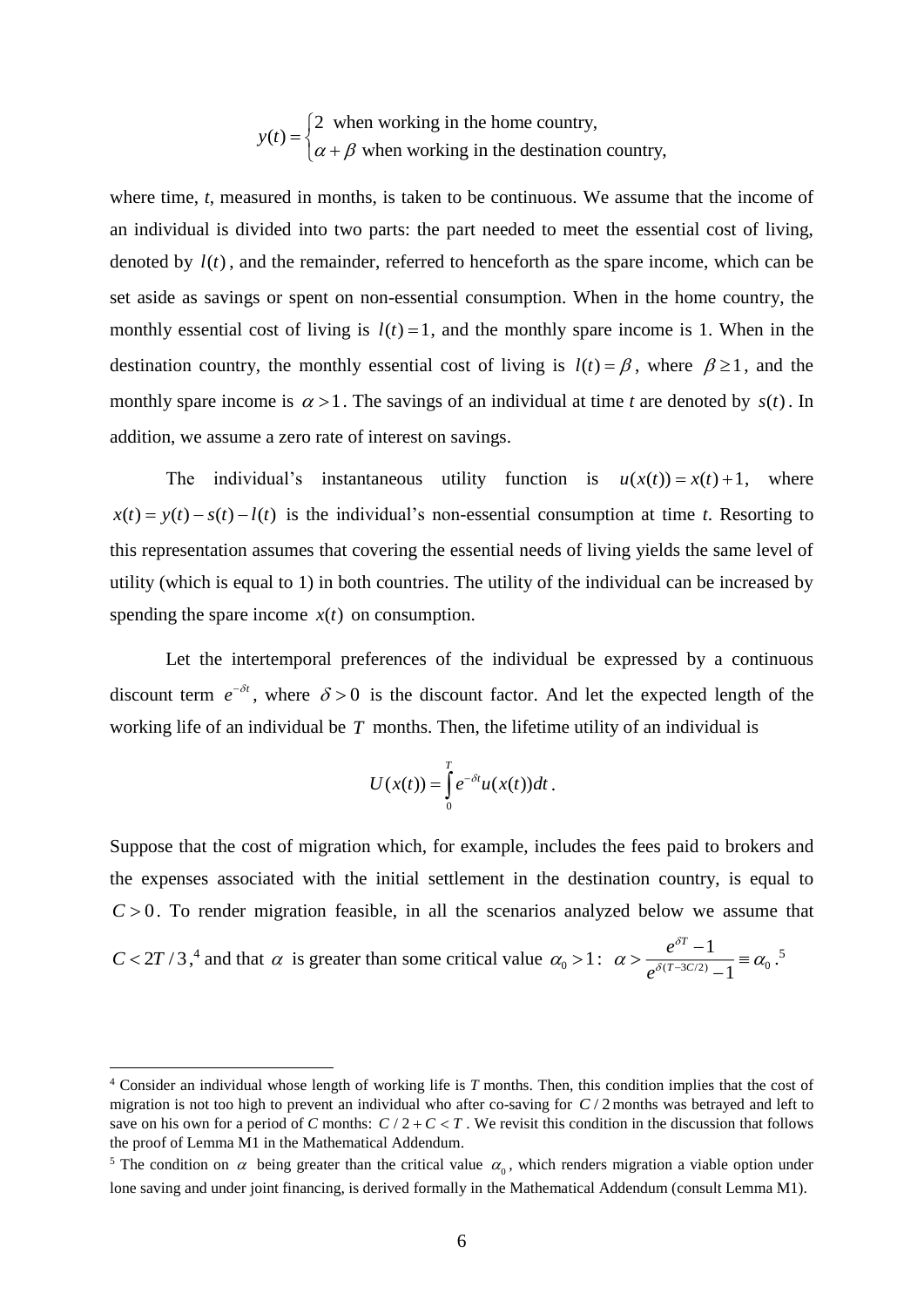As a benchmark for comparing joint financing with lone financing, we consider first lone financing.

# **Saving alone**

Consider an individual who at month  $t = 0$  starts to save to pay for his migration. As shown in Lemma M2 in the Mathematical Addendum, it is optimal for an individual to save his spare income of 1 every month. Because the individual's savings need to build up to meet the cost of migration, *C*, the number of months of savings is  $T_A = C$  (the subscript *A* stands for alone). Thus, the lifetime utility of an individual who saves alone at the said rate of 1 per month (during which time his non-essential consumption is nil), and who then migrates (during which time his non-essential consumption is  $\alpha$ ) is

$$
U_A = \int_0^{T_A} e^{-\delta t} u(0) dt + \int_{T_A}^T e^{-\delta t} u(\alpha) dt.
$$
 (1)

# **Saving jointly**

1

Consider now an arrangement between two individuals who save together to meet the cost of migration. In all relevant respects other than for the distribution of the levels of affinity to others, which are individual-specific and are characterized below, the individuals are similar to each other. This implies symmetry and invites randomness in the selection of roles. We model the joint saving arrangement as follows. The individuals agree to save the maximum amount available to them in the home country (1 per month each), and they entrust the accumulated funds to a trustworthy third party (for example, the funds are kept safe by a village elder). Once the individuals save enough between them to pay for the migration of one of them, which happens after  $C/2$  months of joint saving, they toss a coin to select the one who will migrate first; henceforth we refer to this individual as the winner of the draw, and to the other individual as the loser of the draw.<sup>6, 7</sup> The winner of the draw migrates. Using his higher income in the destination country, which allows for greater savings than at origin, he helps the loser of the draw who stayed behind to reach the destination country as fast as possible. After the departure of the winner of the draw, the individuals continue to save the

<sup>&</sup>lt;sup>6</sup> The parking of the savings with a trusted third party assures the winner of the draw that once realizing the outcome of the draw, the loser of the draw will not be able to opt out with all his savings intact, which would have been possible had he kept his savings for himself.

<sup>7</sup> This mechanism of joint saving resembles a ROSCA (Rotating Savings and Credit Association); consult Geertz (1962), Ardener (1964), and Besley et al. (1993).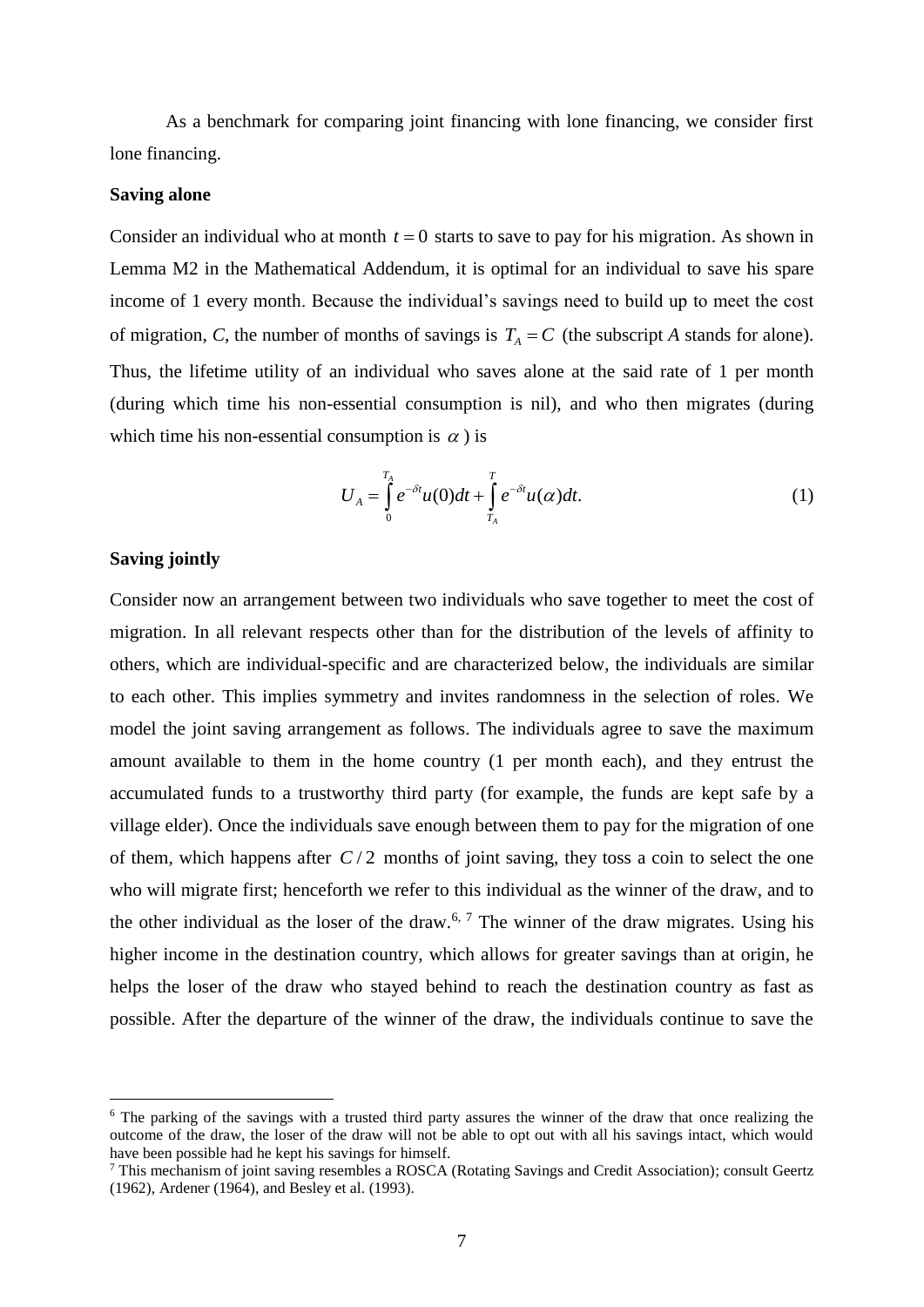maximum amounts possible: the loser of the draw continues to save 1 per month in the home country, and the winner of the draw saves  $\alpha$  per month in the destination country.<sup>8, 9</sup>

To reinforce our argument, we add the assumption that the income to be obtained in the destination country is high enough (namely  $\alpha > \alpha_0$ ) so that if the co-saving agreement is annulled after the winner of the draw migrates, the cheated loser of the draw will still find it attractive to save for migration, starting to do so all over again from scratch (at the maximum rate of 1 per month), but this time without seeking to strike a new co-saving agreement with yet another individual ("once bitten, twice shy").<sup>10</sup>

In a population of would-be migrants which is of finite discrete size *N* that is not too small, we next characterize and measure the risk involved in a time-phased co-saving agreement and the link between this risk, the cost of migration, and the propensity to enter a two-person co-saving agreement aimed at facilitating migration. We relate the severity of the risk to the distance in social space. To quantify the risk, we characterize the proximity in social space between a pair of any would-be migrants by a single number between zero and one, which measures the personal bond between the individuals. Thus, for individual *j*  $(j = 1, 2, \ldots, N)$ , the values of the levels of the affinity towards individuals  $i = 1, 2, \ldots, N$  are given by a sequence  $P^j = (p_1^j, p_2^j, ..., p_N^j)$ , where  $0 \le p_i^j \le 1$  for  $i = 1, 2, ..., N$ .<sup>11</sup> In terms of the  $p_i^j$  values, we can think of individual *j* as if he were positioned at some point, surrounded by a sequence of circles of increasing radii, such that a radius is inversely proportional to  $p_i^j$ . Naturally, members of individual *j*'s closest family will be characterized by the highest  $p_i^j$ 's, thus occupying the most inner circle, members of the extended family of *j* by somewhat lower  $p_i^j$  's, thus occupy the next, wider circle, friends of individual *j* by lower still  $p_i^j$  's, occupying

1

<sup>8</sup> In Lemmas M3 through M5 in the Mathematical Addendum we show that these saving rates maximize the expected utilities of the individuals who save jointly.

<sup>&</sup>lt;sup>9</sup> In the scheme described in this paragraph, the winner of the draw will contribute more to the common pot of savings than the loser of the draw. However, in terms of the sacrifice that each of the two individuals makes rather than in terms of the financial contributions that each of the individuals makes, such a saving program is fair.

 $10$  That a cheated would-be migrant will next time go it alone could be reasoned in yet another way, namely from the "supply side" rather than from the "demand side," as follows. An individual who was cheated is likely to have a stronger temptation to make up for the lost time by cheating a co-saver should he have one. Illuminating evidence is provided by Houser et al. (2012) to the effect that an individual who was treated unfairly in one encounter is more likely to cheat in a subsequent encounter with another person. Alempaki et al. (2019) present intriguing findings in a similar vein. Assuming that other would-be migrants are aware of the fact that an individual was cheated (and that he is likely to be vengeful), they will be reluctant to enter a co-saving agreement with him. Thus, it will be hard for a cheated individual to find a co-saver.

<sup>&</sup>lt;sup>11</sup> For sake of notational consistency, the affinity of individual *j* "towards himself" is  $p_j^j = 1$ .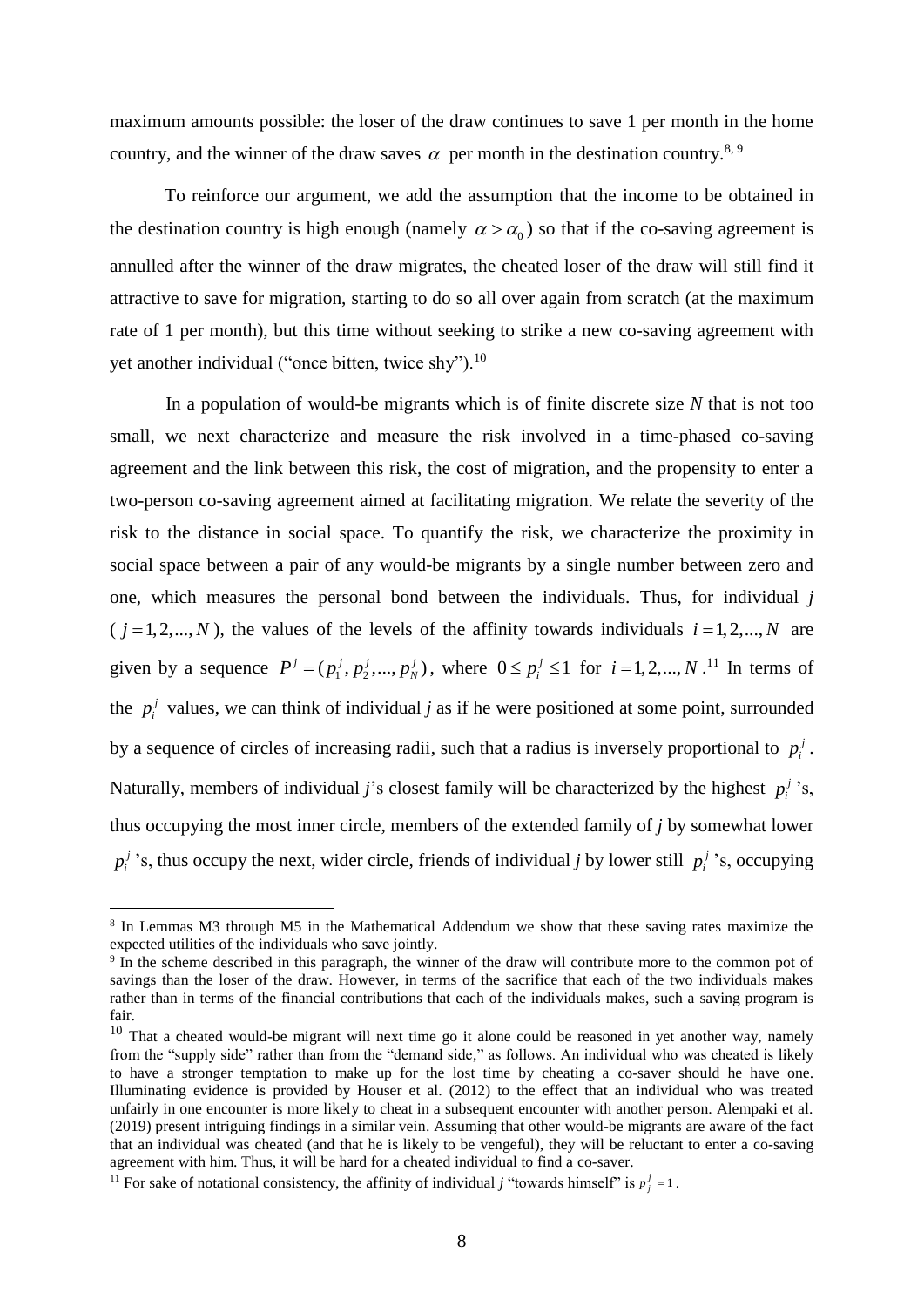the third outward circle, and so on. Taking affinity to be mutual, we assume symmetry in the  $p_i^j$  values, that is,  $p_i^j = p_j^i$  $p_i^j = p_i^i$ . To map the affinity values onto the risk involved in a co-saving agreement, we assume that the probability that individual *j* assigns to the likelihood of individual *i* honoring the agreement after individual *i* emerges as the winner of the random draw of who will be the first to migrate - a probability that we term the trust parameter between *j* and *i* - is  $p_i^j$ .<sup>12</sup>

We now assemble the building blocks needed to construct the expected utility function of an honest individual *j* (that is, of an individual who is planning to keep his part of the agreement if he emerges as the winner of the draw), who co-saves with individual *i*.

First, individual *j* has a 50 percent chance of winning the draw, in which case he departs after  $T_w = C/2$  months (where subscript *W* stands for winner). This individual sends back the maximum available amount of  $\alpha$  per month which, when combined with the savings of the individual who stayed behind (1 per month), allows the latter to take the migration journey after an additional  $\frac{1}{1}$ 1 *C*  $\frac{1}{1+\alpha}C$  months, namely  $T_L = \frac{1}{2}C + \frac{1}{1+\alpha}C = \frac{3}{2(1+\alpha)}$ 2  $1 + \alpha$  2(1+ $\alpha$ )  $T_{L} = \frac{1}{2}C + \frac{1}{2C} = \frac{3+\alpha}{2\alpha C}C$  $\alpha$  2(1+ $\alpha$ )  $= -C + \frac{1}{c} = \frac{3+C}{c}$  $\frac{1}{+\alpha}C = \frac{3+\alpha}{2(1+\alpha)}C$  months after striking the co-saving agreement. (The subscript *L* stands for loser.) From then on, the two individuals can enjoy spending their income in the destination country as they please. Such a realization of the arrangement yields utility to an honest individual of

$$
U_{w}^{H} = \int_{0}^{T_{w}} e^{-\delta t} u(0) dt + \int_{T_{w}}^{T_{L}} e^{-\delta t} u(0) dt + \int_{T_{L}}^{T} e^{-\delta t} u(\alpha) dt = \int_{0}^{T_{L}} e^{-\delta t} u(0) dt + \int_{T_{L}}^{T} e^{-\delta t} u(\alpha) dt,
$$
 (2)

where  $U^H_w$  stands for the utility of an honest winner. (The superscript *H* stands for honest.)

Second, individual *j* has a 50 percent chance of losing the draw, in which case his utility will depend on the behavior of the winner of the draw who, we recall, is assumed to fulfill the agreement with probability  $p_i^j$ . If individual *i* does not renege, the utility of individual *j* will be

$$
U_{L} = \int_{0}^{T_{W}} e^{-\delta t} u(0) dt + \int_{T_{W}}^{T_{L}} e^{-\delta t} u(0) dt + \int_{T_{L}}^{T} e^{-\delta t} u(\alpha) dt = \int_{0}^{T_{L}} e^{-\delta t} u(0) dt + \int_{T_{L}}^{T} e^{-\delta t} u(\alpha) dt = U_{W}^{H}, \quad (3)
$$

1

<sup>&</sup>lt;sup>12</sup> There is an obvious variability in the likelihood of reneging caused by variability in the degree of social connectedness among co-savers. We do not need to include other contributing factors to that variability, even though, if such factors were to be added, that could accentuate it (operate in the same direction) as does social distance. In a laboratory experiment, Hermann and Ostermaier (2018) find that a reduction of social distance is likely to promote honesty in social interactions.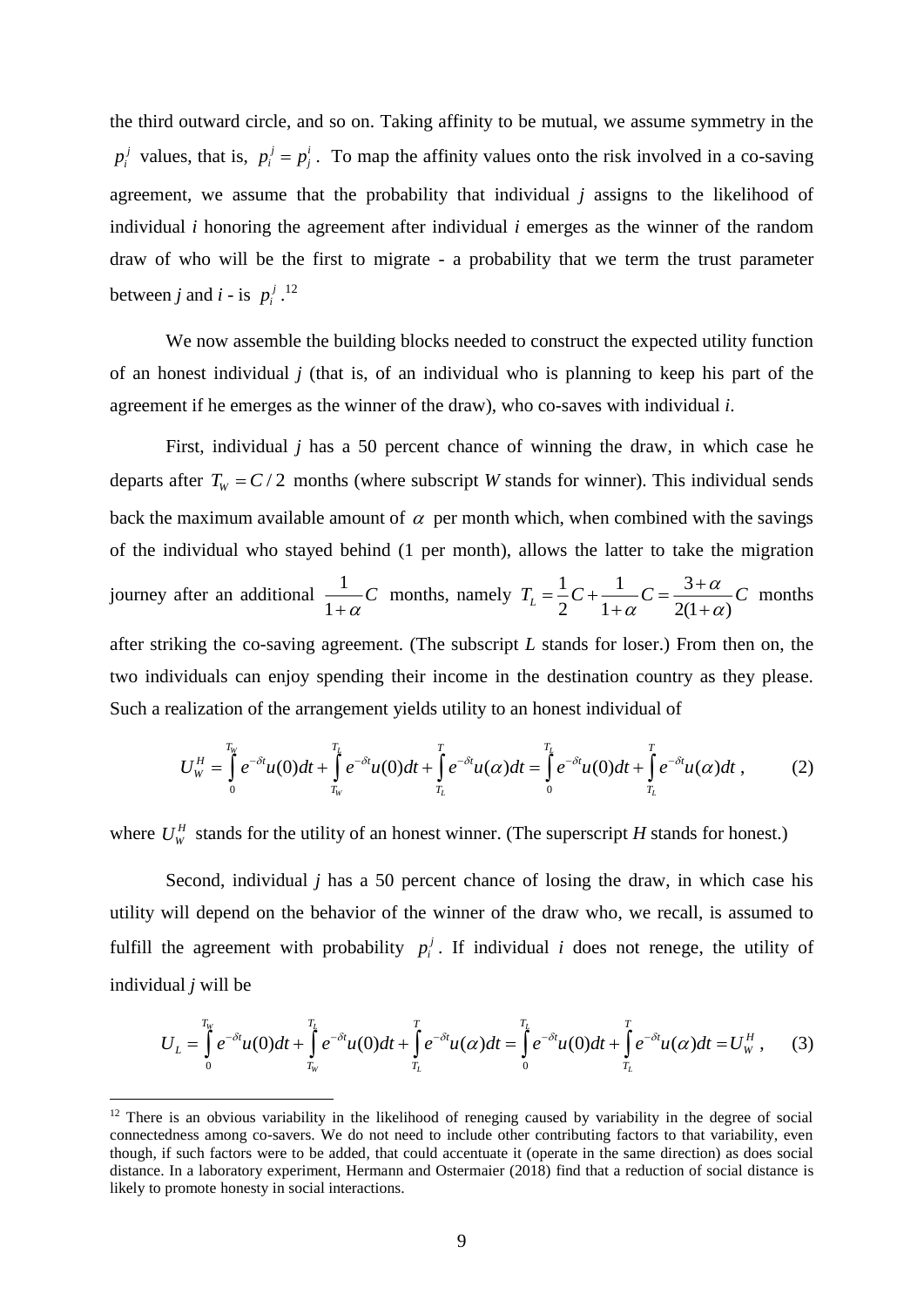where  $U_L$  stands for the utility of a loser of the draw whose co-saver is honest.

Third, with probability  $1 - p_i^j$  individual *i* reneges, in which case individual *j*'s utility is

$$
U_{Ch} = \int_{0}^{T_W} e^{-\delta t} u(0) dt + \int_{T_W}^{T_{Ch}} e^{-\delta t} u(0) dt + \int_{T_{Ch}}^{T} e^{-\delta t} u(\alpha) dt = \int_{0}^{T_{Ch}} e^{-\delta t} u(0) dt + \int_{T_{Ch}}^{T} e^{-\delta t} u(\alpha) dt,
$$
 (4)

where  $U_{ch}$  stands for the utility of a loser of the draw whose co-saver behaves dishonestly, and where  $T_{Ch} = C/2 + C = 3C/2$  is the point in time at which the cheated individual can take the journey after saving alone from scratch. (The subscript *Ch* stands for cheated.)<sup>13</sup>

Joining together the preceding three building blocks, the expected utility of an honest would-be migrant *j* is

$$
EU^H = \frac{1}{2}U_W^H + \frac{1}{2}\Big[p_i^jU_L + \left(1 - p_i^j\right)U_{Ch}\Big] = \frac{1 + p_i^j}{2}U_W^H + \frac{1 - p_i^j}{2}U_{Ch},\tag{5}
$$

where the third part of (5) follows from the middle part of (5) because from (2) and (3),  $U_{L} = U_{W}^{H}$ .

In an analogous manner, we formulate the expected utility of a "dishonest" would-be migrant *j* from striking a co-saving agreement with individual *i*, which is

$$
EU^D = \frac{1}{2}U_W^D + \frac{1}{2}\Big[p_i^j U_L + (1 - p_i^j)U_{Ch}\Big]
$$
 (6)

(the superscript *D* stands for dishonest), and where

1

$$
U_{w}^{D} = \int_{0}^{T_{w}} e^{-\delta t} u(0) dt + \int_{T_{w}}^{T} e^{-\delta t} u(\alpha) dt
$$

is the utility of a dishonest winner, namely the utility of an individual who wins the draw, uses the savings of his co-saver to reach the destination country soonest (after  $T_w = C/2$  months), and thereafter keeps for himself the higher income that he gets there.

To assess the inclination of individual *j* to enter a co-saving agreement, we look at the difference between the expected utility from co-saving (this utility is measured by  $EU^H$ , the

<sup>&</sup>lt;sup>13</sup> We assume that the winner of the draw either reneges, failing to remit from the moment he arrives at the destination country (because his gain from reneging is then at its highest), or that he sticks to the agreement all the way up to the migration of the loser of the draw.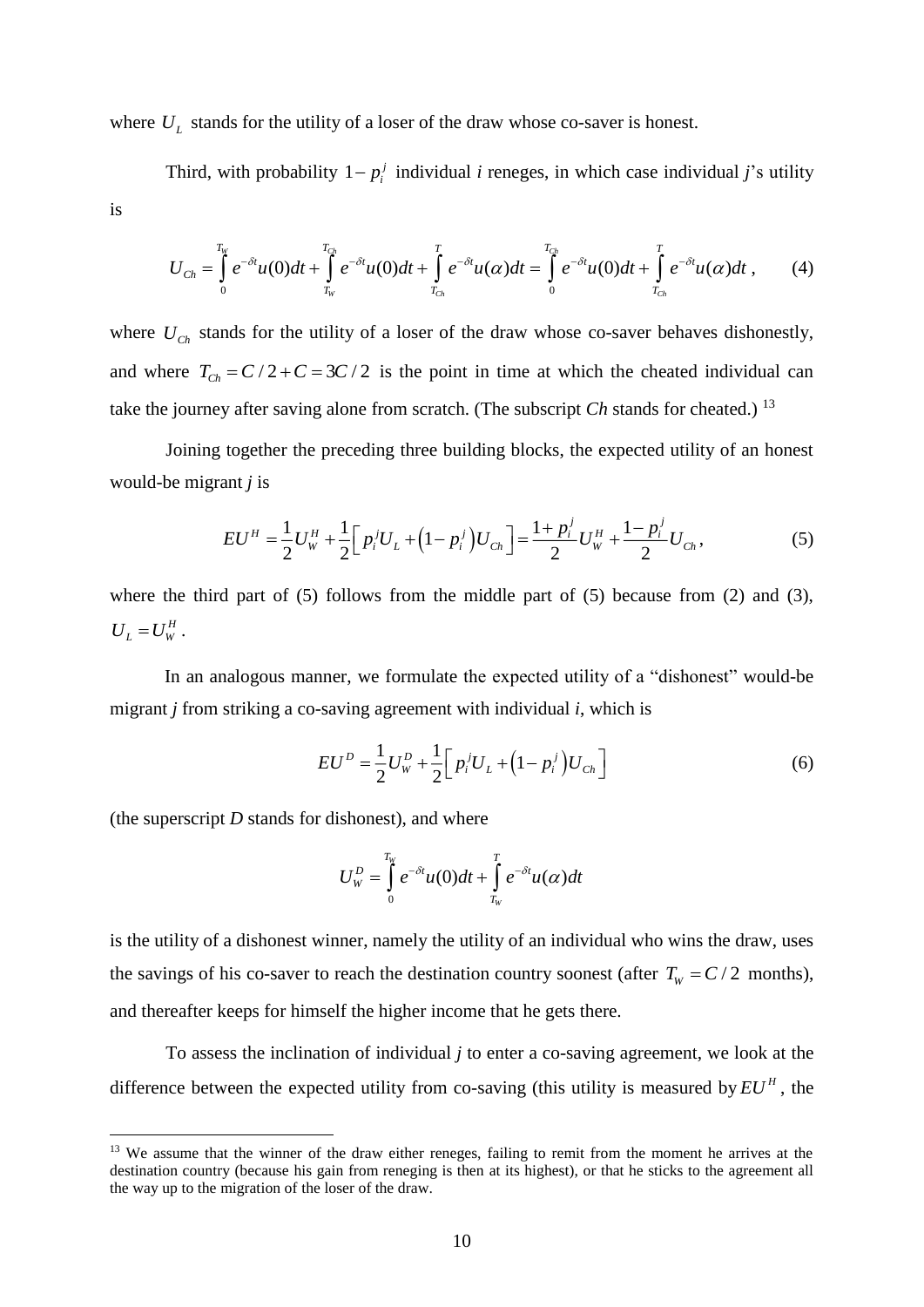expected utility of an honest would-be migrant, as given by (5)) and the utility from saving alone (this utility is  $U_A$  as given in (1)). We express this difference as a function of the trust parameter,  $p_i^j$ , and of the cost of migration, *C*:

$$
\Delta U(p_i^j, C) = EU^H(p_i^j, C) - U_A(C). \tag{7}
$$

It turns out that for a given pair  $(p_i^j, C)$ , the sign of  $\Delta U(p_i^j, C)$  determines whether individual *j*, no matter if honest or not, will strike a co-saving agreement with individual *i*: if  $\Delta U(p_i^j, C) > 0$ , then individual *j* will strike an agreement, whereas if  $\Delta U(p_i^j, C) < 0$ , he will save alone. For an honest individual *j*, the reasoning is trivial. For a dishonest individual *j*, we have that  $EU^D(p_i^j, C) > EU^H(p_i^j, C)$  for any  $p_i^j$  and C; therefore,  $EU^D(p_i^j, C) > U_A(C)$ whenever  $\Delta U(p_i^j, C) > 0$ . Additionally, there exists a range of  $p_i^j$  for which  $EU^D(p_i^j, C) > U_A(C)$  even though  $\Delta U(p_i^j, C) < 0$ . However, the willingness of individual j to strike a co-saving agreement with individual *i* when  $\Delta U(p_i^j, C) < 0$  constitutes a signal of bad (dishonest) intentions of individual *j*. Therefore, noting that as a measure of mutual affinity  $p_i^j$  is known to both individual *i* and individual *j*, rational individuals (honest and dishonest alike) will not be keen to form co-saving agreements for a  $p_i^j$  for which  $\Delta U(p_i^j, C) < 0$ .

# **3. An increase in the cost of migration and the evolving propensity to form joint saving agreements**

To determine the relationship between the propensity to strike a co-saving agreement and the cost of migration, we inquire how a marginal increase in this cost influences the range of the levels of  $p_i^j$  that render co-saving agreements desirable, namely that result in  $\Delta U(p_i^j, C) > 0$ . To this end, we treat the  $p_i^j$  in (7) as a continuous variable, and we refer to this variable as p. We denote by  $p_0(C)$  the critical level of the trust parameter, expressed as a function of the cost of migration, such that for any  $p > p_0(C)$  it holds that  $\Delta U(p, C) > 0$ . We can then formulate and prove the following proposition.

**Proposition 1.** Let the initial cost of migration be  $C_1$ . Assuming that a marginal increase in the cost of migration from  $C_1$  does not overturn the decision to migrate, the critical level of the trust parameter  $p_0(C)$  is a non-increasing function of C in the neighborhood of  $C_1$ .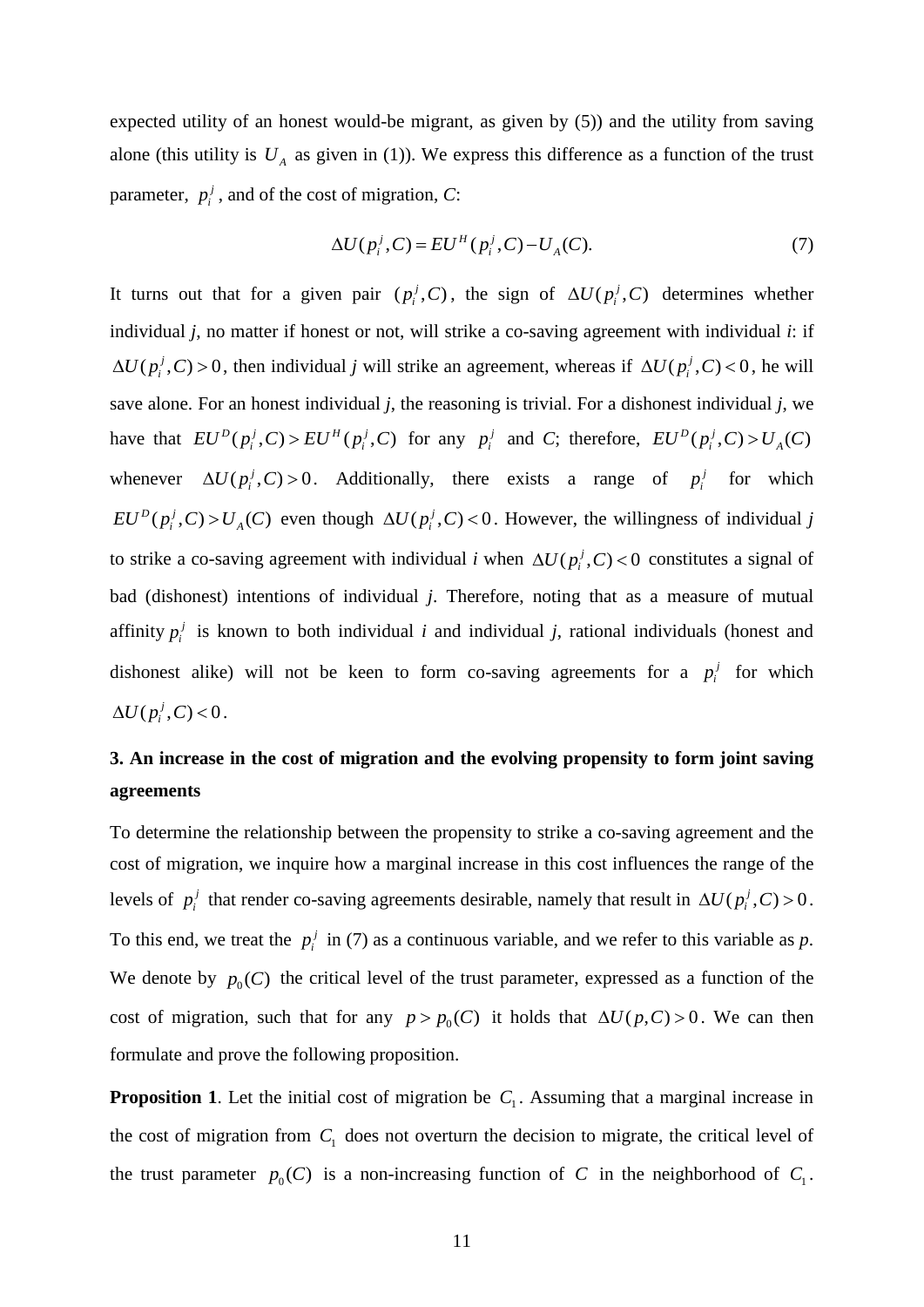Moreover, if  $\Delta U(0, C_1) < 0$ , then  $p_0(C)$  is a decreasing function of C in the neighborhood of  $C_{1}$ .

**Proof**. Looking at the middle part of (5), we note that (because, obviously,  $U_L > U_{Ch}$ ) the derivative of  $EU^H$  with respect to  $p_i^j$  is strictly positive and, thus, so is the derivative of  $\Delta U(p, C)$  (as per (7)) with respect to p for any *C*. On comparing (2) and (1), we see that  $\Delta U(1, C) = U_W^H(C) - U_A(C) > 0$ any *C*. Because the sign of  $\Delta U(0, C)$  $\frac{1}{2}U_{W}^{H}(C_{1})+\frac{1}{2}U_{Ch}(C_{1})-U_{A}(C_{1})$  $\frac{1}{2}U_{W}^{H}(C_{1})+\frac{1}{2}$  $=\frac{1}{2}U_{W}^{H}(C_{1})+\frac{1}{2}U_{Ch}(C_{1})-U_{A}(C_{1})$  can be any, there are two cases to consider.

When  $\Delta U(0, C_1) > 0$ , an individual is willing to cooperate with any individual regardless of that individual's level of trust. A (marginal) increase of the cost from  $C_1$  does not interfere with this inclination, namely in the neighborhood of  $C_1$ ,  $p_0(C)$  is a nonincreasing function of *C*.

When  $\Delta U(0, C_1) < 0$ ,  $p_0(C)$  in the neighborhood of  $C_1$  can be characterized as the level at which  $\Delta U(p_0(C), C) = 0$ , that is,

$$
p_0(C) = \frac{2U_A(C) - U_W^H(C) - U_{Ch}(C)}{U_W^H(C) - U_{Ch}(C)},
$$

which, on taking the integrals in the expressions  $U_A(C)$  (as per (1)),  $U_W^H(C)$  (as per (2)), and  $U_{\text{Ch}}(C)$  (as per (4)), and on performing several algebraic steps, yields

$$
p_0(C) = 1 - \frac{2\left[1 - e^{-\frac{(\alpha - 1)}{2(1+\alpha)}\delta C}\right]}{1 - e^{-\frac{\alpha}{1+\alpha}\delta C}}.
$$

Taking the derivative of this expression of  $p_0(C)$  with respect to *C* and evaluating the derivative at C<sub>1</sub> yields

$$
p'_{0}(C) = -\frac{\delta e^{\frac{\delta C_{1}}{2}\left[1+\alpha+(\alpha-1)e^{\frac{\alpha}{1+\alpha}\delta C_{1}}-2\alpha e^{\frac{\alpha-1}{2(1+\alpha)}\delta C_{1}}\right]}}{(1+\alpha)\left(e^{\frac{\alpha}{1+\alpha}\delta C_{1}}-1\right)^{2}}.
$$
\n(8)

Because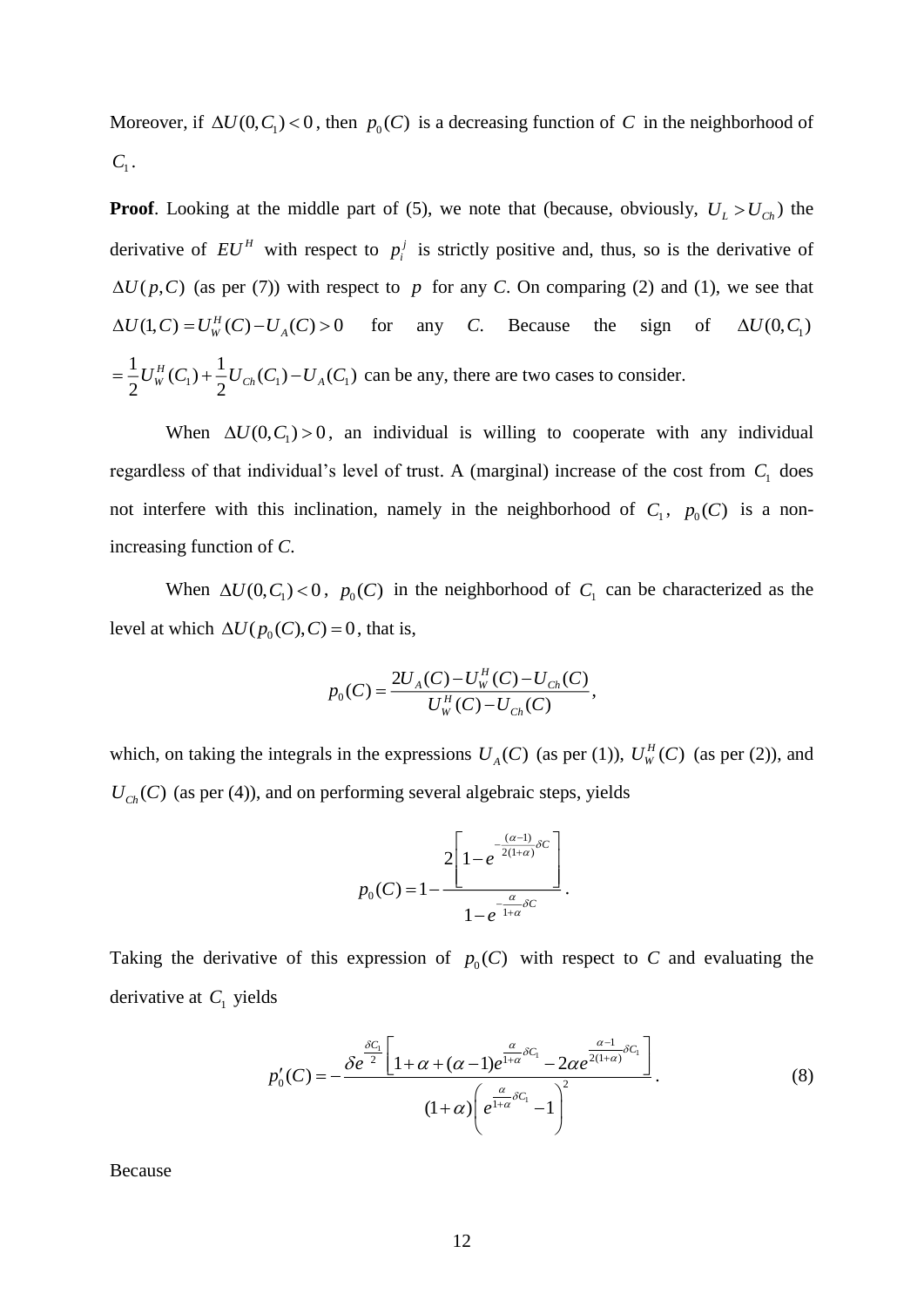$$
-\frac{\delta e^{\frac{\delta C_1}{2}}}{(1+\alpha)\left(e^{\frac{\alpha}{1+\alpha}\delta C_1}-1\right)^2}<0,
$$

we will be able to determine the sign of (8) once the sign of the term inside the square brackets in (8) is known. We denote this term by

$$
R(\alpha, C_1, \delta) = 1 + \alpha + (\alpha - 1)e^{\frac{\alpha}{1 + \alpha}\delta C_1} - 2\alpha e^{\frac{\alpha - 1}{2(1 + \alpha)}\delta C_1}.
$$

Let  $z = \delta C_1 > 0$ , and let 1  $S(\alpha, z) = 1 + \alpha + (\alpha - 1)e^{\frac{z}{1 + \alpha^2}} - 2\alpha e^{\frac{z}{2(1 + \alpha)^2}}$  $\alpha$  a  $(\alpha, z) = 1 + \alpha + (\alpha - 1)e^{1+\alpha} - 2\alpha e^{2(1+\alpha)}$  $\equiv 1 + \alpha + (\alpha - 1)e^{\frac{\alpha}{1 + \alpha}z} - 2\alpha e^{\frac{\alpha - 1}{2(1 + \alpha)}z}$ . Then

$$
\forall \lim_{\alpha>1} S(\alpha, z) = 0,
$$
\n(9)

and

1

$$
\bigvee_{\alpha>1, z>0} \frac{\partial S(\alpha, z)}{\partial z} = \frac{(\alpha - 1)\alpha e^{\frac{\alpha - 1}{2(1+\alpha)^2}} \left(e^{\frac{z}{2}} - 1\right)}{1 + \alpha} > 0.
$$
 (10)

From (9) and (10) it follows that the function  $S(\alpha, z)$  is positive for every  $\alpha > 1$  and  $z > 0$ , and that the function  $R(\alpha, C_1, \delta)$  is positive for every  $\alpha > 1$ ,  $\delta > 0$ , and  $C_1 > 0$ . Therefore,

$$
p'_{0}(C_{1})=-\frac{\delta e^{\frac{\delta C_{1}}{2}}R(\alpha, C_{1}, \delta)}{(1+\alpha)\left(e^{\frac{\alpha}{1+\alpha}\delta C_{1}}-1\right)^{2}}<0,
$$

for every  $\alpha > 1$ ,  $\delta > 0$ , and  $C_1 > 0$ , which leads us to conclude that in the neighborhood of  $C_1$ ,  $p_0$ (*C*) is a decreasing function of *C*. Q.E.D.

Proposition 1 implies that after the cost of migration increases (but not by enough to overturn the decision to migrate),<sup>14</sup> a would-be migrant will be in favor of entering a cosaving agreement with another would-be migrant who is farther away in social space (positioned at a farther out trust circle). If so, then as the cost becomes higher, more individuals will be predisposed to enter co-saving agreements to facilitate their migration.

*e*

<sup>&</sup>lt;sup>14</sup> The increase in the cost of migration will not overturn the decision to migrate as long as following the increase in the cost of migration, the inequality  $\alpha > \frac{1}{e^{\delta(T-3C/2)}-1}$  $T-1$ *T C e* δ  $\alpha > \frac{1}{\delta(T-1)}$  $>\frac{e^{-\frac{1}{2}}}{e^{\delta(T^{-3}C/2)}-1}$  continues to hold.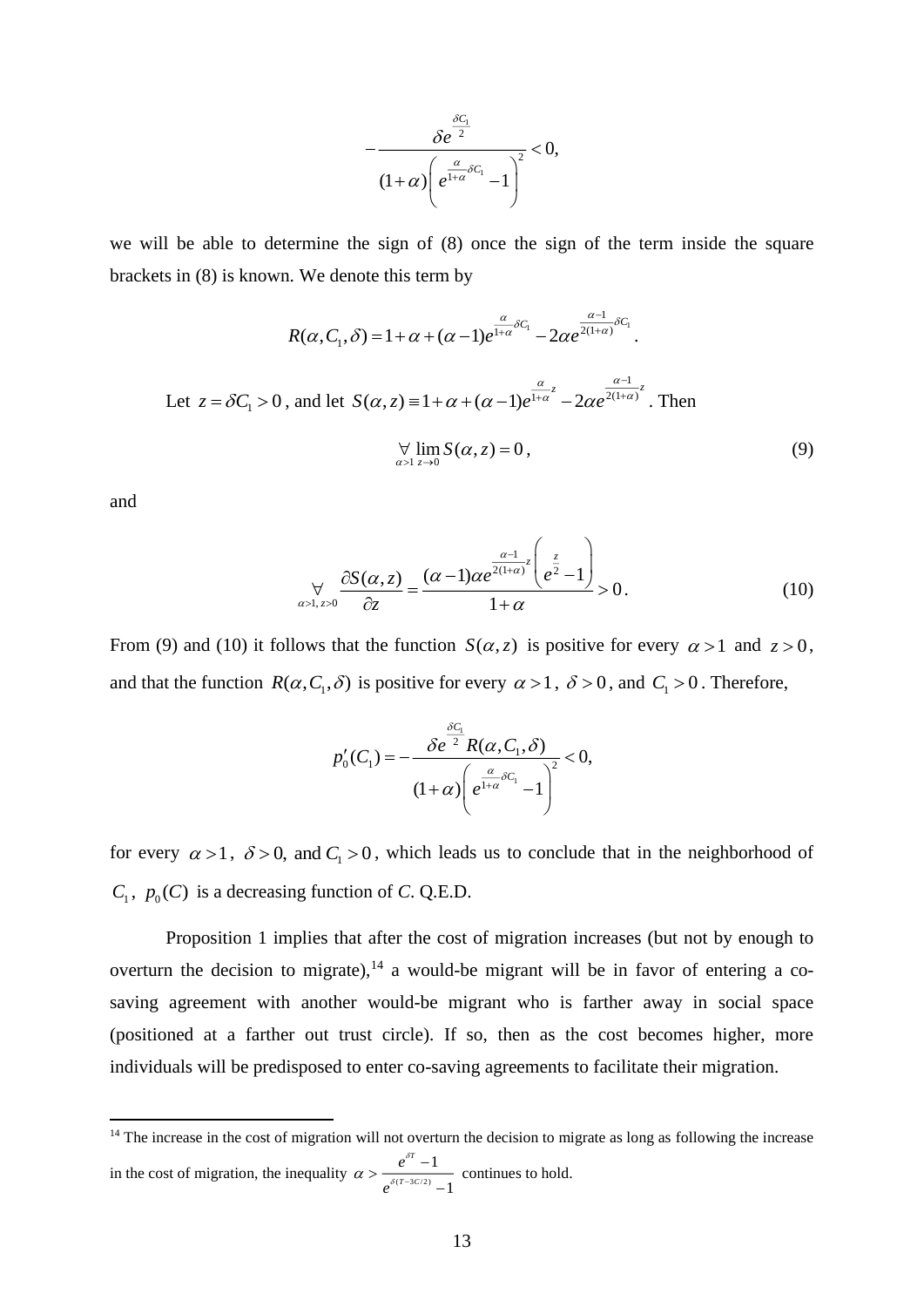At first sight, the lesser stringent stance described might appear counterintuitive: after all, as the cost of migration increases, the financial penalty incurred when a co-saver fails to keep his side of the agreement is heavier. However, as the cost of migration increases, the gain from co-saving can outweigh the possible loss: because individuals discount future consumption ( $\delta$  > 0), a gain realized earlier due to co-saving can overshadow the possible pain to be sustained in the more distant future.

We have implicitly assumed that the increase in the cost of migration does not imply or invite re-evaluation of the trust parameters that an individual attributes to his potential cosavers. Namely individual *j*, who accords a trust parameter  $p_i^j$  to individual *i* when the cost of migration is  $C_1$ , will keep this evaluation of *i* when the cost increases to  $C_2$ ; the longer period of amassing the required funds in the case of increased cost of migration will not render a given co-saver riskier. A reason for that is that when an individual selects a co-saver, the individual bases his choice on an established bond (mutual affinity in social space), not on a characteristic of a passing event (the prevailing cost of migration). Thus, individual *j* need not formulate his assessment of the likelihood of a potential co-saver sticking in the future to a deal as a function of the associated amount; he bases the assessment on the circle in social space occupied by the candidate co-saver.

Drawing on Proposition 1, we next show that following an increase in the cost of migration, there is a time window during which the intensity of migration will not be lower when the cost of migration is higher.

**Proposition 2.** Let there be a marginal increase in the cost of migration from  $C_1$  to  $C_2$  such that this increase does not overturn the decision to migrate, and such that  $C_2 < \frac{3+\alpha}{1+\alpha}C_1$  $C_2 < \frac{3+\alpha}{\alpha}C$  $\alpha$  $\frac{3+}{2}$  $+\frac{\alpha}{\alpha}C_1$ . Then, in the course of time span  $T = [0, C_2 / 2]$ , the intensity of migration under cost  $C_2$  will not be lower than the intensity of migration under cost  $C_1$ .

**Proof**. Under cost  $C_1$ , co-saving agreements will be formed among individuals with a trust parameter of at least  $p_0(C_1)$ . Let there be  $N_1$  such individuals. The manner of the selection of individuals into pairs notwithstanding, let the number of pairs formed when the cost is  $C_1$  be  $M_1$ . Then, there will be  $M_1/2$  individuals (winners of the draws in co-saving pairings), each of whom migrates after  $T_w^1$  $T_w^1 = C_1 / 2$  months.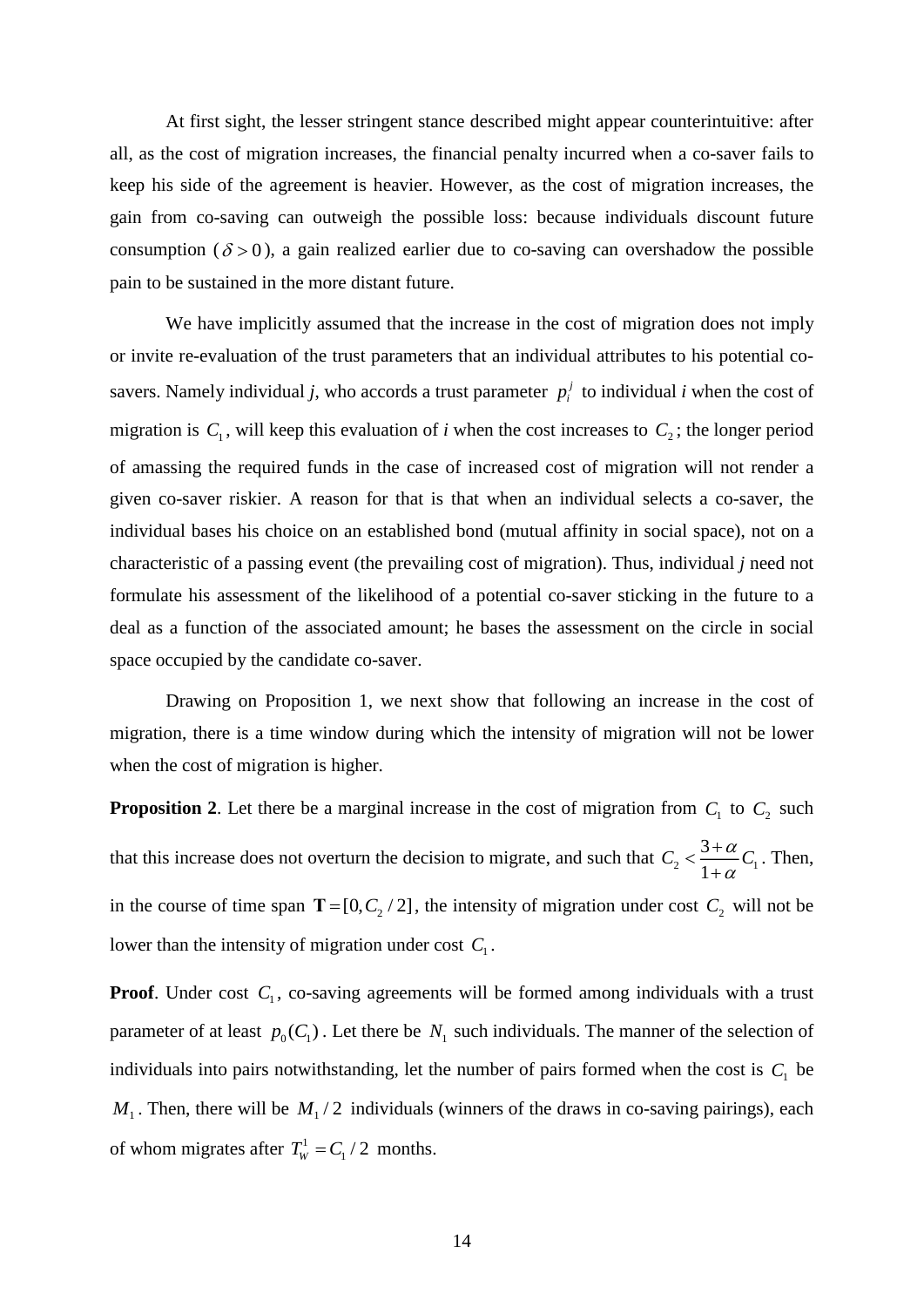Let the cost of migration increase from  $C_1$  to  $C_2$ , where the increase does not overturn the decision to migrate. Drawing on Proposition 1, then under cost  $C_2$  co-saving agreements will be formed among  $N_2$  individuals with a trust parameter of at least  $p_0(C_2) \leq p_0(C_1)$ . Therefore,  $N_2 \ge N_1$ . Under any plausible manner of the selection of individuals into pairs, the number of pairs  $M_2$  formed among  $N_2 \ge N_1$  individuals under cost  $C_2$  will not be lower than under cost  $C_1$ :  $M_2 \geq M_1$ . Then, after  $T_w^2$  $T_w^2 = C_2 / 2$  months,  $M_2 / 2 \ge M_1 / 2$  individuals will migrate. Additionally, the losers of the draws in co-saving pairs formed under cost  $C_1$  will migrate at the earliest after  $T_L^1 = \frac{3 + \alpha}{2} C_1 > T_w^2$ 3  $2(1+\alpha)$  $T_L^1 = \frac{3+\alpha}{2\alpha} C_1 > T_W^2$  $\alpha$  $=\frac{3+\alpha}{\alpha}C$  $\frac{du}{dx}C_1 > T_w^2$  months, which follows from the assumption of the proposition that  $C_2 < \frac{3+\alpha}{1+\alpha}C_1$  $C_1 < \frac{3+\alpha}{c}C$  $\alpha$  $\frac{3+}{2}$  $+\frac{\alpha}{\pi}C_1$ . Thus, during time span  $\mathbf{T} = [0, C_2/2]$ , the intensity of migration under cost  $C_2$  will not be lower than the intensity of migration under cost  $C_1$ . Q.E.D.

# **4. Examples of empirical implications**

Our model gives rise to implications that can be tested. By way of illustration, we list two.

First, suppose that there are two communities: a tightly-knit community A, and community B where social links between members are loose; it is not difficult to imagine that communities can and do differ in their "trust capital" or "social bonds capital." To begin with, we will observe an earlier participation in migration in community A than in community B. The reason is that individuals in community A are more likely to enter migration-facilitating joint saving agreements than individuals in community B. However, as Proposition 1 reveals, when the cost of migration increases, we can expect that individuals in community B will find entering joint saving agreements to expedite migration more attractive than continuing to save alone. Then, an increase in the cost of migration could narrow the difference in the timing of migration between communities that are dissimilar in terms of their "social bonds capital."

Second, we have in place a cost-based explanation for the emergence of co-saving agreements: high costs invite increased collaboration which, in turn and inter alia, assumes the form of established migrants subsidizing / supporting the migration of other members of their home community. Other things held constant, the higher the cost of migration, the higher the prevalence of co-saving, and the higher the incidence of subsidization / remittances. An intriguing testable prediction is that remittances to a community which responds to a rising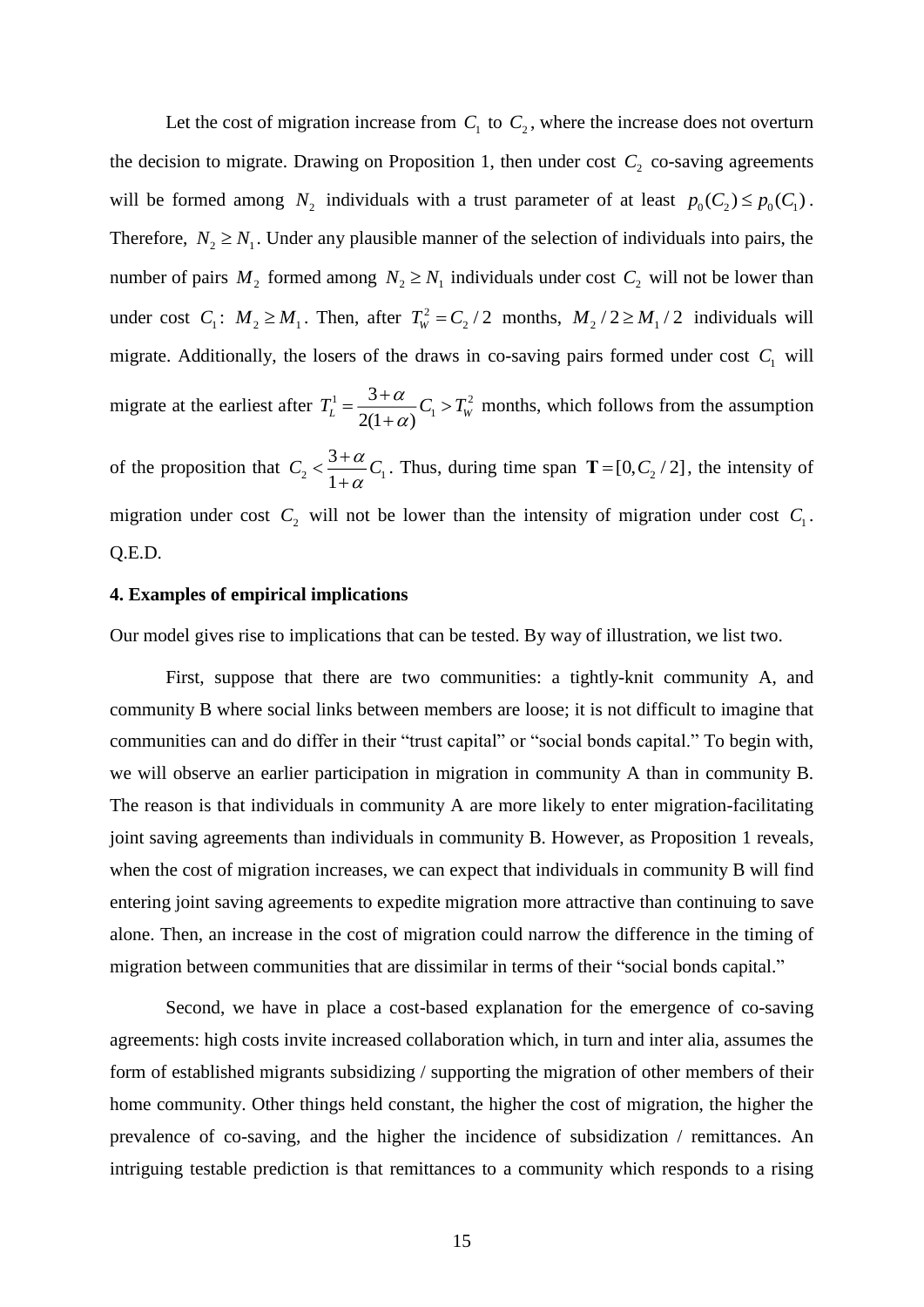cost of migration by higher incidence of co-saving will be higher when the cost of migration increases.

# **5. Discussion and conclusions**

<u>.</u>

We have studied how financial cooperation between would-be migrants could accelerate costly journeys to a country where incomes higher than at origin can be enjoyed. The mutual financing of the cost of migration allows would-be migrants to avoid the need to take out expensive loans from loan sharks or pawn-brokers (if loan-taking is at all possible), or become a prey to smuggling organizations and traffickers.<sup>15</sup> We have shown that when the risk involved in entering a co-saving agreement is taken into account, the propensity to enter an agreement depends positively on the cost of migration. An increase in this cost may not be followed by a slow-down in migration. And a possible intensification of migration is not caused by the expectation of an even higher cost in the future, but rather by a shift of the line of demarcation between the set of lone savers and the set of joint savers in favor of the latter.

In the analysis undertaken in this paper we have (implicitly) assumed that in terms of productivity and chances of finding employment at destination, the individuals who contemplate migrating are homogenous. Seemingly, in an "asymmetrical" environment with relatively low-skilled would-be migrants and relatively high-skilled would-be migrants, if mixed pairs were to form, a rational choice would be to forfeit the random selection of the first-to-go migrant and instead to let the relatively high-skilled individual migrate first. However, this is only "apparently" so because when skills heterogeneity is introduced, there is a good chance that a high-skilled individual will gain little by pooling his savings with a lowskilled individual. Consequently, we can expect a pairing of similar-by-skill would-be migrants, with the random draw process retained. If matching by skill type is not possible and a mixed match is considered better than no match then, because it is likely that the random selection of the first-to-go will be replaced by an agreement that the high-skilled individual will leave first, the entire ex ante risk involved in striking the joint financing agreement will be borne by the low-skilled individual. If the affinity of this individual to the high-skilled individual is close enough, then the risk taken might not be too high to negate the appeal of an asymmetrical pairing.

In our analysis, we have based our definition of the "trust parameter" between the would-be migrants on the concepts of proximity in social space and affinity. A possible

<sup>&</sup>lt;sup>15</sup> According to Djajić and Vinogradova (2014), the interest rate on a loan a migrant takes from smuggling organizations can reach 60 percent per annum.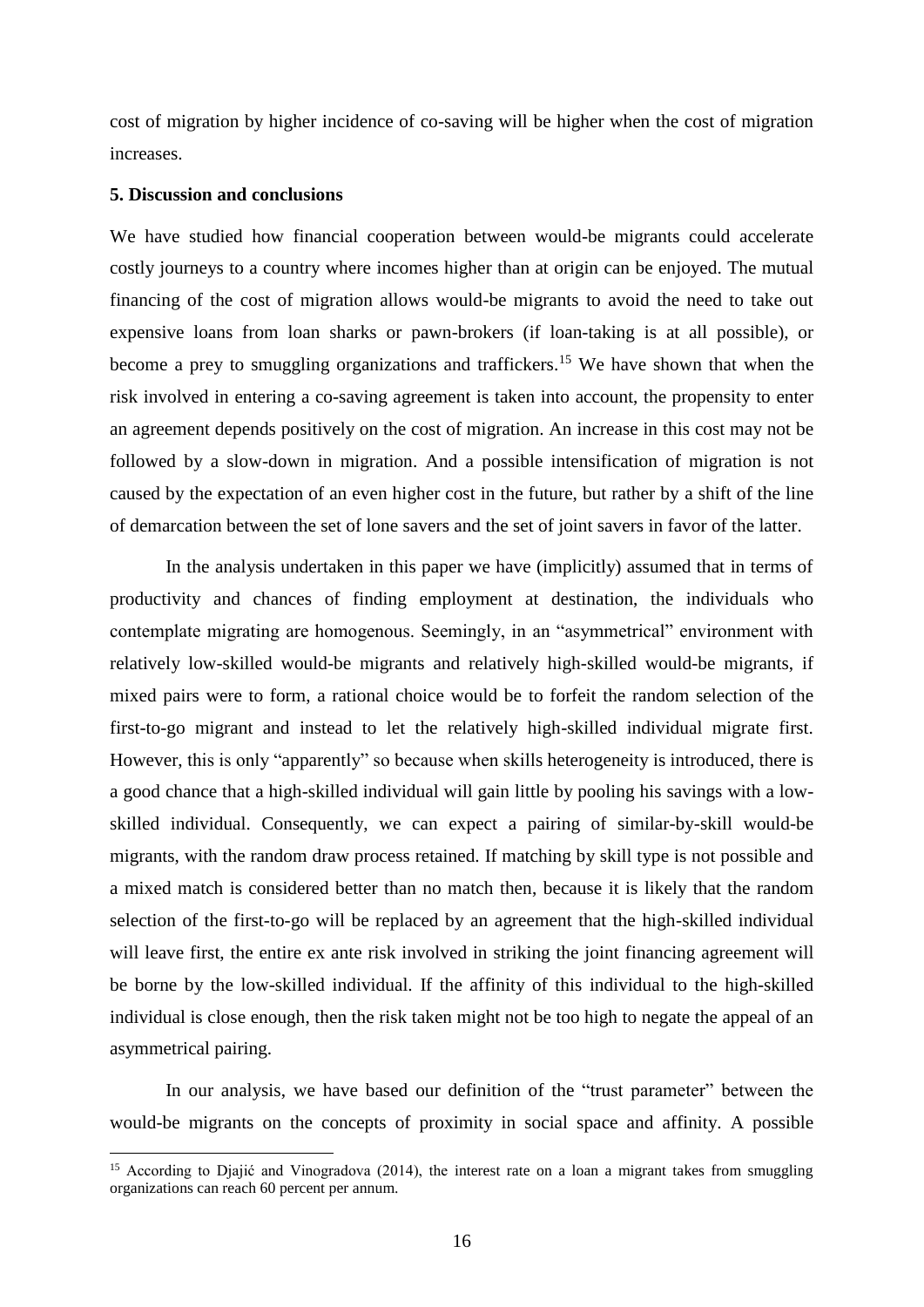alternative perspective, under which our main result will hold, is to base the evaluation of the trustworthiness of a potential co-saver on the latter's known and well-established record. An example borrowed from the US financial scene can be used to illustrate. In the US, the best possible credit (FICO) score is 850. Superimposing the US setting on our migration scenario, suppose that when the cost of migration is low, individual *j* might prefer to save alone rather than to save together with another individual because that individual's score is 700, which measured as a ratio of 850 is 0.82. Nor will individual *j* want to co-save with yet another potential co-saver whose credit score is 600, which measured as a ratio is 0.71. These measures, which are based on past record and a history of honoring financial commitments, serve as individual *j*'s "yardsticks." When the cost of migration increases, individual *j* gives a second consideration to co-saving with someone else; and when the cost is becoming higher still, individual *j* might even consider co-saving with the "0.71 individual." The numbers  $850/850 = 1$ ,  $700/850 = 0.82$ , and  $600/850 = 0.71$  serve as probabilities that an individual will be a trustworthy collaborator in a pending saving scheme.

We have analyzed the difference between joint saving and lone saving under the assumption that joint saving is undertaken by two individuals. We took this track because we were of the opinion that this comparison nicely encapsulates the advantages and disadvantages of joint saving as opposed to lone saving, and because doing so was analytically manageable. A question could nonetheless be raised whether the qualitative conclusions drawn from that comparison will hold if more than two individuals were to team up to co-save: will not co-saving by, say, three individuals expedite migration by more than co-saving by two individuals? In response, we note that an increase in the number of cosavers is not an ideal means to expediting the accumulation of funds needed to facilitate migration. In Stark and Jakubek (2013) we studied the optimal size of a joint saving scheme in the context of the formation of a migration network, and we showed that this size is limited: even though adding another individual to the scheme can expedite the migration of co-savers, it is also the case that enlargement of the group of co-savers involves recruitment of people who are farther away in social space. Thus, for a given cost of migration, the risk involved in a bigger saving scheme can fast overshadow the potential gain from speeding-up migration. Under what conditions individuals will be willing to bear the associated increased risk when the cost of migration is increasing calls for a full-scale analysis of the optimal number of co-savers as a function of the cost of migration, an intriguing subject for future inquiry.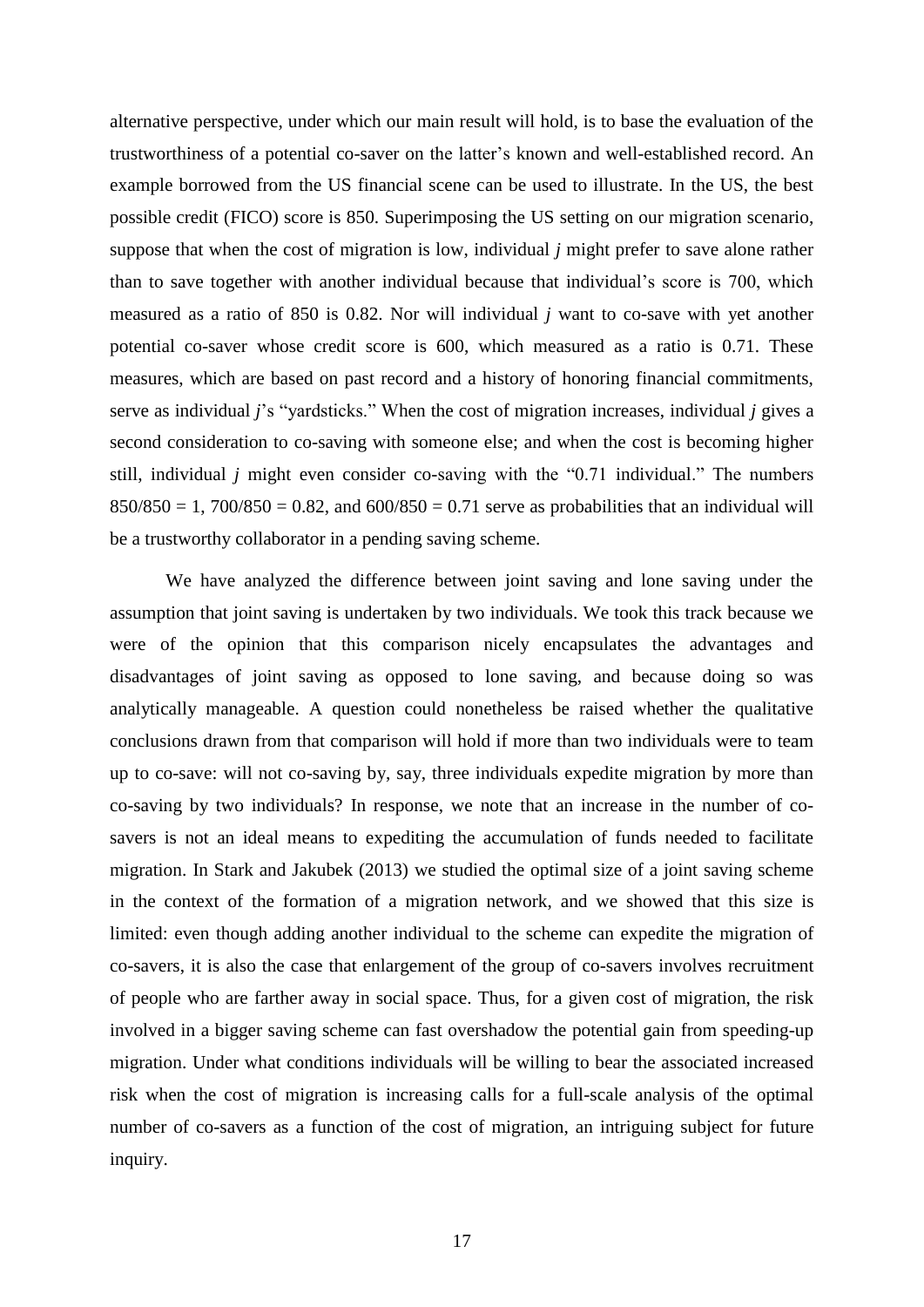# **Data availability**

The authors did not use data in this paper.

# **Funding**

The authors did not receive funds in connection with this paper.

# **No conflict of interest**

The authors have no conflict of interest of any type.

# **References**

- Abramitzky, Ran and Boustan, Leah (2017). "Immigration in American Economic History." *Journal of Economic Literature* 55(4): 1311-1345.
- Akkoyunlu, Şule and Siliverstovs, Boriss (2013). "The Positive Role of Remittances in Migration Decision: Evidence from Turkish Migration." *Journal of Economic and Social Research* 15(2): 65-94.
- Alempaki, Despoina, Doğan, Gönül, and Saccardo, Silvia (2019). "Deception and Reciprocity." *Experimental Economics* 22: 980-1001.
- Ardener, Shirley (1964). "The Comparative Study of Rotating Credit Associations." *Journal of the Royal Anthropological Institute* 94: 201-229.
- Besley, Timothy, Coate, Stephen, and Loury, Glenn (1993). "The Economics of Rotating Savings and Credit Associations." *American Economic Review* 83(4): 792-810.
- Bryan, Gharad, Chowdhury, Shyamal, and Mobarak, Ahmed Mushfiq (2014). "Underinvestment in a Profitable Technology: The Case of Seasonal Migration in Bangladesh." *Econometrica* 82(5): 1671-1748.
- Djajić, Slobodan and Vinogradova, Alexandra (2014). "Liquidity-Constrained Migrants." *Journal of International Economics* 93(1): 210-224.
- Geertz, Clifford (1962). "The Rotating Credit Association: A 'Middle Rung' in Development." *Economic Development and Cultural Change* 10(3): 241-263.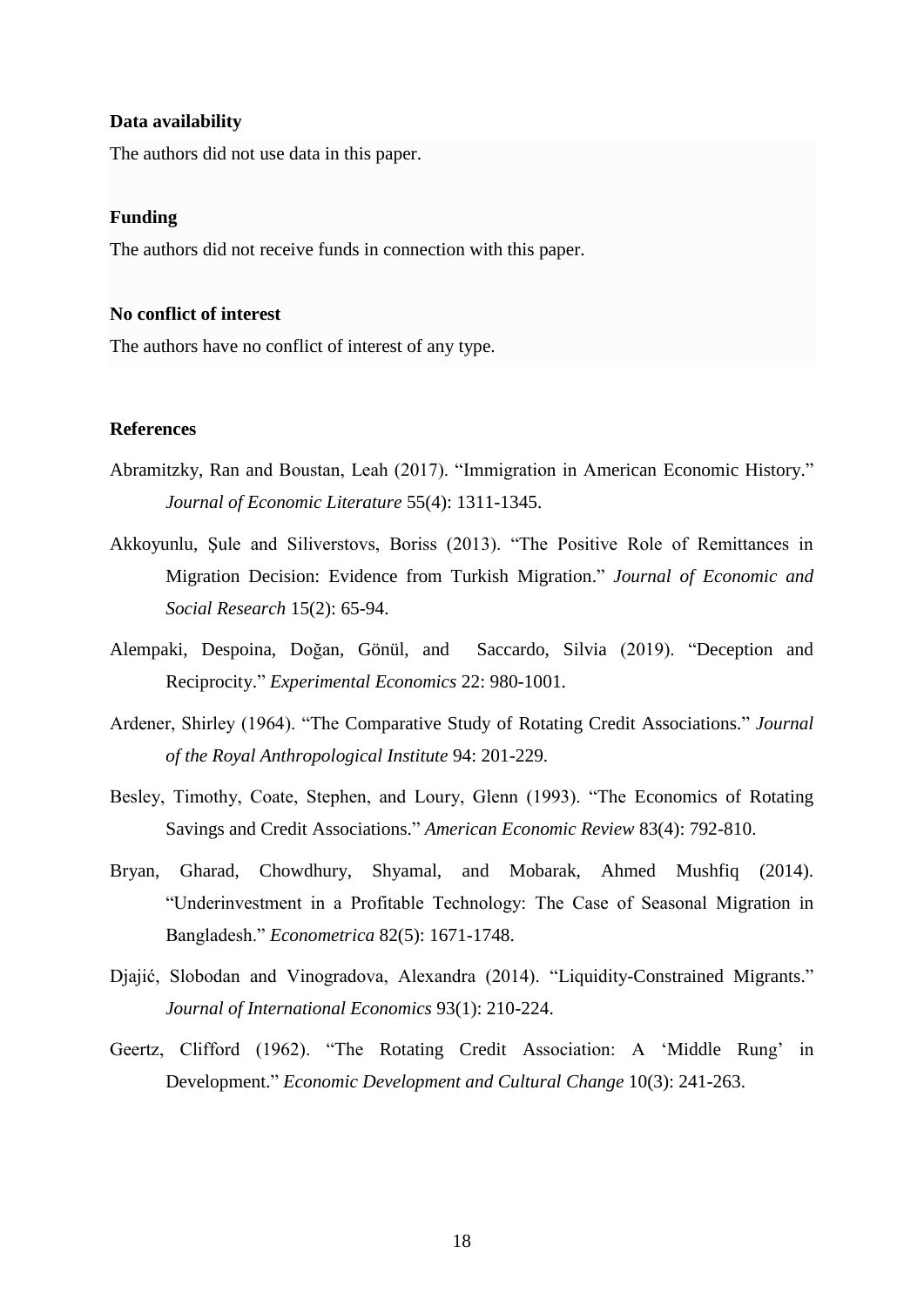- Genicot, Garance and Senesky, Sarah (2004). "Determinants of Migration and 'Coyote' Use among Undocumented Mexican Migrants to the U.S." Paper presented at the 9th Annual Meeting of the Society of Labor Economists.
- Hermann, Daniel and Ostermaier, Andreas (2018). "Be Close to Me and I Will Be Honest. How Social Distance Influences Honesty." Center for European, Governance and Economic Development Research (cege), Discussion Paper no. 340, Georg August University of Göttingen.
- Houser, Daniel, Vetter, Stefan, and Winter, Joachim (2012). "Fairness and Cheating." *European Economic Review* 56(8): 1645-1655.
- Ilahi, Nadeem and Jafarey, Saqib (1999). "Guestworker Migration, Remittances and the Extended Family: Evidence from Pakistan." *Journal of Development Economics* 58(2): 485-512.
- Lucas, Robert E. B. and Stark, Oded (1985). "Motivations to Remit: Evidence from Botswana." *Journal of Political Economy* 93: 901-918.
- Sjaastad, Larry A. (1962). "The Costs and Returns of Human Migration." *Journal of Political Economy* 70(5): 80-93.
- Stark, Oded and Jakubek, Marcin (2013). "Migration Networks as a Response to Financial Constraints: Onset, and Endogenous Dynamics." *Journal of Development Economics* 101: 1-7.
- Stark, Oded and Lucas, Robert E. B. (1988). "Migration, Remittances and the Family." *Economic Development and Cultural Change* 36(3): 465-481.
- Todaro, Michael P. (1969). "A Model of Labor Migration and Urban Unemployment in Less Developed Countries." *American Economic Review* 59: 138-148.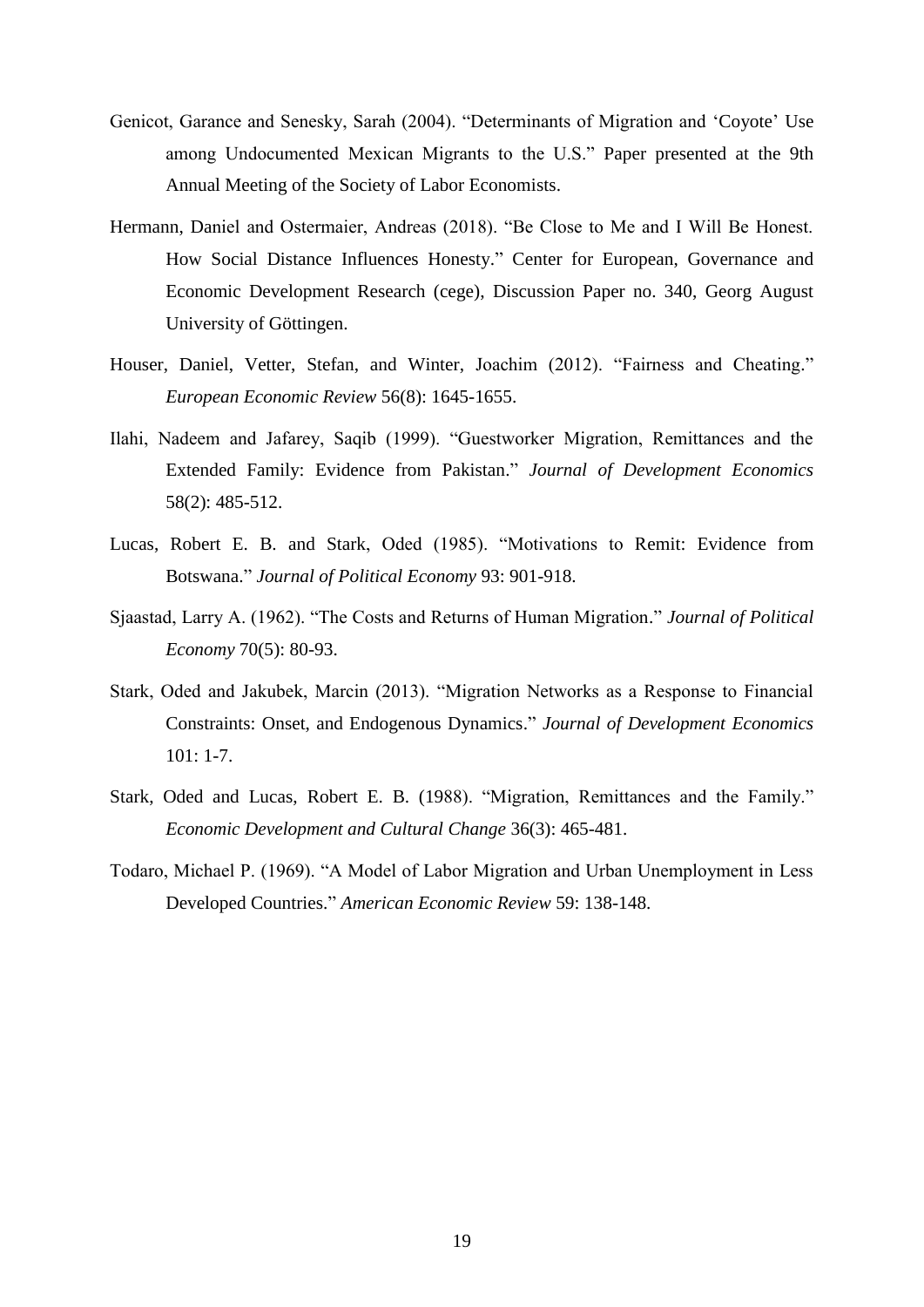# **Mathematical Addendum**

In this Addendum we show that the saving rates presented in the main text of the paper are the solutions of utility maximization problems of, respectively, a single individual who saves alone, and of two individuals who save jointly, and we provide strict conditions regarding the relationship between the parameters of the model  $(C, T, \alpha$ , and  $\delta$ ) which render migration a viable option under the alternative schemes of saving.

# **Case 1: Saving alone**

Consider an individual who at the beginning of month  $t = 0$  elects to save alone in order to finance his migration. To concentrate on essentials, we assume that in each month the individual saves a constant amount out of his spare income, say an amount  $s(t) \equiv s_A$ . In order to meet the cost of migration, C, saving at this rate requires  $T_A(s_A) = C / s_A$  months of saving, where subscript *A* stands for alone. We normalize at 1 the maximum monthly amount available to a single individual for saving after covering the essential costs of living. To render migration possible, we assume throughout that  $C < 2T / 3$ . Because the period of saving cannot possibly be longer than the length of a working life, we have that  $s_A \in [C/T,1]$ . Thus, the lifetime utility of an individual who saves alone at the rate of  $s_A$  per month and then migrates is

$$
U_A(s_A) = \int\limits_0^{T_A(s_A)} e^{-\delta t} u(1-s_A) dt + \int\limits_{T_A(s_A)}^T e^{-\delta t} u(\alpha) dt,
$$

where  $u(\cdot)$  is defined in Section 2 of the main text of the paper. We denote by  $s_A^*$  the saving rate that maximizes  $U_A(s_A)$ .

To derive a condition that renders migration a viable option for an individual who saves alone, we denote by  $U_H$  the utility of an individual who spends his entire working life in his home country,

$$
U_H \equiv \int_0^T e^{-\delta t} u(1) dt.
$$
 (M1)

In the following lemma we present a requirement that needs to be fulfilled regarding a constellation of the parameters C, T,  $\alpha$ , and  $\delta$  that render migration a viable option for an individual who saves alone. We formulate the requirement as a condition on the parameter  $\alpha$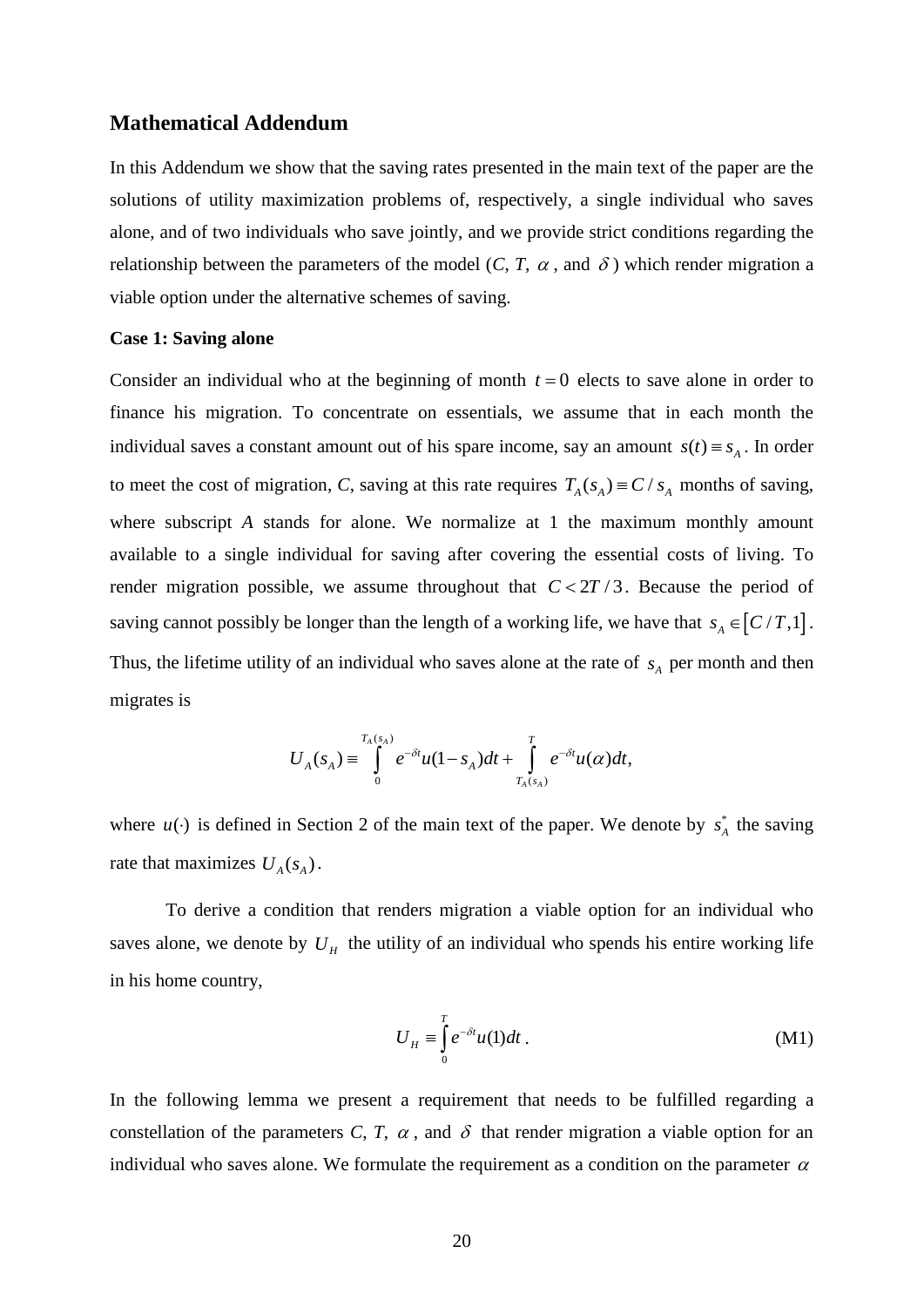because in the subsequent analysis this formulation will be the most straightforward one to use.

# **Lemma M1**. If

$$
\alpha > \frac{e^{\delta T} - 1}{e^{\delta (T - 3C/2)} - 1} = \alpha_0,
$$
\n(M2)

then there exists  $s_A \in [C/T,1]$  such that  $U_A(s_A) > U_H$ ; that is, it is desirable for an individual to choose to save alone and migrate, rather than to spend his working life in his home country. **Proof**. Let  $s_A = 1$ . Then, the lifetime utility of an individual who saves the amount of 1 per month in order to be able to migrate is

$$
U_A(1) = \frac{1}{\delta} \left( 1 - e^{-\delta C} \right) + \frac{1 + \alpha}{\delta} \left( e^{-\delta C} - e^{-\delta T} \right).
$$

The requirement that migration after saving at the rate  $s_A = 1$  is a gainful option for an individual is equivalent to the condition  $U_A(1) - U_H > 0$ . We have that

$$
U_A(1) - U_H = \frac{1}{\delta} \left( 1 - e^{-\delta C} \right) + \frac{1 + \alpha}{\delta} \left( e^{-\delta C} - e^{-\delta T} \right) - \frac{2}{\delta} \left( 1 - e^{-\delta T} \right)
$$
  
= 
$$
\frac{1}{\delta} \left[ \alpha e^{-\delta C} - (\alpha - 1) e^{-\delta T} - 1 \right] > \frac{1}{\delta} \left[ \alpha e^{-3\delta C/2} - (\alpha - 1) e^{-\delta T} - 1 \right],
$$
 (M3)

from which it follows that  $U_A(1) - U_H > 0$  if  $\frac{1}{s} \left[ \alpha e^{-3\delta C/2} - (\alpha - 1)e^{-\delta T} - 1 \right] > 0$  $\delta$  $\left[\alpha e^{-3\delta C/2} - (\alpha - 1)e^{-\delta T} - 1\right] > 0$ , and for which to hold it is sufficient that

$$
\alpha > \frac{e^{\delta T}-1}{e^{\delta(T-3C/2)}-1}.
$$

Q.E.D.

Comment: from (M3) it is seen that the condition (M2) on  $\alpha$  is sufficient, but not necessary, for migration to constitute a viable option for a single individual. (In a similar vein, in the case of a single individual, the requirement that  $C < 2T/3$  is sufficient, but not necessary.) However, as will be clarified in Lemma M4 below, conditions (M2) and  $C < 2T/3$  are sufficient also for an individual who was cheated in a co-saving agreement to find it desirable to start saving alone from scratch. Thus, in order not to introduce assumptions superfluously, throughout our analysis we have chosen (M2) as the single assumption on  $\alpha$ , and  $C < 2T / 3$  as the single assumption on *C*.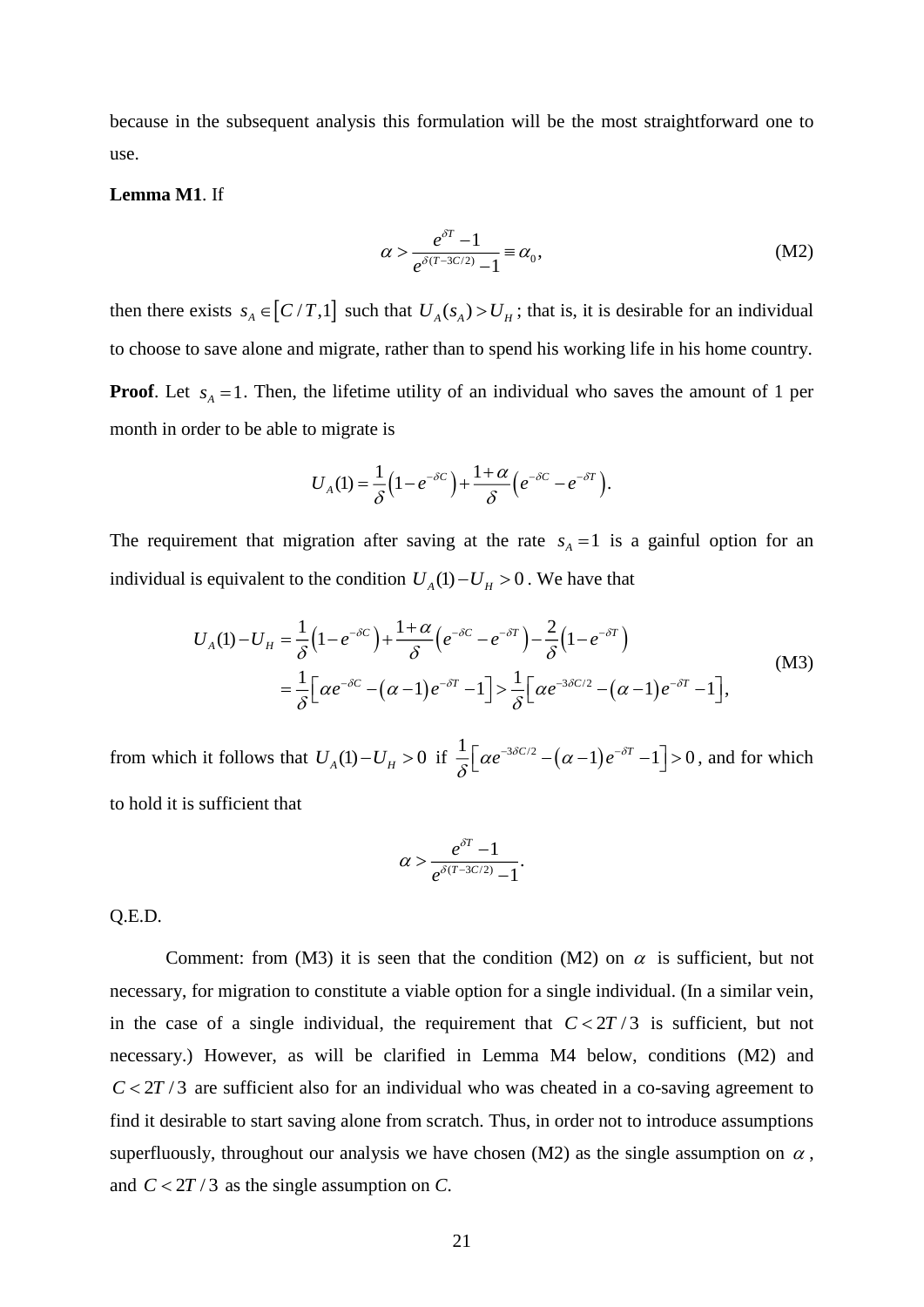In the next lemma we derive the optimal saving rate of a single individual who on his own accumulates the funds that are needed to facilitate the migration journey.

Lemma M2. If condition (M2) is met, then an optimizing individual chooses a saving rate that is equal to his spare income, namely  $s_A^* = 1$ .

**Proof**. We consider the following maximization problem:

$$
\text{inside the following maximization problem:} \\ \max_{s_A \in [C/T,1]} \{ U_A(s_A) \} = \max_{s_A \in [C/T,1]} \left\{ \frac{2 - s_A}{\delta} \left( 1 - e^{-\frac{\delta C}{s_A}} \right) + \frac{1 + \alpha}{\delta} \left( e^{-\frac{\delta C}{s_A}} - e^{-\delta T} \right) \right\},
$$

assuming that  $\alpha > \alpha_0$  (defined in (M2)). Differentiating this objective function with respect to *A s* yields

$$
U'_{A}(s_{A}) = \frac{e^{-\frac{\delta C}{s_{A}}}\left[s_{A}^{2}\left(1-e^{\frac{\delta C}{s_{A}}}\right)+\delta C\left(\alpha+s_{A}-1\right)\right]}{\delta s_{A}^{2}}.
$$
 (M4)

Because  $s_A, \delta, C > 0$ , the sign of  $U_A'(s_A)$  is the same as the sign of the expression in square

brackets in (M4). We denote  $F(s_A, \alpha, \delta, C) = s_A^2 | 1 - e^{s_A} | + \delta C (\alpha + s_A - 1)$ *C*  $F(s_A, \alpha, \delta, C) = s_A^2 | 1 - e^{s_A} | + \delta C (\alpha + s_A)$ δ  $\alpha$ ,  $\delta$ ,  $C$ ) =  $s_A^2 \left(1 - e^{\frac{\delta C}{s_A}}\right) + \delta C \left(\alpha + s_A - \alpha\right)$ .

First, we note that

$$
\frac{\partial F}{\partial \alpha}(s_A, \alpha, \delta, C) = \delta C > 0.
$$
 (M5)

In addition,

$$
F(1, \alpha, \delta, C) = 1 - e^{\delta C} + \alpha \delta C.
$$

Using (M5) and (M2), we get that

$$
F(1, \alpha, \delta, C) > F(1, \alpha_0, \delta, C).
$$

Treating  $\alpha_0$  in (M2) as a function of *T*, we get that

$$
\alpha_0'(T) = -\frac{e^{\delta(T+C)}(e^{\delta C}-1)\delta}{(e^{\delta T}-e^{\delta C})^2}<0,
$$

and that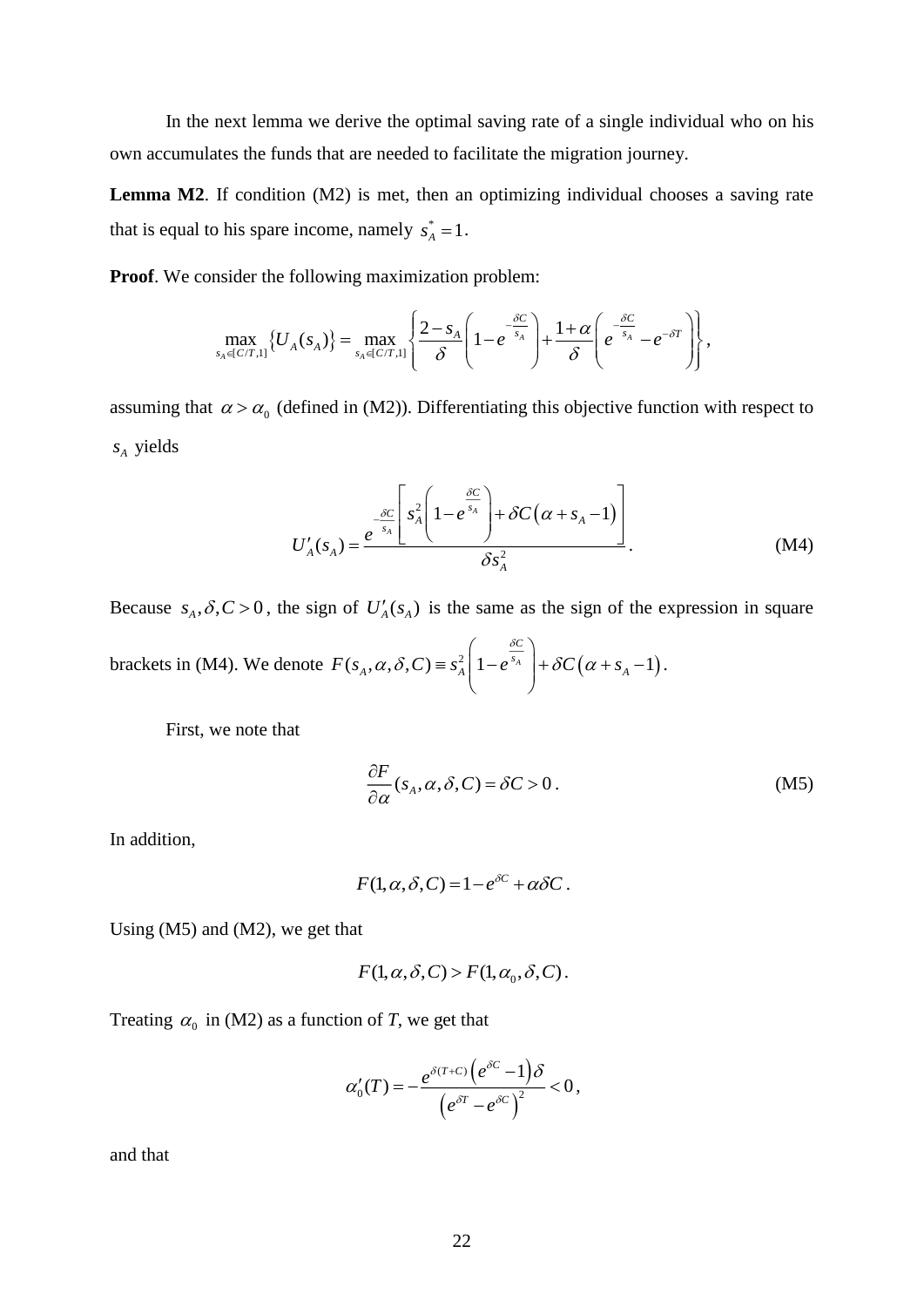$$
\lim_{T\to\infty}\alpha_0(T)=e^{\delta C}\equiv\alpha_\infty.
$$

Using (M5), we get that

$$
\frac{dF(1,\alpha_0(T),\delta,C)}{dT} = \alpha'_0(T)\frac{\partial F}{\partial \alpha}(1,\alpha_0(T),\delta,C) < 0,
$$

and, thus,

$$
F(1, \alpha_0, \delta, C) > \lim_{T \to \infty} F(1, \alpha_0(T), \delta, C) = F(1, \alpha_\infty, \delta, C)
$$

$$
= e^{\delta C} \Big[ e^{-\delta C} + \delta C - 1 \Big] > 0,
$$

where the inequality in this last expression is due to the property that for any  $x > 0$ ,  $e^{-x} + x - 1 > 0$ . Thus,

$$
0 < F(1, \alpha_{\infty}, \delta, C) < F(1, \alpha_0, \delta, C) < F(1, \alpha, \delta, C) \tag{M6}
$$

for any  $0 < C < T$ ,  $\delta > 0$ , and  $\alpha > \alpha_0$ , which yields  $U_A'(1) > 0$ . Additionally,

$$
\frac{\partial^2 F}{\partial s_A^2}(s_A, \alpha, \delta, C) = 2 + e^{\frac{\delta C}{s_A}} \left[ \frac{\delta C (2s_A - \delta C)}{s_A^2} - 2 \right] = f(s_A, C, \delta).
$$

Because

$$
\frac{\partial f}{\partial \delta}(s_A, C, \delta) = -\frac{\delta^2 C^3 e^{\frac{\delta C}{s_A}}}{s_A^3} < 0,
$$

we get that  $f(s_A, C, \delta) < \lim_{\delta \to 0} f(s_A, C, \delta) = 0$  and, therefore, 2  $\frac{1}{2}(s_A, \alpha, \delta, C)$  < 0 *A C s*  $\frac{\partial^2 F}{\partial s}$  (s, ,  $\alpha$ ,  $\delta$  $\frac{\partial^2 I}{\partial s^2} (s_A, \alpha, \delta, C) < 0.$ 

Consequently, because with respect to  $s_A \in [C/T,1]$  the function  $F(\cdot)$  is concave and for  $s_A = 1$  its value is positive (consult (M6)), this function can cross zero at most once for  $s_A \in [C/T,1]$ . We denote by  $s_0(\alpha, \delta, C)$  a point on  $[C/T,1]$  at which  $F(s_0, \alpha, \delta, C) = 0$  for given  $\alpha$ ,  $\delta$ , and C. Because the sign of  $F(\cdot)$  is the same as the sign of  $U_A'(\cdot)$ , there are two possibilities.

(i) Such  $s_0(\alpha, \delta, C)$  does not exist in the interval  $[C/T, 1]$  and, thus,  $F(s_A, \alpha, \delta, C) > 0$  in the entire interval  $\left[ C/T,1 \right]$ , which is equivalent to  $U_A(s_A)$  constituting an increasing function up to  $s_A = 1$ .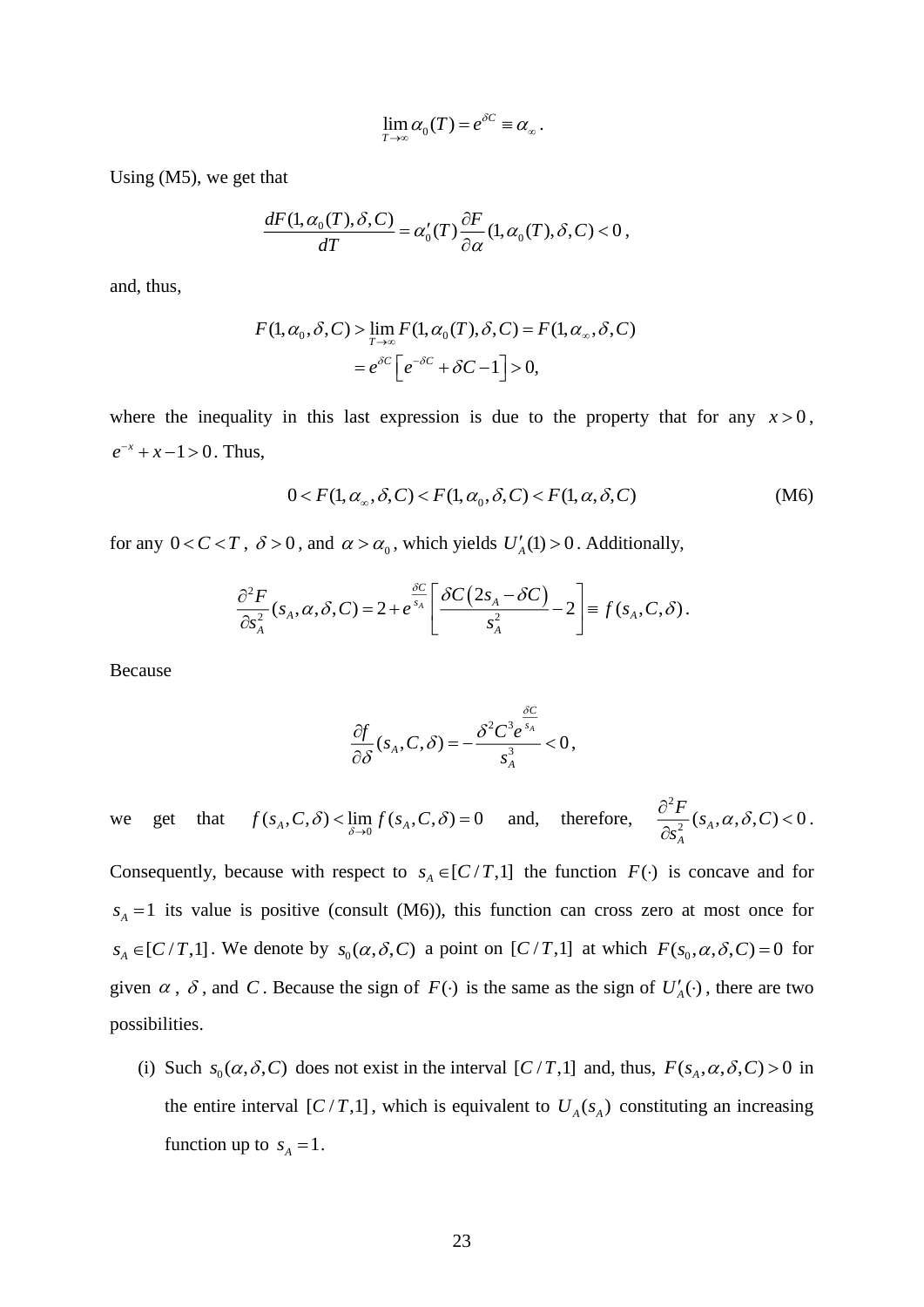(ii) Such  $s_0(\alpha, \delta, C) \in [C/T, 1]$  exists, in which case the function  $U_A(s_A)$  is decreasing in the interval  $\left[ C/T, s_0(\alpha, \delta, C) \right)$ , with  $s_A = C/T$  being a local (border) maximum, and increasing on  $(s_0(\alpha, \delta, C), 1]$ , with  $s_A = 1$  being another border maximum. However,  $0 \hspace{3.2cm} 0$  $(C/T) = |e^{-\delta t}u(2 - C/T)dt < |e^{-\delta t}u(2)|$ *T T*  $U_A(C/T) = \int e^{-\delta t} u(2 - C/T) dt < \int e^{-\delta t} u(2) dt = U_H$ , and from the proof of Lemma M1

and condition (M2) it follows that  $U_A(1) > U_H$ . Consequently,  $U_A(C/T) < U_A(1)$ .

Pooling together (i) and (ii), we conclude that  $s_A^* = 1$  is a global maximum. Q.E.D.

In sum, the optimal duration of saving of a single individual is  $T_A \equiv T_A(s_A^*) = C / s_A^* = C$ . The corresponding maximum lifetime utility is

$$
U_{A} \equiv U_{A}(1) = \int_{0}^{T_{A}} e^{-\delta t} u(0) dt + \int_{T_{A}}^{T} e^{-\delta t} u(\alpha) dt,
$$
 (M7)

which is the same as expression (1) presented in the main text of the paper.

# **Case 2: Saving jointly**

We first analyze a joint saving agreement under the assumption of complete compliance, that is, an agreement where the risk of reneging is not taken into consideration, which is equivalent to setting the affinity level  $p_i^j$  at 1. Once we derive the optimal saving rates in a complete-compliance agreement, we will show that allowing  $p_i^j < 1$  will not affect the solutions of the corresponding utility maximization problems.

The individuals who save jointly choose three optimal saving rates in order to maximize their lifetime utility. Initially, when the individuals are in their home country, then until the draw determines who will be the first to migrate, they are indistinguishable. We therefore assume that each of them saves at the common rate  $0 \leq s_H \leq 1$ , accumulating together the amount of  $2s_{H1}$  per month. Following the draw and the migration of one of the individuals, the individuals can potentially save at different rates. We therefore denote by  $s_D \in [0, \alpha]$  the saving rate of the individual who is already in the destination country, and by  $s_{H2} \in [0,1]$  the saving rate of the individual who is still in the home country.

Under a complete-compliance agreement, the only random event is the one in which it is determined who will be the winner of the draw. The winner will be able to take the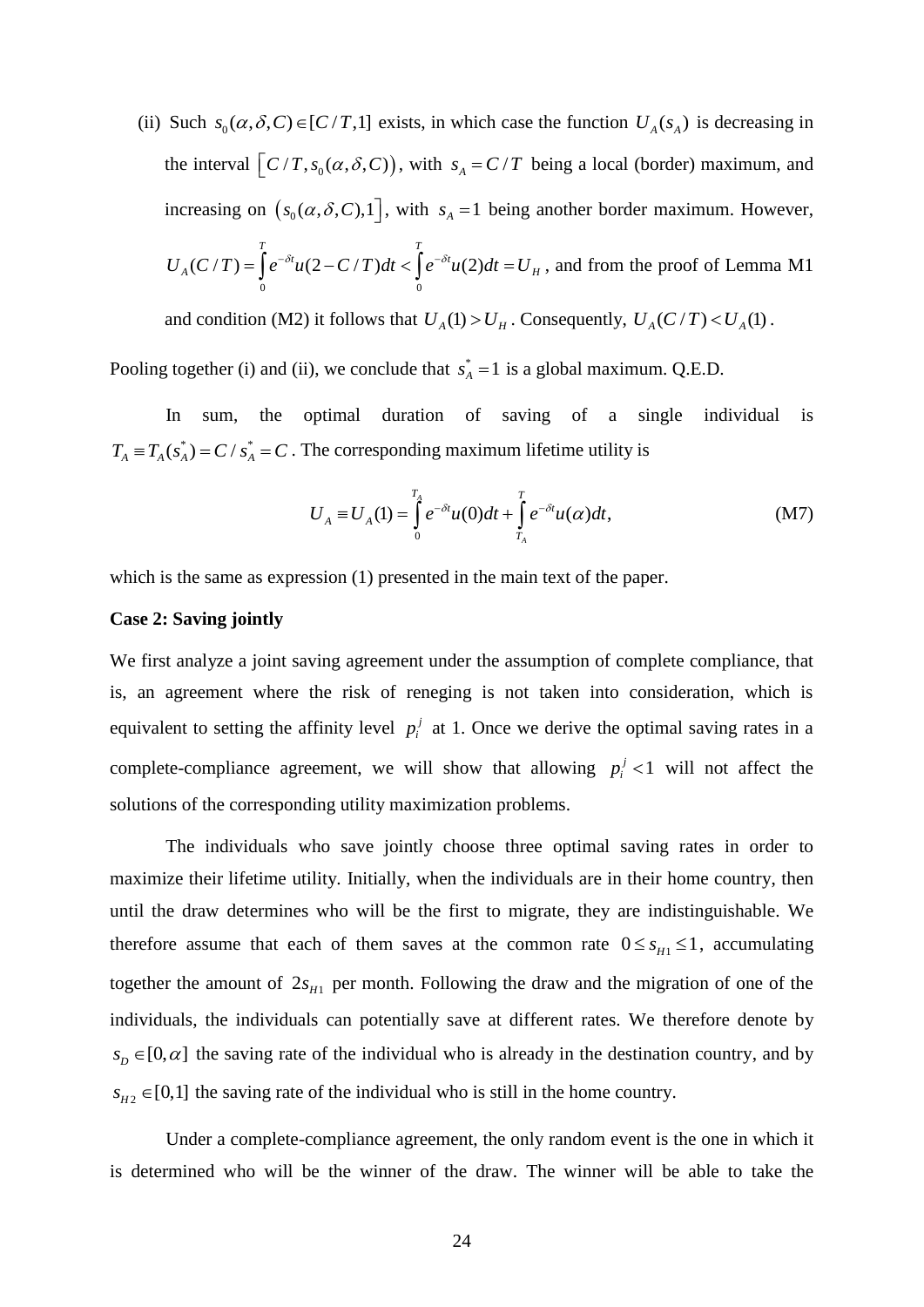migration journey after  $T_w(s_{H_1})$ 1  $J_{W}^{(s)}(s_{H1}) = \frac{1}{2}$ *H*  $T_w(s_m) \equiv \frac{C}{\sigma}$ *s*  $\equiv \frac{C}{2}$  months, whereas the loser of the draw will be able to

migrate after an additional period of *D*  $^{\prime}$   $^{\prime}$   $^{\prime}$   $^{\prime}$   $^{\prime}$   $^{\prime}$   $^{\prime}$   $^{\prime}$   $^{\prime}$   $^{\prime}$   $^{\prime}$   $^{\prime}$   $^{\prime}$   $^{\prime}$   $^{\prime}$   $^{\prime}$   $^{\prime}$   $^{\prime}$   $^{\prime}$   $^{\prime}$   $^{\prime}$   $^{\prime}$   $^{\prime}$   $^{\prime}$   $^{\prime}$   $^{\prime}$   $^{\prime}$   $^{\prime}$   $^{\prime}$   $^{\prime}$   $^{\prime}$  *C*  $\frac{C}{s_0 + s_{10}}$  months; that is, at the point in time

 $1, S_{H2}$  $s_D + s_{H2}$  $\sum_{L}^{1}(s_{H1}, s_{H2}, s_{D}) \equiv \frac{1}{2}$  $F_{H1}$   $S_D + S_H$  $T_L(s_{H1}, s_{H2}, s_D) = \frac{C}{2s} + \frac{C}{s+1}$  $\frac{C}{s_{H1}} + \frac{C}{s_D + s}$  $\equiv \frac{C}{2s_{H1}} + \frac{C}{s_{D}+}$ . Thus, the expected utility of an individual entering a

complete-compliance, two-person joint saving scheme is

$$
EU_{CC}(s_{H1}, s_{H2}, s_D) \equiv \frac{1}{2} U_W(s_{H1}, s_{H2}, s_D) + \frac{1}{2} U_L(s_{H1}, s_{H2}, s_D),
$$
 (M8)

where subscript *CC* stands for complete-compliance, and where

$$
U_{W}(s_{H1}, s_{H2}, s_{D}) = \int_{0}^{T_{W}(s_{H1})} e^{-\delta t} u(1 - s_{H1}) dt + \int_{T_{W}(s_{H1})}^{T_{L}(s_{H1}, s_{H2}, s_{D})} e^{-\delta t} u(\alpha - s_{D}) dt
$$
  
+ 
$$
\int_{T_{L}(s_{H1}, s_{H2}, s_{D})}^{T} e^{-\delta t} u(\alpha) dt
$$
 (M9)

and

$$
U_{L}(s_{H1}, s_{H2}, s_{D}) = \int_{0}^{T_{W}(s_{H1})} e^{-\delta t} u(1 - s_{H1}) dt + \int_{T_{W}(s_{H1})}^{T_{L}(s_{H1}, s_{H2}, s_{D})} e^{-\delta t} u(1 - s_{H2}) dt
$$
  
+ 
$$
\int_{T_{L}(s_{H1}, s_{H2}, s_{D})}^{T} e^{-\delta t} u(\alpha) dt
$$
 (M10)

are, respectively, the lifetime utility of the winner of the draw, and the lifetime utility of the loser of the draw.

In the following lemma we specify the saving rates that maximize  $EU_{CC}(s_{H1}, s_{H2}, s_D)$ , which we correspondingly denote by  $s_{H1}^*$ ,  $s_H^*$  $s_{H2}^*$ , and  $s_D^*$ .

**Lemma M3**. Assuming that condition (M2) is met, the two individuals who are optimizing  $EU_{CC}(s_{H1}, s_{H2}, s_{D})$  will choose rates of saving that amount to their entire spare incomes, that is,  $s_{H1}^* = s_{H2}^*$  $s_{H1}^* = s_{H2}^* = 1$ ,  $s_D^* = \alpha$ .

**Proof**. We consider the following maximization problem: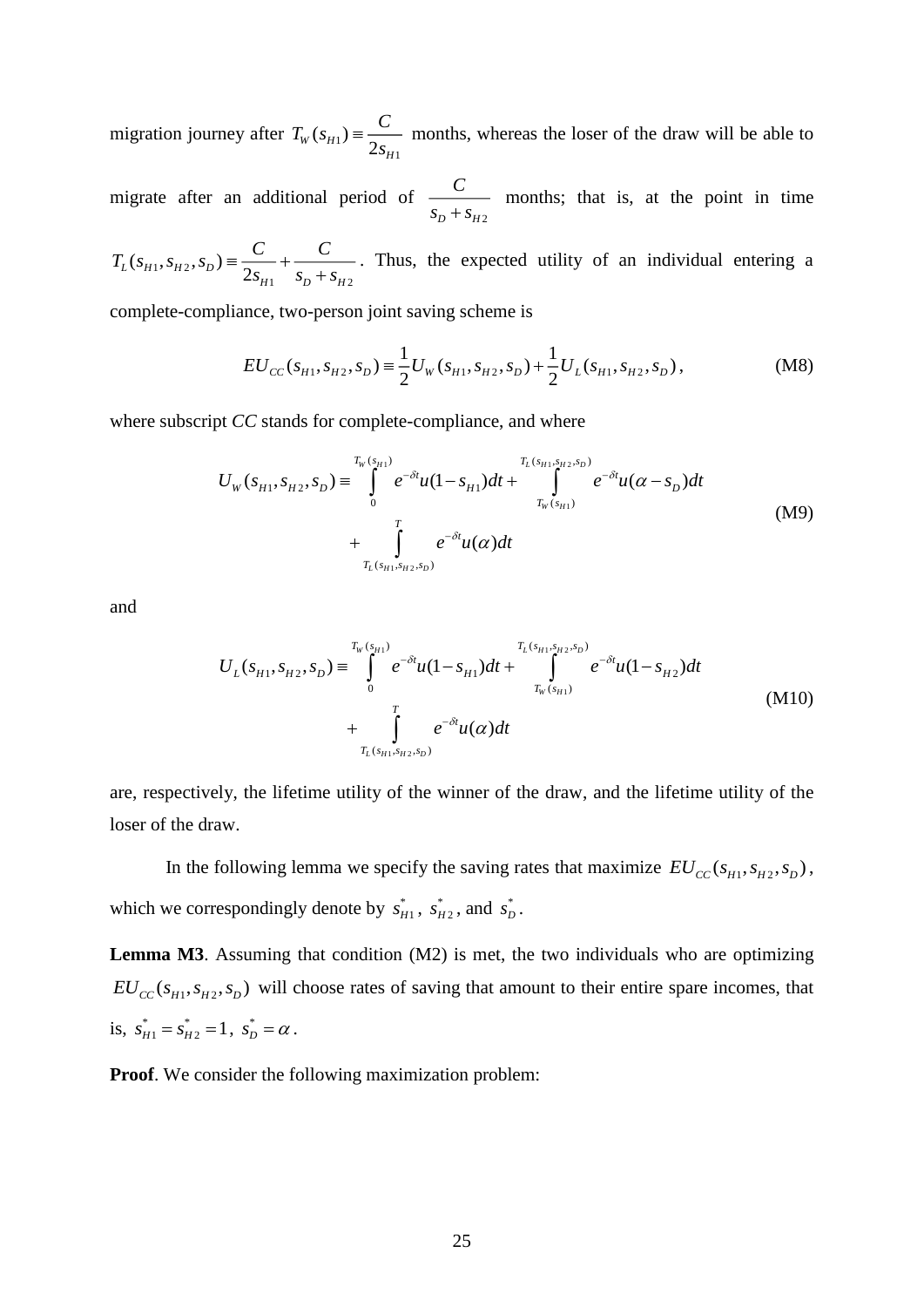$$
\max_{s_{H1}, s_{H2}, s_D} \{ EU_{CC}(s_{H1}, s_{H2}, s_D) \}
$$
  
s.t.  $0 \le s_{H1}, s_{H2} \le 1, 0 \le s_D \le \alpha, \frac{C}{2s_{H1}} + \frac{C}{s_{H2} + s_D} \le T.$  (M11)

The first two constraints in (M11) express the assumption that savings cannot be higher than the corresponding spare incomes. The third constraint in (M11) means that the time needed to accumulate the funds required to cover the costs of migration by the two individuals cannot be longer than the working life of each of them.<sup>16</sup>

In order to show that the global maximum of problem (M11) is obtained for \*  $1 - \nu_{H2}$  $s_{H1}^* = s_{H2}^* = 1$  and  $s_D^* = \alpha$ , we will proceed as follows. First, without loss of generality, we will rewrite problem (M11) so that the objective function  $EU_{CC}(s_{H1}, s_{H2}, s_{D})$  will be replaced by a simpler function of two variables,  $EU(s_{HH}, s_{HD})$ . Then, in Supportive Lemmas M1 and M2 we will derive properties of the derivatives of  $EU(s_{HH}, s_{HD})$  with respect to  $s_{HH}$  and  $s_{HD}$ . These properties will allow us to identify the maximum of  $EU(s_{HH}, s_{HD})$  and, consequently, the maximum of  $EU_{CC}(s_{H1}, s_{H2}, s_D)$ .

By combining (M8), (M9), and (M10) we obtain

1

$$
EU_{CC}(s_{H1}, s_{H2}, s_D) = \frac{1}{2} \int_{0}^{\frac{C}{2s_{H1}}} e^{-\delta t} (4 - 2s_{H1}) dt + \frac{1}{2} \int_{\frac{C}{2s_{H1}}}^{\frac{C}{2s_{H1} + \frac{C}{s_{H2} + s_D}}} e^{-\delta t} (3 + \alpha - s_{H2} - s_D) dt + \frac{1}{2} \int_{\frac{C}{2s_{H1} + \frac{C}{s_{H2} + s_D}}}^{\frac{C}{2s_{H1} + \frac{C}{s_{H2} + s_D}}} e^{-\delta t} 2(1 + \alpha) dt.
$$

We simplify the maximization problem in (M11) by merging the two saving amounts  $s_{H2}$  and  $s_p$  into one variable,  $s_{HD} = s_{H2} + s_p$ , and we denote  $s_{HH} = 2s_{H1}$ . Because we will show that the solution of the problem defined in (M12) below is to set  $s_{HD}$  as high as possible, it follows that this solution translates to a well-defined solution of (M11) with respect to  $s_{H2}$  and  $s_D$ ; both amounts will have to be set at their upper limits. Namely

<sup>&</sup>lt;sup>16</sup> We do not contemplate a possibility that, for example, the migrant who turned out to be the second to go decides not to migrate but stay in the home country and boost his consumption by spending there the funds sent by the first migrant; the saving scheme is aimed at expediting the migration of both individuals.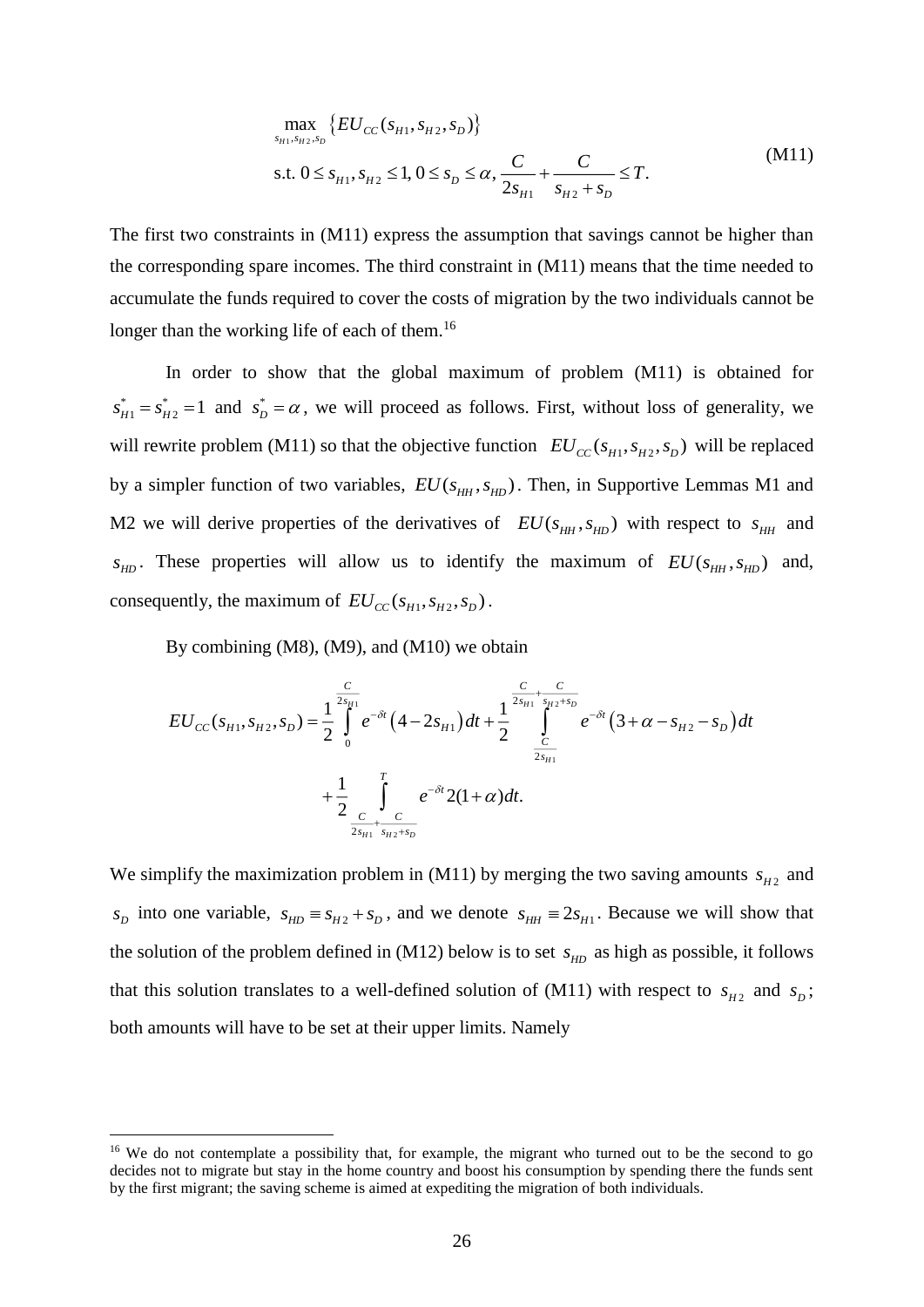$$
\max_{s_{HH}, s_{HD}} \{ EU(s_{HH}, s_{HD}) \}
$$
\n
$$
\text{s.t. } 0 < s_{HH} \le 2, 0 < s_{HD} \le 1 + \alpha,
$$
\n(M12)

where

$$
EU(s_{HH}, s_{HD}) = \frac{1}{2} \left[ \int_{0}^{C/s_{HH}} e^{-\delta t} (4 - s_{HH}) dt + \int_{C/s_{HH}}^{C/s_{HH} + C/s_{HD}} e^{-\delta t} (3 + \alpha - s_{HD}) dt + \int_{C/s_{HH} + C/s_{HD}}^{T} e^{-\delta t} 2(1 + \alpha) dt \right],
$$

and, thus,  $EU_{CC}(s_{H1}, s_{H2}, s_D) = EU(2s_{H1}, s_{H2} + s_D)$ .

Compared to (M11), in (M12) we changed the permitted ranges of the variables to strict inequalities with respect to zero, and we have done so because this is necessary for the third condition in (M11) to hold. However, for the sake of simplifying the analysis that follows, in (M12) we omit this condition; at the end of the proof of Supportive Lemma M3 below we show that, nonetheless, this condition is satisfied in the solution of problem (M12). In what follows, we assume that  $\alpha$  satisfies condition (M2).

We next draw on a property of the derivative of  $EU(\cdot)$  with respect to  $s_{HH}$  that is similar to the property found for  $U_A'(\cdot)$  in the proof of Lemma M2. That is, we first show that  $(s_{_{HH}}, s_{_{HD}})$ *HH s U s*  $\frac{\partial EU}{\partial} (s_{\mu\mu}, s)$  $\partial$ is positive for the border value of  $s_{HH} = 2$ , and that it can cross zero at most once in the range  $s_{HH} \in (0,2)$ . Therefore, in the search for maxima, we can concentrate on the borders where  $s_{HH} = 2$  and where  $s_{HH} \rightarrow 0$ . With regard to the border  $s_{HH} = 2$ ,  $\frac{\partial 26}{\partial 2}(2, s_{HD})$ *HD HD EU s dEU* (2.5 õ is positive for  $s_{HD} = 1 + \alpha$ , and it can cross zero at most once for  $s_{HD} \in (0, 1 + \alpha)$  and, thus, either a maximum is obtained for  $(s_{HH}, s_{HD}) = (2, 1+\alpha)$ , or for  $s_{HD} \rightarrow 0$  the function  $EU(\cdot)$ grows beyond  $EU(2,1+\alpha)$ . With regard to the border  $s_{HH} \rightarrow 0$ , we get that the function  $\lim_{s_{HH}\to 0} EU(s_{HH}, s_{HD})$  is constant with respect to  $s_{HD}$  and, therefore, all that remains in order to resolve existence and pinpoint the global maximum of  $EU(\cdot)$ the set  $(s_{HH}, s_{HD}) = (0, 2] \times (0, 1 + \alpha]$  is to compare the values of  $EU(2, 1 + \alpha)$ ,  $\lim_{s_{HD}\to 0} EU(2, s_{HD})$ , and  $\lim_{s_{HH}\to 0} EU(s_{HH}, s_{HD})$ . We note that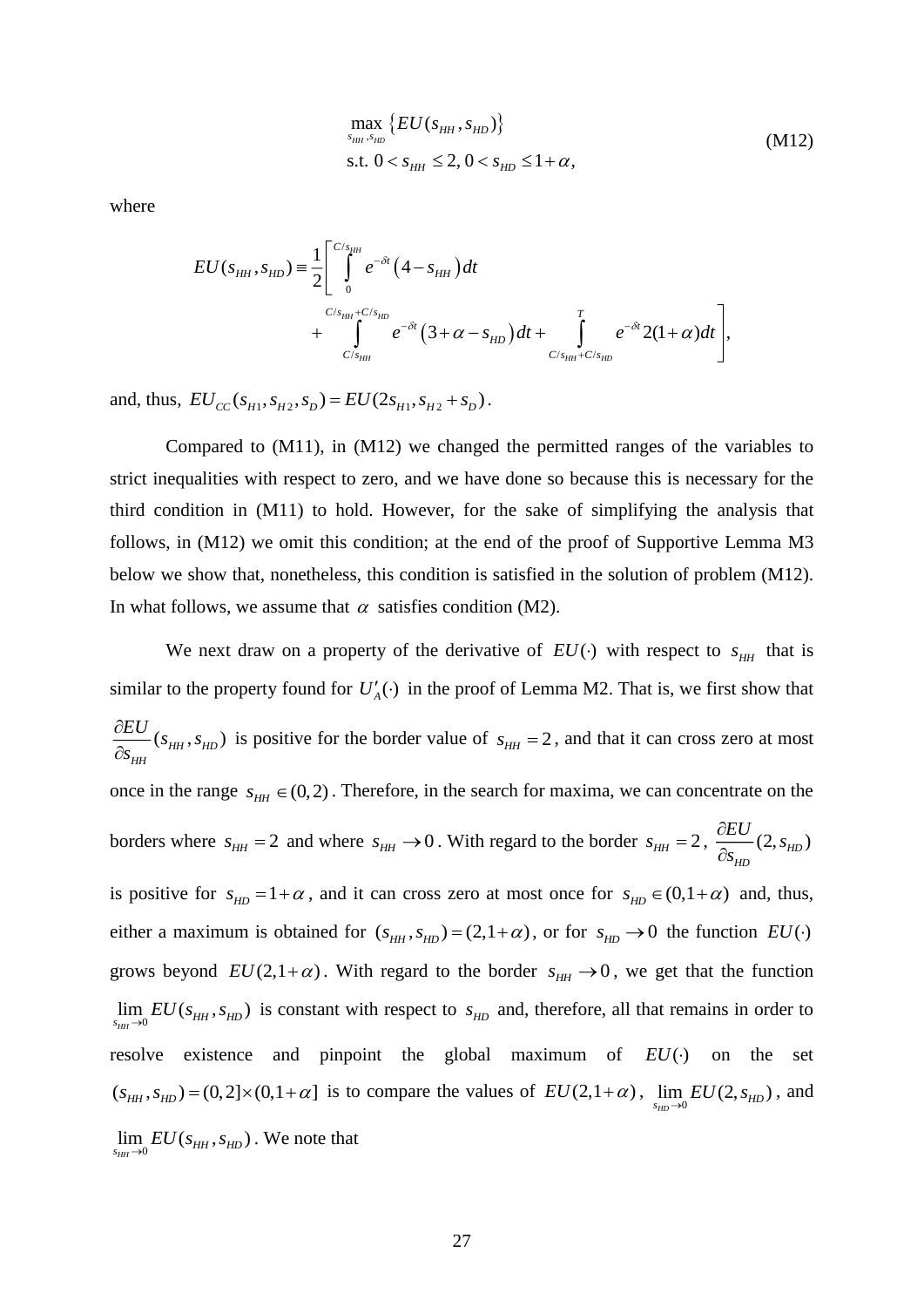$$
\frac{\partial EU}{\partial s_{HH}}(s_{HH}, s_{HD})\n= \frac{e^{-\frac{\delta C(s_{HH} + s_{HD})}{s_{HH}s_{HD}}}\left\{\delta C \left[\alpha + s_{HD} - 1 + e^{\frac{\delta C}{s_{HD}}}(\alpha + s_{HH} - s_{HD} - 1)\right] + e^{\frac{\delta C}{s_{HD}}} \left(1 - e^{\frac{\delta C}{s_{HH}}}\right)s_{HH}^2\right\}\n= \frac{2\delta s_{HH}^2}{2\delta s_{HH}^2}.
$$
\n(M13)

We further note that the sign of  $\frac{OEC}{2}$  ( $s_{HH}$ ,  $s_{HD}$ ) *HH s U s*  $\frac{\partial EU}{\partial s}(s_{\mu\mu}, s)$  $\widehat{o}$ for  $s_{HH} \in (0,2]$  and for  $s_{HD} \in (0,1+\alpha]$  is the

same as that of the expression inside the curly brackets in (M13), which we denote by

$$
G(s_{HH}, s_{HD}, \alpha, \delta, C) \equiv \delta C \left[ \alpha + s_{HD} - 1 + e^{\frac{\delta C}{s_{HD}}} \left( \alpha + s_{HH} - s_{HD} - 1 \right) \right] + e^{\frac{\delta C}{s_{HD}}} \left( 1 - e^{\frac{\delta C}{s_{HH}}} \right) s_{HH}^2.
$$

In the following supportive lemma we present two properties of the  $G(\cdot)$  function.

**Supportive Lemma M1.**  $G(s_{HH}, s_{HD}, \alpha, \delta, C)$  is a concave function with respect to  $s_{HH} \in (0,2]$  for every  $s_{HD} \in (0,1+\alpha]$ , and  $G(2, s_{HD}, \alpha, \delta, C) > 0$  for every  $s_{HD} \in (0,1+\alpha]$ .

**Proof**. We first deal with the concavity property. We note that

$$
\frac{\partial^2 G}{\partial s_{HH}^2}(s_{HH}, s_{HD}, \alpha, \delta, C) = \frac{\frac{\delta C}{\delta^{s_{HD}}}\left(2s_{HH}^2 - e^{s_{HH}}\left(\delta^2 C^2 - 2\delta C s_{HH} + 2s_{HH}^2\right)\right)}{s_{HH}^2}.
$$
 (M14)

Denoting the expression in square brackets in (M14), which determines the sign of 2  $\frac{C}{2}$  ( $s$ <sub>HH</sub>,  $s$ <sub>HD</sub>,  $\alpha$ ,  $\delta$ , C) *HH C s*  $\frac{\partial^2 G}{\partial s}(s_{\mu\nu}, s_{\nu\rho}, \alpha, \delta)$  $\frac{\partial^2 G}{\partial s_{\mu\nu}^2}(s_{HH}, s_{HD}, \alpha, \delta, C)$ , by

$$
g(s_{HH}, \alpha, \delta, C) \equiv 2s_{HH}^2 - e^{\frac{\delta C}{s_{HH}}} \left( \delta^2 C^2 - 2 \delta C s_{HH} + 2s_{HH}^2 \right),
$$

we obtain

$$
\frac{\partial g}{\partial \delta}(s_{HH}, \alpha, \delta, C) = -\frac{\delta^2 C^3 e^{\frac{\delta C}{s_{HH}}} }{s_{HH}} < 0.
$$

Thus, for  $\delta > 0$ , we get that

$$
g(s_{HH}, \alpha, \delta, C) < \lim_{\delta \to 0} g(s_{HH}, \alpha, \delta, C) = 0,
$$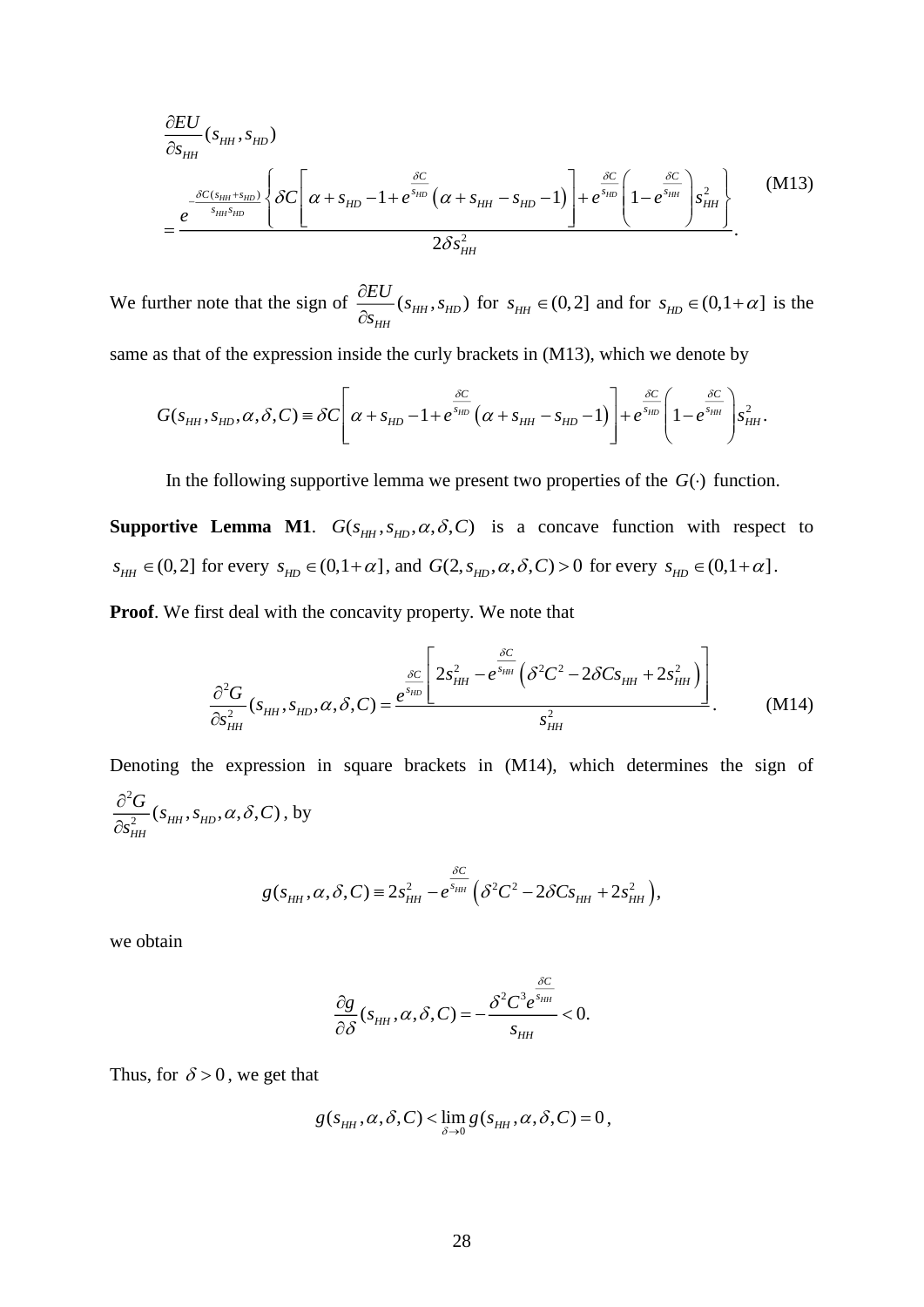from which we get that  $\frac{\partial^2}{\partial x^2}$  $\frac{Q}{2}$  ( $s$ <sub>HH</sub>,  $s$ <sub>HD</sub>,  $\alpha$ ,  $\delta$ , C) < 0 *HH*  $\frac{S}{s_{\mu\nu}^2}(s_{\mu\nu}, s_{\mu\nu}, \alpha, \delta, C)$  $\frac{G}{G}(s_{\mu\nu}, s_{\nu\rho}, \alpha, \delta)$  $\frac{\partial^2 G}{\partial s_{\rm rm}^2}(s_{\rm HH},s_{\rm HD},\alpha,\delta,C)\!<\!0$  .

To determine the sign of  $G(2, s_{HD}, \alpha, \delta, C)$ , we note that

$$
G(2, s_{HD}, \alpha, \delta, C) = e^{\frac{\delta C}{s_{HD}}} \left[ 4 + \delta C \left( 1 + \alpha - s_{HD} \right) \right] + \delta C \left( \alpha + s_{HD} - 1 \right) - 4 e^{\frac{\delta C}{s_{HD}} + \frac{1}{2}},
$$

from which we obtain

$$
\frac{\partial G}{\partial \alpha}(2, s_{HD}, \alpha, \delta, C) = \delta C \left(1 + e^{\frac{\delta C}{s_{HD}}}\right) > 0,
$$

so that, consequently, for  $\alpha > \alpha_0$  (as defined in (M2)) it follows that

$$
G(2, sHD, \alpha, \delta, C) > G(2, sHD, \alpha0, \delta, C).
$$
 (M15)

Treating  $\alpha_0$  in (M2) as a function of *T*, we get that

$$
\alpha'_{0}(T) = -\frac{e^{\delta(T+C)}\left(e^{\delta C} - 1\right)\delta}{\left(e^{\delta T} - e^{\delta C}\right)^{2}} < 0, \tag{M16}
$$

that

$$
\lim_{T \to \infty} \alpha_0(T) = e^{\delta C} \equiv \alpha_\infty, \tag{M17}
$$

and that

$$
\frac{dG(2, s_{HD}, \alpha_0(T), \delta, C)}{dT} = \delta C \left( 1 + e^{\frac{\delta C}{s_{HD}}} \right) \alpha'_0(T) < 0.
$$
\n(M18)

Thus, from (M18) we get that

$$
G(2, s_{HD}, \alpha_0, \delta, C) > \lim_{T \to \infty} G(2, s_{HD}, \alpha_0(T), \delta, C) = G(2, s_{HD}, \alpha_\infty, \delta, C)
$$
  
=  $\delta C \left( e^{\delta C} + e^{\frac{\delta C}{\delta HD}} + s_{HD} - 1 \right) + e^{\frac{\delta C}{\delta HD}} \left[ 4 + \delta C \left( 1 - s_{HD} \right) \right] - 4e^{\frac{\delta C}{\delta HD} + \frac{\delta C}{2}}.$  (M19)

Without loss of generality, we replace the term  $\delta C > 0$  in (M19) by a variable  $r > 0$ , denoting

$$
g(s_{HD}, r) \equiv r \left( e^{r} + e^{\frac{r}{s_{HD}} + r} + s_{HD} - 1 \right) + e^{\frac{r}{s_{HD}}} \left[ 4 + r \left( 1 - s_{HD} \right) \right] - 4 e^{\frac{r}{s_{HD}} + \frac{r}{2}}.
$$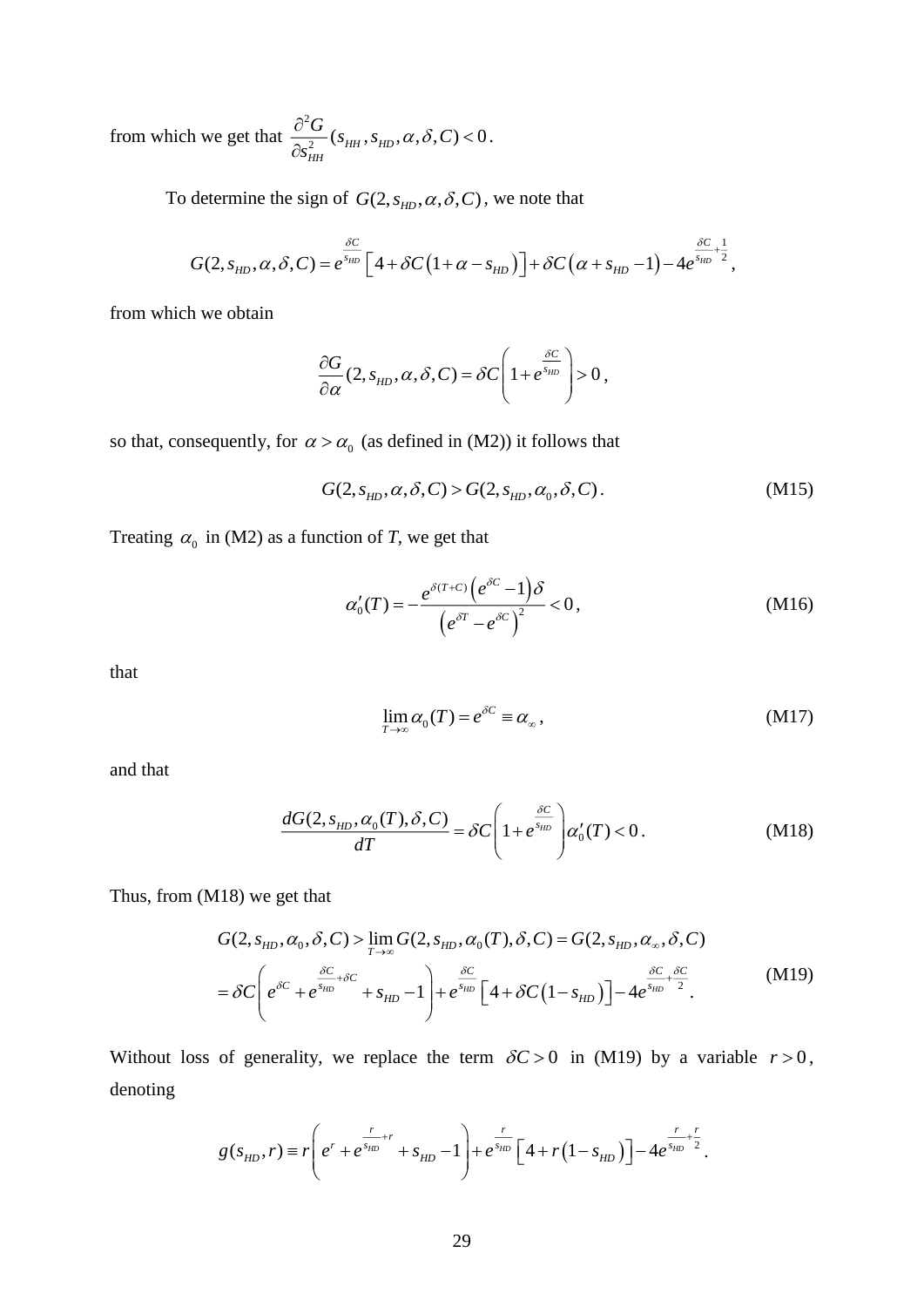Then,

$$
\frac{\partial g}{\partial s_{HD}}(s_{HD}, r) = \frac{re^{s_{HD} + r}{2}}{\left\{4 - re^{2} + s_{HD}^{2}e^{-\frac{r}{s_{HD}} - 2} - e^{-\frac{r}{2}}\left[4 + r\left(1 - s_{HD}\right) + s_{HD}^{2}\right]\right\}}{s_{HD}^{2}}.
$$
 (M20)

We denote the expression in curly brackets in (M20) by

$$
\gamma(s_{HD}, r) = 4 - re^{\frac{r}{2}} + s_{HD}^2 e^{-\frac{r}{s_{HD}} \frac{r}{2}} - e^{-\frac{r}{2}} \left[ 4 + r \left( 1 - s_{HD} \right) + s_{HD}^2 \right].
$$

Then

$$
\frac{\partial \gamma}{\partial s_{HD}}(s_{HD}, r) = e^{-\frac{r}{s_{HD}} - \frac{r}{2}} \left[ e^{\frac{r}{s_{HD}}} (r - 2s_{HD}) + r + 2s_{HD} \right].
$$
\n(M21)

We denote the expression inside the square brackets in (M21) by

$$
\theta(r, s_{HD}) \equiv e^{\frac{r}{s_{HD}}}(r - 2s_{HD}) + r + 2s_{HD},
$$

and we get that

$$
\lim_{r \to 0} \theta(r, s_{HD}) = 0, \qquad (M22)
$$

that

$$
\frac{\partial^2 \theta}{\partial r^2}(r, s_{HD}) = \frac{re^{\frac{r}{s_{HD}}}}{s_{HD}^2} > 0, \qquad (M23)
$$

and that

$$
\frac{\partial \theta}{\partial r}(r, s_{HD}) = \frac{e^{\frac{r}{s_{HD}}}(r - s_{HD}) + s_{HD}}{s_{HD}^2} \longrightarrow 0.
$$
 (M24)

Combining (M24) and (M23) yields  $\frac{\partial v}{\partial r}(r, s_{HD}) > 0$  $\partial \theta$  $\frac{\partial v}{\partial r}(r,s_{HD}) > 0$  which, together with (M22), yields  $\theta(r, s_{HD}) > 0$  and, finally, we get that

$$
\frac{\partial \gamma}{\partial s_{HD}}(s_{HD}, r) > 0. \tag{M25}
$$

From (M25) we get that for every  $s_{HD} > 0$  and  $r > 0$ ,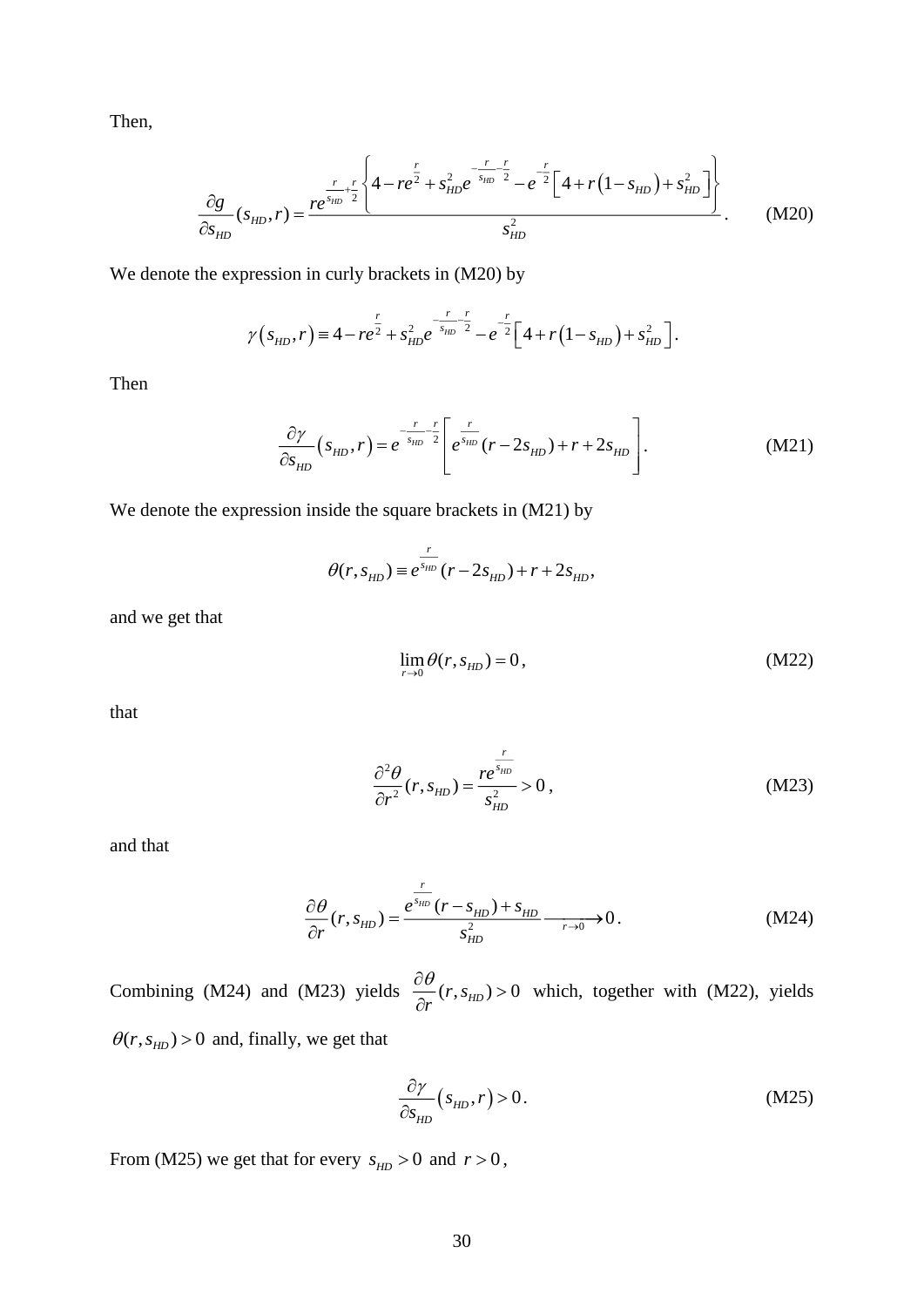$$
\gamma(s_{HD}, r) < \lim_{s_{HD}\to\infty} \gamma(s_{HD}, r) = \frac{1}{2} \left[ 8e^{\frac{r}{2}} - 8 - 2r - 2re^r + r^2 \right].
$$

Let

$$
\varphi(r) \equiv 8e^{\frac{r}{2}} - 8 - 2r - 2re^r + r^2.
$$

It follows that

$$
\lim_{r \to 0} \varphi(r) = 0, \tag{M26}
$$

that

$$
\varphi''(r) = -\left(2e^r - 2\right) - \left(2e^r - 2e^{\frac{r}{2}}\right) - 2re^r < 0\,,\tag{M27}
$$

and that

$$
\varphi'(r) = 2 \left[ 2e^{\frac{r}{2}} + r - e^r (1+r) - 1 \right] \xrightarrow[r \to 0]{} 0. \tag{M28}
$$

Combining (M27) and (M28) yields  $\varphi'(r) < 0$  which, together with (M26), implies that for every  $r > 0$ ,  $\varphi(r) < 0$  and, consequently,  $\gamma(s_{HD}, r) < 0$ , so that also

$$
\frac{\partial g}{\partial s_{HD}}(s_{HD}, r) < 0. \tag{M29}
$$

Now (M29) implies that for every  $s_{HD} > 0$  and  $r > 0$ 

$$
g(s_{HD}, r) > \lim_{s_{HD}\to\infty} g(s_{HD}, r) = 4 - 4e^{\frac{r}{2}} + 2re^r - r^2 \equiv \rho(r).
$$

 $(s_{HD}, r) < \lim_{s_{HD}} \gamma (s_{HD}, r) = \frac{r}{2}$ <br>  $\varphi(r) = 8e^{\frac{r}{2}} - 8 - \frac{1}{2}$ <br>  $\varphi(r) = 2\left[2e^{\frac{r}{2}} + r - e^r\left(\frac{r}{2}\right)\right]$ <br>  $\varphi'(r) = 2\left[2e^{\frac{r}{2}} + r - e^r\left(\frac{r}{2}\right)\right]$ <br>
and (M28) yields  $\varphi'(r) < 0$ <br>
and (M28) yields  $\varphi'(r) < 0$ <br>
and ( Because  $\lim_{r \to 0} \rho(r) = 0$  and  $\rho'(r) = 2 \left| e^r - e^{\frac{r}{2}} \right| + 2r(e^r - 1) > 0$ *r*  $\rho'(r) = 2|e^r - e^2| + 2r(e^r)$  $T(r) = 2\left(e^r - e^{\frac{r}{2}}\right) + 2r\left(e^r - 1\right) > 0$ , then  $0 < \rho(r) < g(s_{HD}, r)$  for every  $s_{HD} > 0$  and  $r > 0$  which, upon incorporating (M15) and (M19), gives us that  $C_0$ ,  $\delta$ ,  $C$ ) <  $G(2, s_{HD}, \alpha, \delta, C)$ . This completes the proof of betty  $s_{HD} > 0$  and  $r > 0$  which, upon incorporating (M15) and  $0 < G(2, s_{HD}, \alpha_{\infty}, \delta, C) < G(2, s_{HD}, \alpha_{0}, \delta, C) < G(2, s_{HD}, \alpha, \delta, C)$ . This

Supportive Lemma M1. Q.E.D.

Returning to the main line of the proof of Lemma M3, from the properties of the function  $G(\cdot)$  in Supportive Lemma M1 we infer that the derivative of  $EU(\cdot)$  with respect to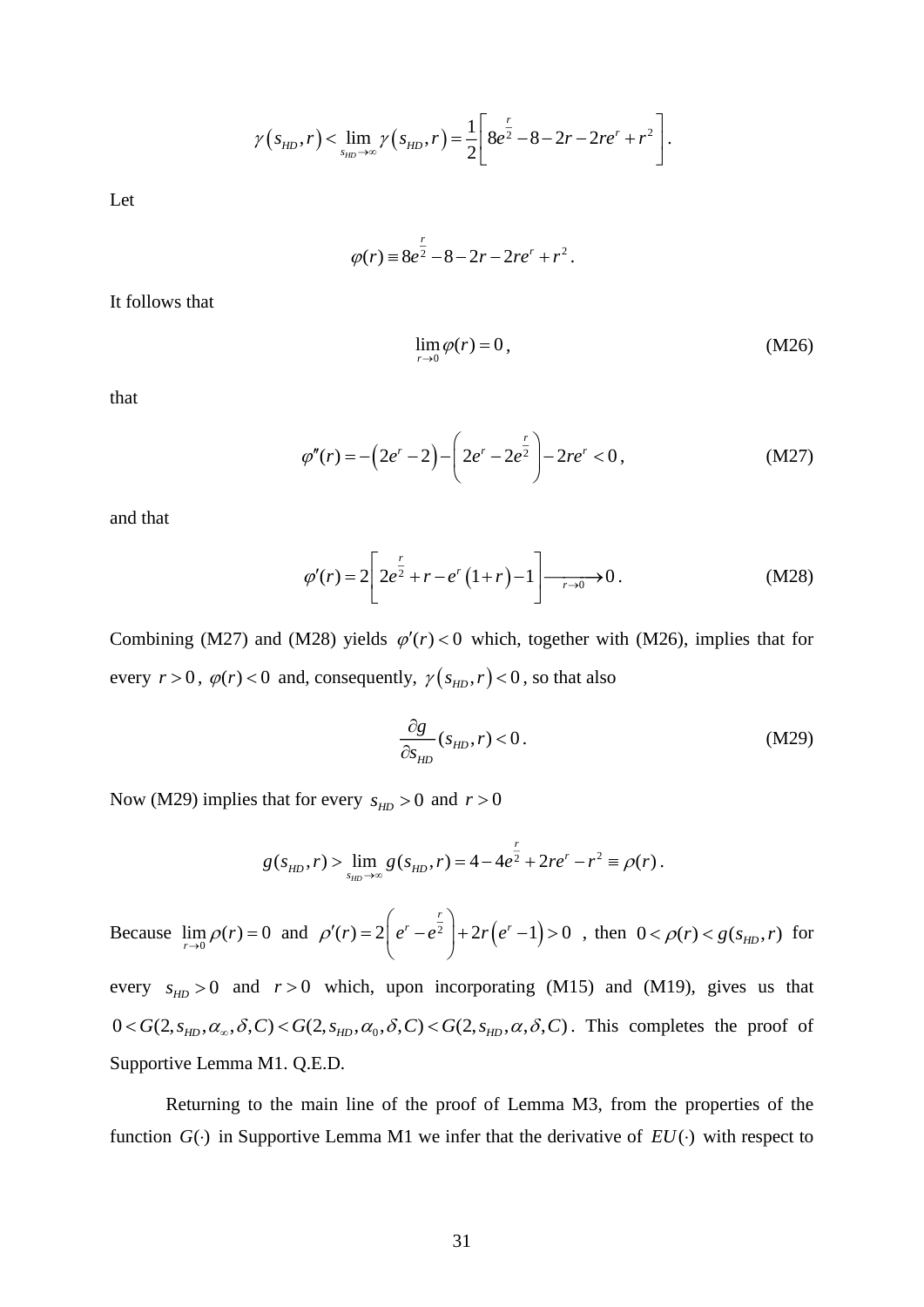$s_{HH}$  in (M13) is positive on the right-hand border of the permitted range ( $s_{HH} = 2$ ), and that it can cross zero only once in the range  $s_{HH} \in (0,2)$ .

Consequently,

$$
\forall_{s_{HD} \in (0,1+\alpha)} \forall_{s_{HH} \in (0,2)} EU(s_{HH}, s_{HD}) < \max \left\{ EU(2, s_{HD}), \lim_{s_{HH} \to 0} EU(s_{HH}, s_{HD}) \right\},\,
$$

namely for every  $s_{HD} \in (0, 1+\alpha]$  either the maximum with respect to  $s_{HH}$  is obtained at the right border ( $s_{HH} = 2$ ), or it cannot be obtained if the function increases as  $s_{HH} \rightarrow 0$  beyond the level  $EU(2, s<sub>HD</sub>)$  and, thus, we can constrain our search for maxima to the borders  $s_{HH} = 2$  and  $s_{HH} \rightarrow 0$ .

Investigating first the border  $s_{HH} = 2$ ,

ng first the border 
$$
s_{HH} = 2
$$
,  
\n
$$
\frac{\partial EU}{\partial s_{HD}}(2, s_{HD}) = \frac{e^{-\frac{SC}{2} - \frac{\delta C}{s_{HD}}}\left[\left(1 - e^{\frac{\delta C}{s_{HD}}}\right)s_{HD}^2 + \delta C\left(\alpha + s_{HD} - 1\right)\right]}{2\delta s_{HD}^2}.
$$
\n(M30)

We note that the sign of  $\frac{CDC}{2}(2, s_{HD})$ *HD E s dEU* (2.5  $\frac{\partial Z}{\partial s_{\mu\nu}}(2, s_{\mu\nu})$  for  $s_{\mu\nu} \in (0, 1 + \alpha]$  is the same as that of the expression

inside the square brackets in (M30), which we denote by

$$
H(s_{HD}, \alpha, \delta, C) \equiv \left(1 - e^{\frac{\delta C}{s_{HD}}}\right) s_{HD}^2 + \delta C \left(\alpha + s_{HD} - 1\right). \tag{M31}
$$

We next will show that  $H(s_{HD}, \alpha, \delta, C)$  is concave with respect to  $s_{HD} \in (0, 1 + \alpha]$  and, using Supportive Lemmas M2 and M3 below, we will also show that  $H(1 + \alpha, \alpha, \delta, C) > 0$ .

**Supportive Lemma M2.**  $H(s_{HD}, \alpha, \delta, C)$  is a concave function with respect to  $s_{HD} \in (0, 1 + \alpha]$ , and  $H(1 + \alpha, \alpha, \delta, C) > 0$ .

**Proof**. Attending first to the concavity property, from (M31) we get that

$$
\frac{\partial^2 H}{\partial s_{HD}^2}(s_{HD}, \alpha, \delta, C) = 2 + e^{\frac{\delta C}{s_{HD}}} \left[ \frac{\delta C (2s_{HD} - \delta C)}{s_{HD}^2} - 2 \right] = h(s_{HD}, \alpha, \delta, C).
$$

We next get that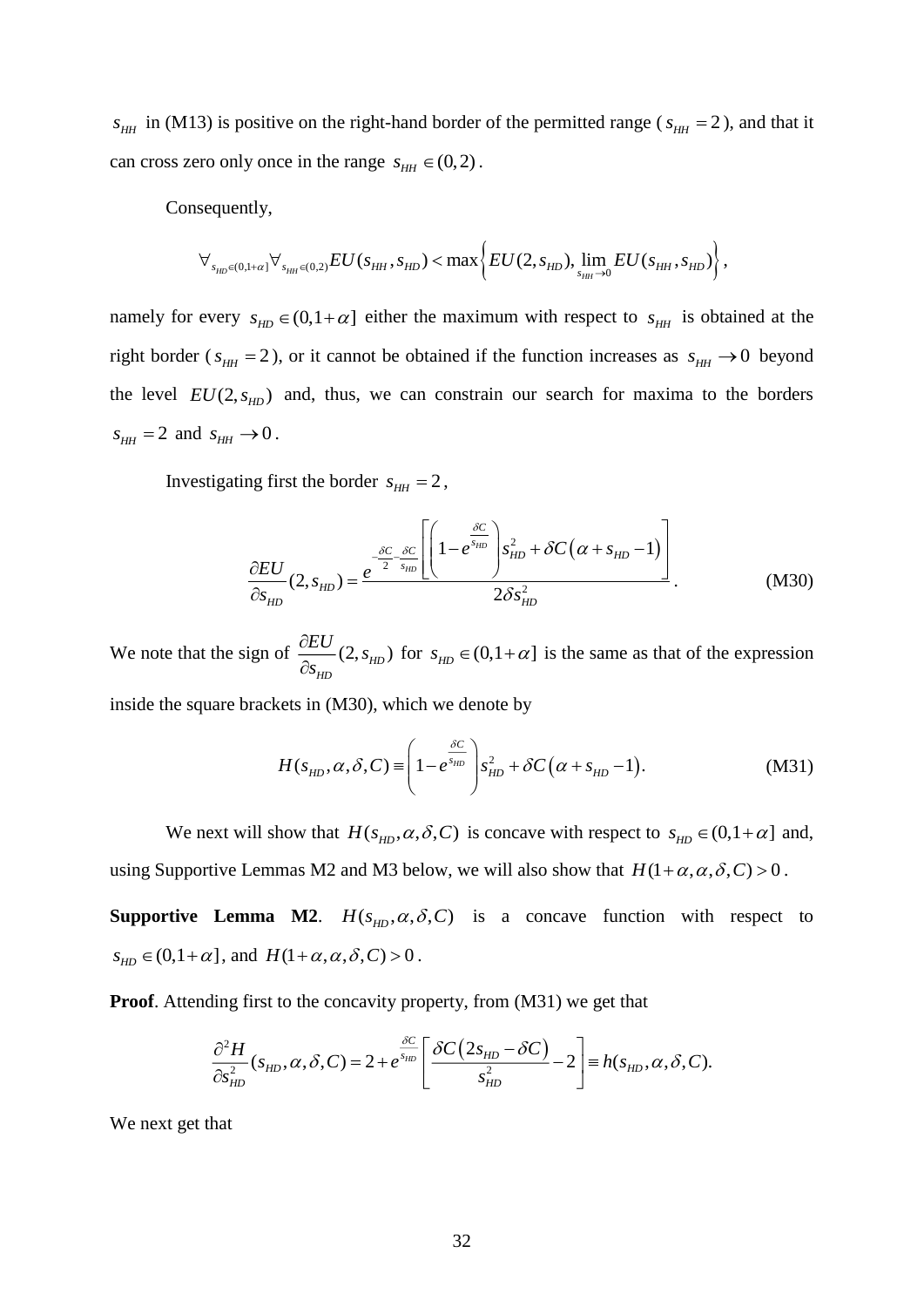$$
\frac{\partial h}{\partial \delta}(s_{HD}, \alpha, \delta, C) = -\frac{\delta^2 C^3 e^{\frac{\delta C}{s_{HD}}}}{s_{HD}^3} < 0,
$$

and, therefore,

$$
h(s_{HD}, \alpha, \delta, C) < \lim_{\delta \to 0} h(s_{HD}, \alpha, \delta, C) = 0,
$$

which yields  $\frac{\partial^2}{\partial x^2}$  $\frac{1}{2} (s_{HD}, \alpha, \delta, C)$  < 0 *HD*  $\frac{H}{\sim}$ (s<sub>up</sub>,  $\alpha$ ,  $\delta$ , C *s*  $s_{\mu\nu}$ ,  $\alpha$ ,  $\delta$  $\frac{\partial^2 H}{\partial s_{\rm\scriptscriptstyle HD}^2}(s_{\rm\scriptscriptstyle HD},\alpha,\delta,C)\!<\!0\,.$ 

To determine the sign of  $H(1 + \alpha, \alpha, \delta, C)$ , we denote

$$
H(1+\alpha,\alpha,\delta,C)=2\alpha\delta C-(1+\alpha)^2\left(e^{\frac{\delta C}{1+\alpha}}-1\right)\equiv\mu(\alpha,\delta,C).
$$

We get that

$$
\frac{\partial \mu}{\partial \alpha}(\alpha, \delta, C) = e^{\frac{\delta C}{1+\alpha}} [\delta C - 2(1+\alpha)] + 2(1+\alpha+\delta C),
$$

that

$$
\frac{\partial^2 \mu}{\partial \alpha^2}(\alpha, \delta, C) = 2 - \frac{e^{\frac{\delta C}{1 + \alpha} \left[\delta^2 C^2 + 2(1 + \alpha)^2 - 2\delta C (1 + \alpha)\right]}}{(1 + \alpha)^4},
$$

and that

$$
\frac{\partial^3 \mu}{\partial \alpha^3}(\alpha, \delta, C) = \frac{\delta^3 C^3 e^{\frac{\delta C}{1 + \alpha}}}{(1 + \alpha)^4} > 0.
$$
 (M32)

From (M32) we get that

$$
\frac{\partial^2 \mu}{\partial \alpha^2}(\alpha, \delta, C) < \lim_{\alpha \to \infty} \frac{\partial^2 \mu}{\partial \alpha^2}(\alpha, \delta, C) = 0,
$$

which, in turn, implies that

$$
\frac{\partial \mu}{\partial \alpha}(\alpha, \delta, C) > \lim_{\alpha \to \infty} \frac{\partial \mu}{\partial \alpha}(\alpha, \delta, C) = \delta C > 0. \tag{M33}
$$

We note that (M33) implies that for  $\alpha > \alpha_0$  (recalling (M2)),

$$
\mu(\alpha, \delta, C) > \mu(\alpha_0, \delta, C).
$$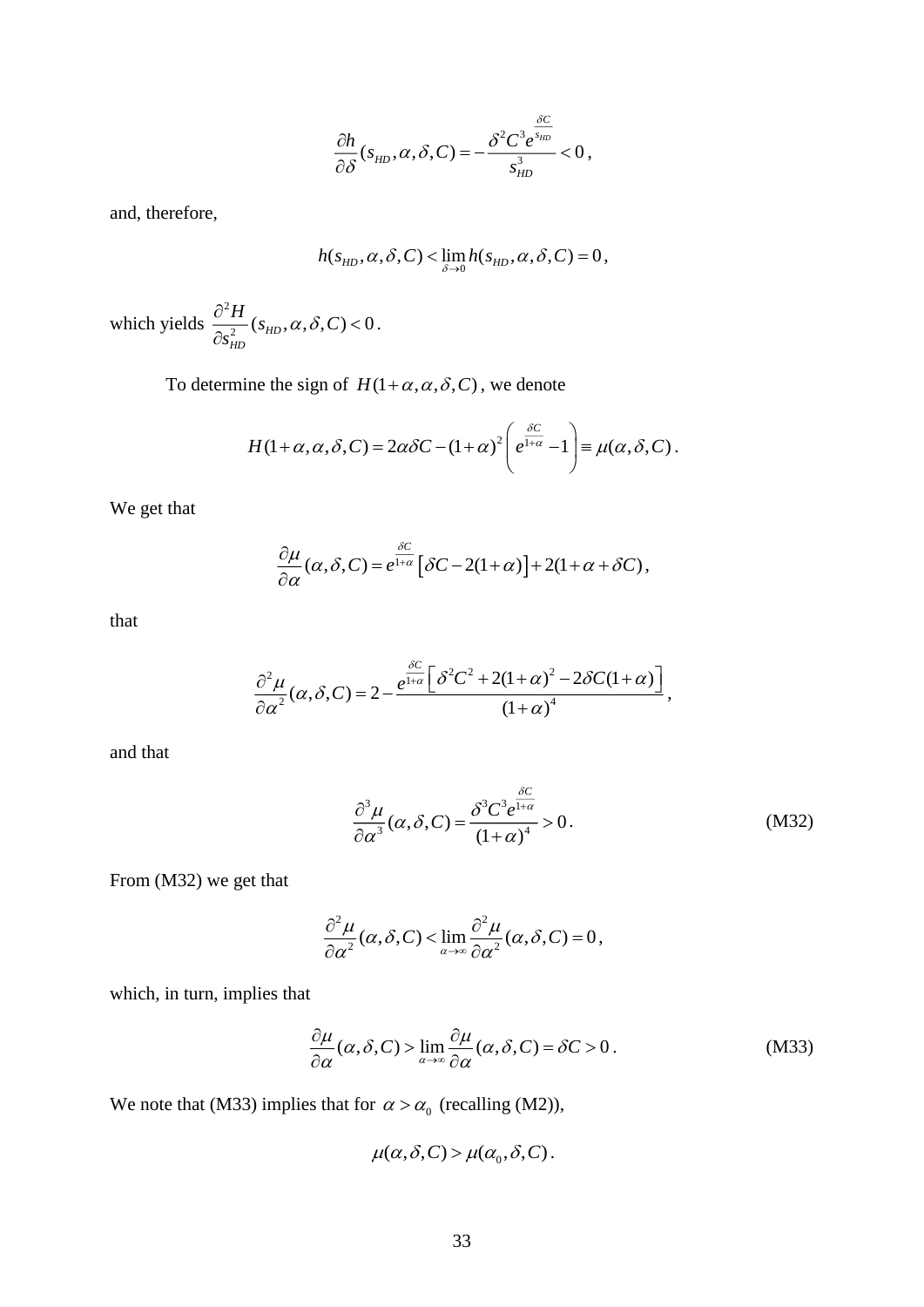Treating  $\alpha_0$  as a function of *T*, from (M16) and (M33) it follows that

$$
\frac{d\,\mu(\alpha_0(T),\delta,C)}{dT} = \alpha'_0(T)\frac{\partial\mu}{\partial\alpha}(\alpha,\delta,C) < 0\,.
$$

Recalling (M17), we get that

$$
\mu(\alpha_0, \delta, C) > \lim_{T \to \infty} \mu(\alpha_0(T), \delta, C) = \mu(\alpha_\infty, \delta, C)
$$

$$
= 2e^{\delta C} \delta C - (1 + e^{\delta C})^2 \left( e^{\frac{\delta C}{1 + e^{\delta C}}} - 1 \right).
$$

Without loss of generality, we replace  $\delta C > 0$  in the preceding expression with a variable  $r > 0$ , and we rewrite this expression as

$$
f(r) = 2e^{r}r - (1 + e^{r})^{2} \left(e^{\frac{r}{1 + e^{r}}} - 1\right).
$$
 (M34)

We next show that  $f(r) > 0$  for  $r > 0$ . Using the following representation of the exponential function

$$
e^{y} = 1 + \frac{y}{1!} + \frac{y^{2}}{2!} + \frac{y^{3}}{3!} + \frac{y^{4}}{4!} + \dots + \frac{y^{n}}{n!} + \dots,
$$
 (M35)

we can likewise write

$$
e^{\frac{r}{1+e^r}}-1=\frac{r}{1+e^r}+\frac{r^2}{2!(1+e^r)^2}+\frac{r^3}{3!(1+e^r)^3}+\frac{r^4}{4!(1+e^r)^4}+\ldots+\frac{r^n}{n!(1+e^r)^n}+\ldots,
$$

and, therefore,

$$
(1+e^r)^2 \left(e^{\frac{r}{1+e^r}}-1\right) = r(1+e^r) + \frac{r^2}{2!} + \frac{r^3}{3!(1+e^r)} + \frac{r^4}{4!(1+e^r)^2} + \dots + \frac{r^n}{n!(1+e^r)^{n-2}} + \dots
$$
 (M36)

Using (M35) again,

$$
e^{r} r = r + \frac{r^{2}}{1!} + \frac{r^{3}}{2!} + \frac{r^{4}}{3!} + \dots + \frac{r^{n}}{(n-1)!} + \dots,
$$

and, thus,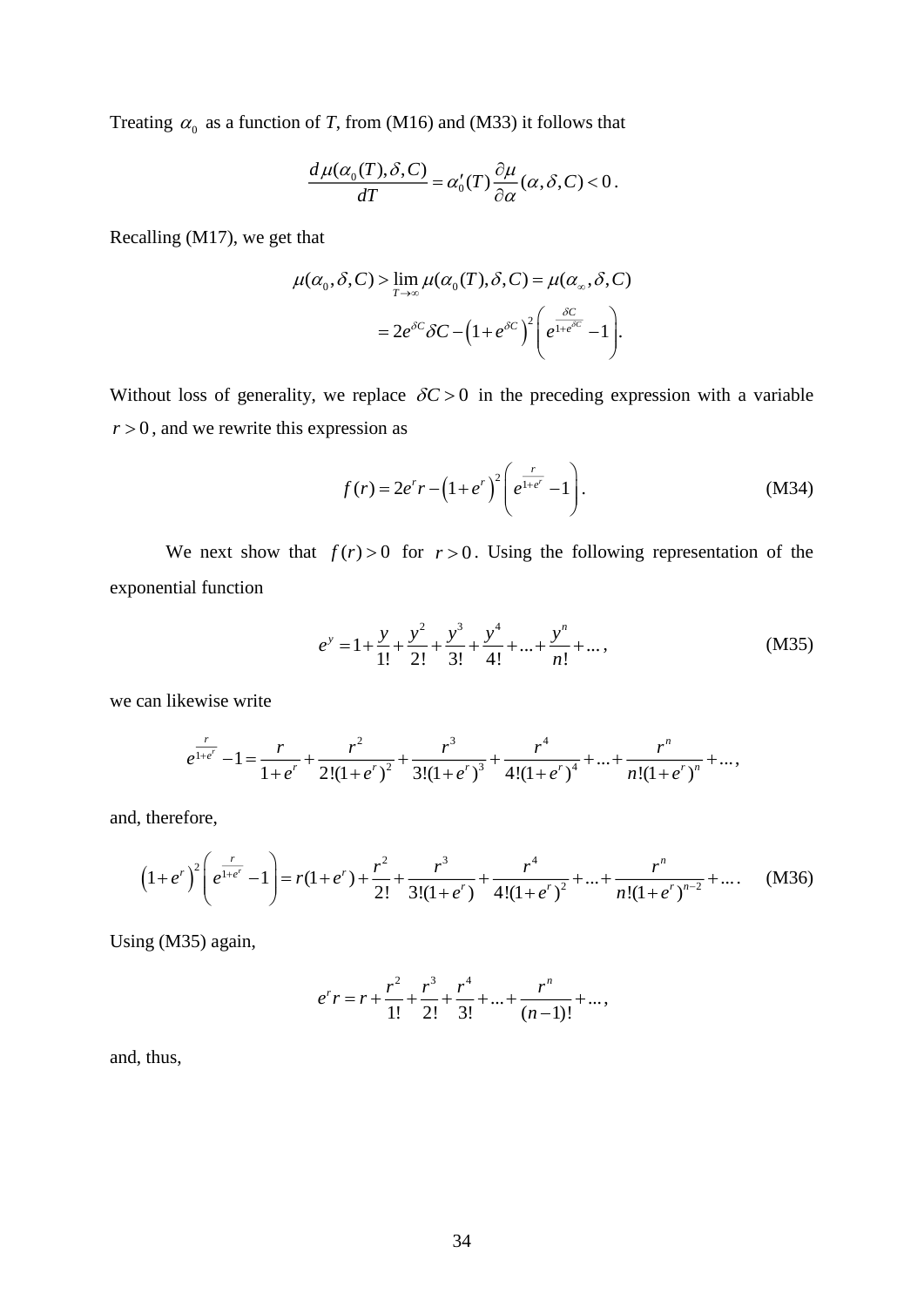$$
2e^{r}r = e^{r}r + e^{r}r = e^{r}r + r + \frac{r^{2}}{1!} + \frac{r^{3}}{2!} + \frac{r^{4}}{3!} + \dots + \frac{r^{n}}{(n-1)!} + \dots
$$
  
=  $r(e^{r} + 1) + \frac{r^{2}}{1!} + \frac{r^{3}}{2!} + \frac{r^{4}}{3!} + \dots + \frac{r^{n}}{(n-1)!} + \dots$  (M37)

Combining (M36) and (M37),

$$
2e^{r}r - (1+e^{r})^{2}\left(e^{\frac{r}{1+e^{r}}}-1\right)
$$
\n
$$
= \left[\frac{r^{2}}{1!} - \frac{r^{2}}{2!}\right] + \left[\frac{r^{3}}{2!} - \frac{r^{3}}{3!(1+e^{r})}\right] + \left[\frac{r^{4}}{3!} - \frac{r^{4}}{4!(1+e^{r})^{2}}\right] + ... + \left[\frac{r^{n}}{(n-1)!} - \frac{r^{n}}{n!(1+e^{r})^{n-2}}\right] + ...
$$
\n
$$
= r^{2}\left[\frac{1}{1!} - \frac{1}{2!}\right] + r^{3}\left[\frac{1}{2!} - \frac{1}{3!(1+e^{r})}\right] + r^{4}\left[\frac{1}{3!} - \frac{1}{4!(1+e^{r})^{2}}\right] + ... + r^{n}\left[\frac{1}{(n-1)!} - \frac{1}{n!(1+e^{r})^{n-2}}\right] + ...
$$
\n
$$
= \sum_{n=2}^{\infty} r^{n}\left[\frac{1}{(n-1)!} - \frac{1}{n!(1+e^{r})^{n-2}}\right] > 0,
$$

where the inequality is due to  $r > 0$ , and because  $\frac{1}{(1-r)^{n-2}} - \frac{1}{(1-r)^{n-2}}$  $\frac{1}{1}$  -  $\frac{1}{1}$  > 0  $\frac{1}{(n-1)!} - \frac{1}{n!(1+e^r)^{n-2}} > 0$  for any  $n \ge 2$ . Consequently,  $f(r) > 0$  for  $r > 0$ .

In sum:  $0 < \mu(\alpha_{\infty}, \delta, C) < \mu(\alpha_0, \delta, C) < \mu(\alpha, \delta, C)$ , which yields  $H(1 + \alpha, \alpha, \delta, C) > 0$ . This completes the proof of Supportive Lemma M2. Q.E.D.

We now return to the main line of the proof of Lemma M3, noting that from the properties of the  $H(\cdot)$  function displayed in Supportive Lemma M2 we infer that the derivative with respect to  $s_{HD}$  in (M30) is positive on the right-hand border of the permitted range ( $s_{HD} = 1 + \alpha$ ), and that it can cross zero only once in the range  $s_{HD} \in (0, 1 + \alpha)$ . Therefore, either the maximum at the border  $s_{HH} = 2$  is obtained for  $s_{HD} = 1 + \alpha$ , or it cannot

be obtained if the function increases for 
$$
s_{HD} \to 0
$$
 beyond the level  $EU(2,1+\alpha)$ . Namely  
\n
$$
\forall_{s_{HD} \in (0,1+\alpha)} EU(2,s_{HD}) < \max \left\{ EU(2,1+\alpha), \lim_{s_{HD} \to 0} EU(2,s_{HD}) \right\}.
$$

For the point  $(s_{HH}, s_{HD}) = (2, 1 + \alpha)$ ,

$$
EU(2,1+\alpha) = \frac{1}{\delta} \left[ 1 + \alpha e^{-\frac{(3+\alpha)\delta C}{2(1+\alpha)}} - (1+\alpha)e^{-\delta T} \right].
$$
 (M38)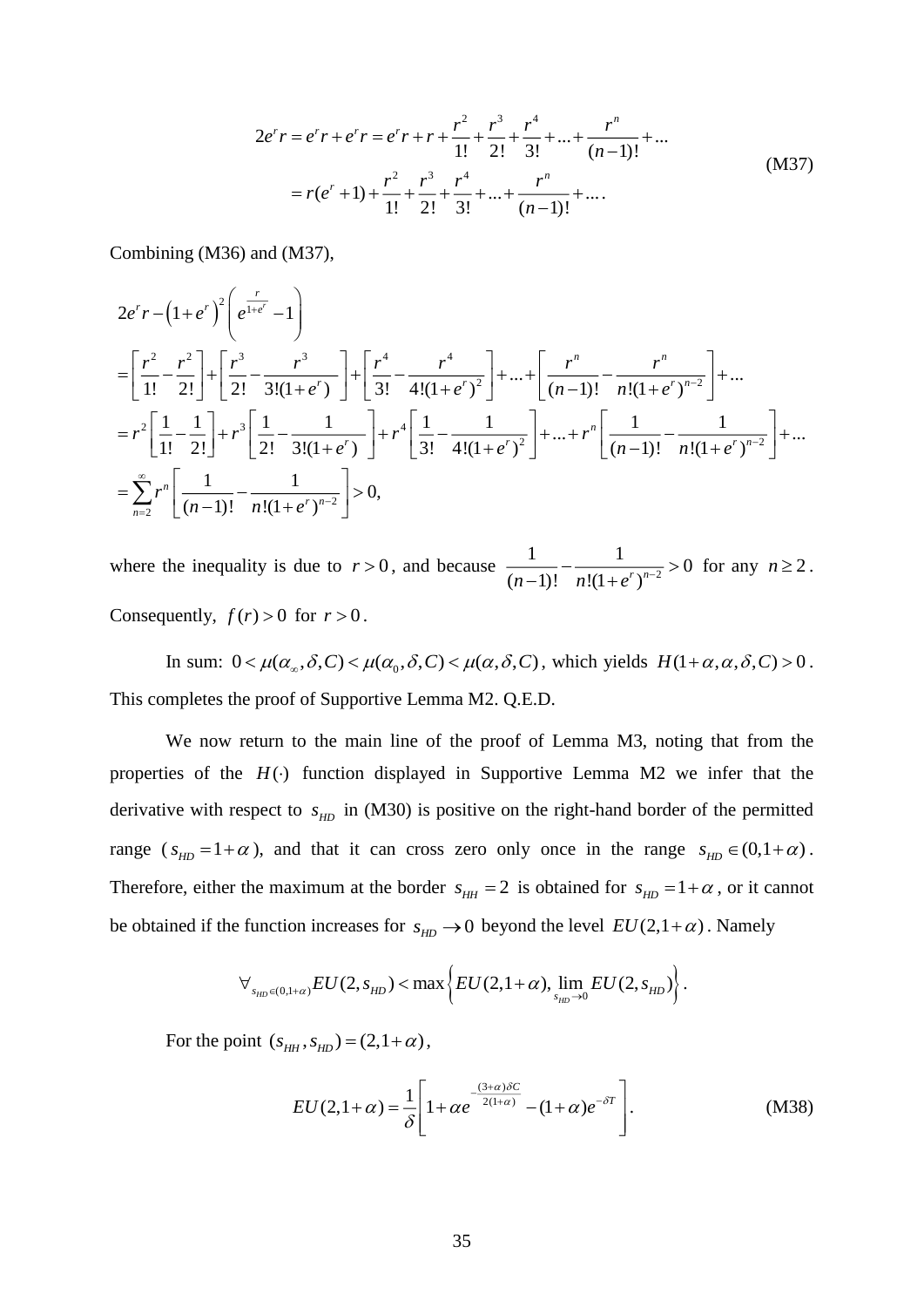Comparing the expression for  $EU(2,1+\alpha)$  in (M38) with  $U_A$  (recalling (M7)), and drawing on the assumption that under condition (M2) saving alone for migration is rational, we see that

$$
EU(2,1+\alpha) > U_A > U_H, \qquad (M39)
$$

where the first inequality in (M39) is due to  $\frac{(3+\alpha)}{2\alpha} < 1$  $2(1+\alpha)$  $\alpha$ α  $\frac{+\alpha)}{2}$  $\frac{(\alpha)}{(\alpha+1)^2}$  < 1 for any  $\alpha > 1$ .

For the limit  $s_{HD} \rightarrow 0$  at the border  $s_{HH} = 2$ ,

$$
\lim_{s_{HD}\to 0} EU(2, s_{HD}) = \frac{1}{2\delta} \Big[ 2 + (1+\alpha) \Big( e^{-\delta C/2} - 2e^{-\delta T} \Big) \Big]
$$

and from a comparison of this last expression with (M38), we get that

$$
EU(2,1+\alpha) - \lim_{s_{HD}\to 0} EU(2,s_{HD}) = \frac{1}{2\delta} \left[ 2\alpha e^{-\frac{(3+\alpha)\delta C}{2(1+\alpha)}} - (1+\alpha)e^{-\frac{\delta C}{2}} \right].
$$

Now, we denote

$$
J(\alpha, C, \delta) = 2\alpha e^{-\frac{(3+\alpha)\delta C}{2(1+\alpha)}} - (1+\alpha)e^{-\frac{\delta C}{2}}
$$

and we replace the variable  $\alpha$  with  $b = -\frac{2}{3}$ 1 *b* α  $=\frac{2}{\alpha+1}$ . Because  $\alpha > \alpha_0 > 1$ , then  $b \in (0, b_0)$ , where

$$
b_0 = \frac{2}{\alpha_0 + 1} < 1. \text{ Thus,}
$$

$$
J\left(\frac{2}{b}-1,C,\delta\right) = \frac{2}{b}e^{-\frac{\delta C(1+b)}{2}}\left[2-b-e^{\frac{\delta Cb}{2}}\right].
$$
 (M40)

Obviously,  $(1+b)$  $\frac{2}{e}e^{-\frac{2C(1+D)}{2}}>0$ *C b b e*  $-\frac{\delta C(1+b)}{2} > 0$  and, therefore, the sign of  $J(\frac{2}{\epsilon}-1, C, \frac{2}{\epsilon})$  $J(\frac{2}{-1})$ *b*  $\left(\frac{2}{b} - 1, C, \delta\right)$ is the same as that of the

expression inside the square brackets in (M40). We denote

$$
K(b, C, \delta) \equiv 2 - b - e^{\frac{\delta C b}{2}}.
$$

Then  $\frac{\partial K}{\partial b}(b, C, \delta) = -\left(1 + \frac{1}{2}e^{\frac{b C b}{2}} \delta C\right) < 0$  $K(\mathbf{b}, \mathbf{C}, \delta) = -\left(1 + \frac{1}{e^{-2}}\frac{\delta^{Cb}}{2}\delta C\right)$ *b* δ  $\frac{\partial K}{\partial p}(b, C, \delta) = -\left(1 + \frac{1}{e^{2}} \frac{\delta C b}{\delta C}\right)$  $\frac{\partial K}{\partial b}(b, C, \delta) = -\left(1 + \frac{1}{2}e^{-2} \delta C\right) < 0$  and, therefore,  $K(b, C, \delta) > K(b_0, C, \delta)$ . Because

 $\overline{0}$  $_0 + 1$  $b_0 = \frac{2}{\alpha_0 + 1} < 1$ +  $<$ 1, it follows from (M2) that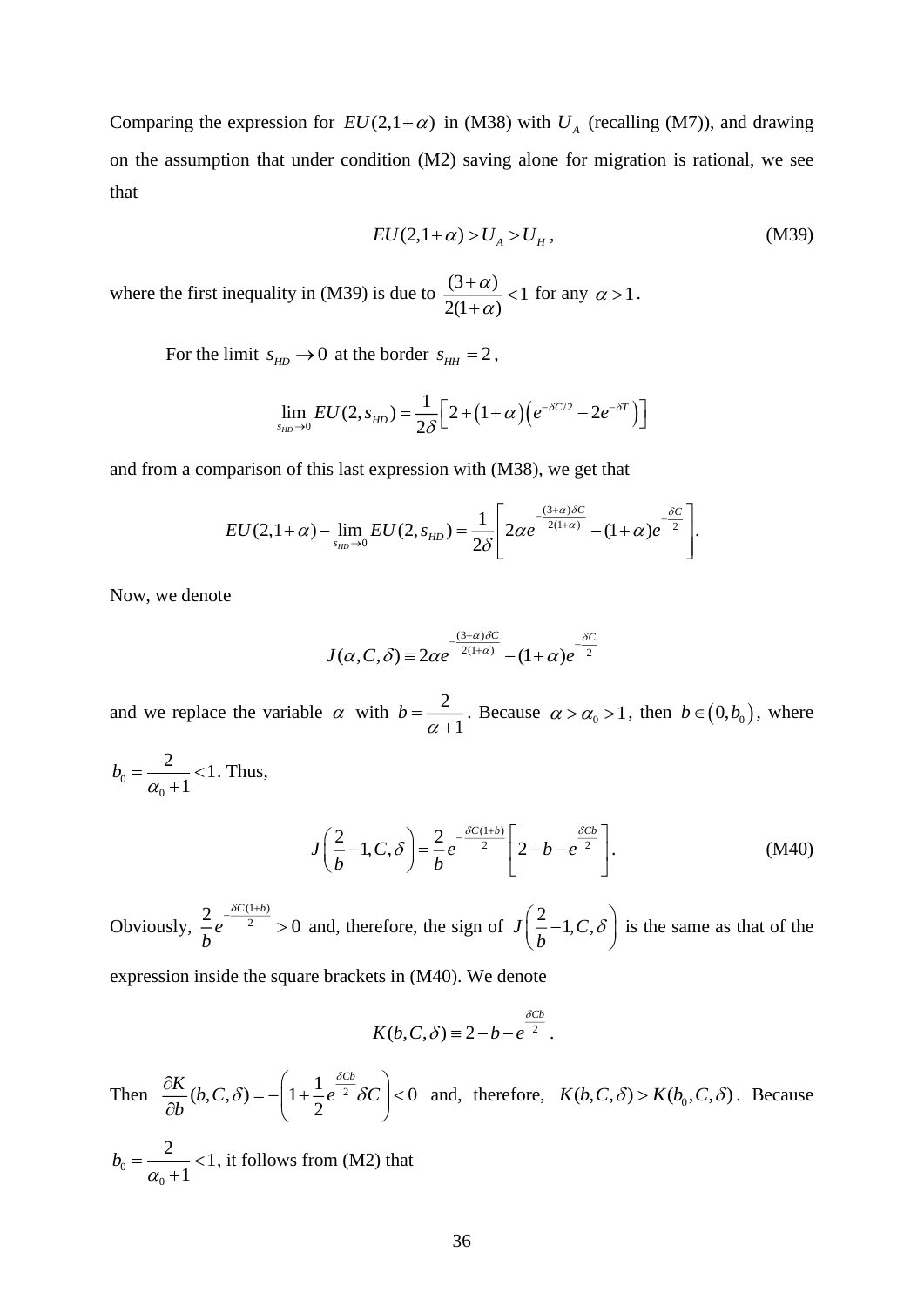$$
b_0(T) = \frac{2\left[e^{\delta(T-3C/2)} - 1\right]}{e^{\delta T} + e^{\delta(T-3C/2)} - 2},
$$

where we have expressed  $b_0$  as a function of *T*. Then,

$$
b_0'(T) = \frac{2\left[e^{\delta T} - e^{\delta(T-3C/2)}\right]\delta}{\left[e^{\delta T} + e^{\delta(T-3C/2)} - 2\right]^2} > 0
$$

and

$$
\lim_{T\to\infty}b_0(T)=\frac{2}{1+e^{\delta 3C/2}}\equiv b_\infty.
$$

Furthermore,

$$
\frac{dK(b_0(T), C, \delta)}{dT} = -\frac{1}{2}b'_0(T)\left(2 + \delta Ce^{\frac{\delta C b_0(T)}{2}}\right) < 0,
$$

and, thus,

$$
K(b_0(T),C,\delta)>\lim_{T\to\infty}K(b_0(T),C,\delta)=K(b_\infty,C,\delta)=2-e^{\frac{\delta C}{1+e^{\delta C}}}-\frac{2}{1+e^{\delta C}}.
$$

Without loss of generality, we once again replace  $\delta C > 0$  in the preceding expression by

 $r > 0$ , and we denote  $\kappa(r) = 2 - e^{\frac{r}{1 + e^r}} - \frac{2}{1 - e^r}$ 1  $(r) \equiv 2 - e^{\frac{r}{1 + e^r}}$  $r = 2 - e^{\frac{t}{1+e^r}} - \frac{2}{1+e^r}$  $\kappa(r) \equiv 2 - e^{1 + e^r} - \frac{2}{1 + e^r}$ +  $\equiv 2-e^{1+e^{r}}-\frac{2}{\epsilon}$ . We note that  $\kappa(0)=0$ , and that

$$
\kappa'(r) = \frac{2e^r - e^{\frac{r}{1+e^r}} + e^{\left(1 + \frac{1}{1+e^r}\right)r}(r-1)}{\left(1 + e^r\right)^2}.
$$

Let

$$
I(r) \equiv 2e^{r} - e^{\frac{r}{1+e^{r}}} + e^{\left(1+\frac{1}{1+e^{r}}\right)r} (r-1).
$$

For  $r \in (0,1)$ ,  $I(r) > 2e^r - e^2 + e^{(-2)} (r-1)$  $(r) > 2e^r - e^{\frac{r}{2}} + e^{(\frac{1}{2})r} (r-1)$  $I(r) > 2e^{r} - e^{\frac{r}{2}} + e^{(\frac{1+\frac{1}{2}}{r})r}$  (*r*  $> 2e^{r} - e^{\frac{r}{2}} + e^{(\frac{1}{2})r}$   $(r-1)$ . We denote

$$
M(r) \equiv 2e^{r} - e^{\frac{r}{2}} + e^{\frac{3}{2}r} (r-1)
$$

for  $r \in [0,1)$ . We then get that

 $M(0) = 0,$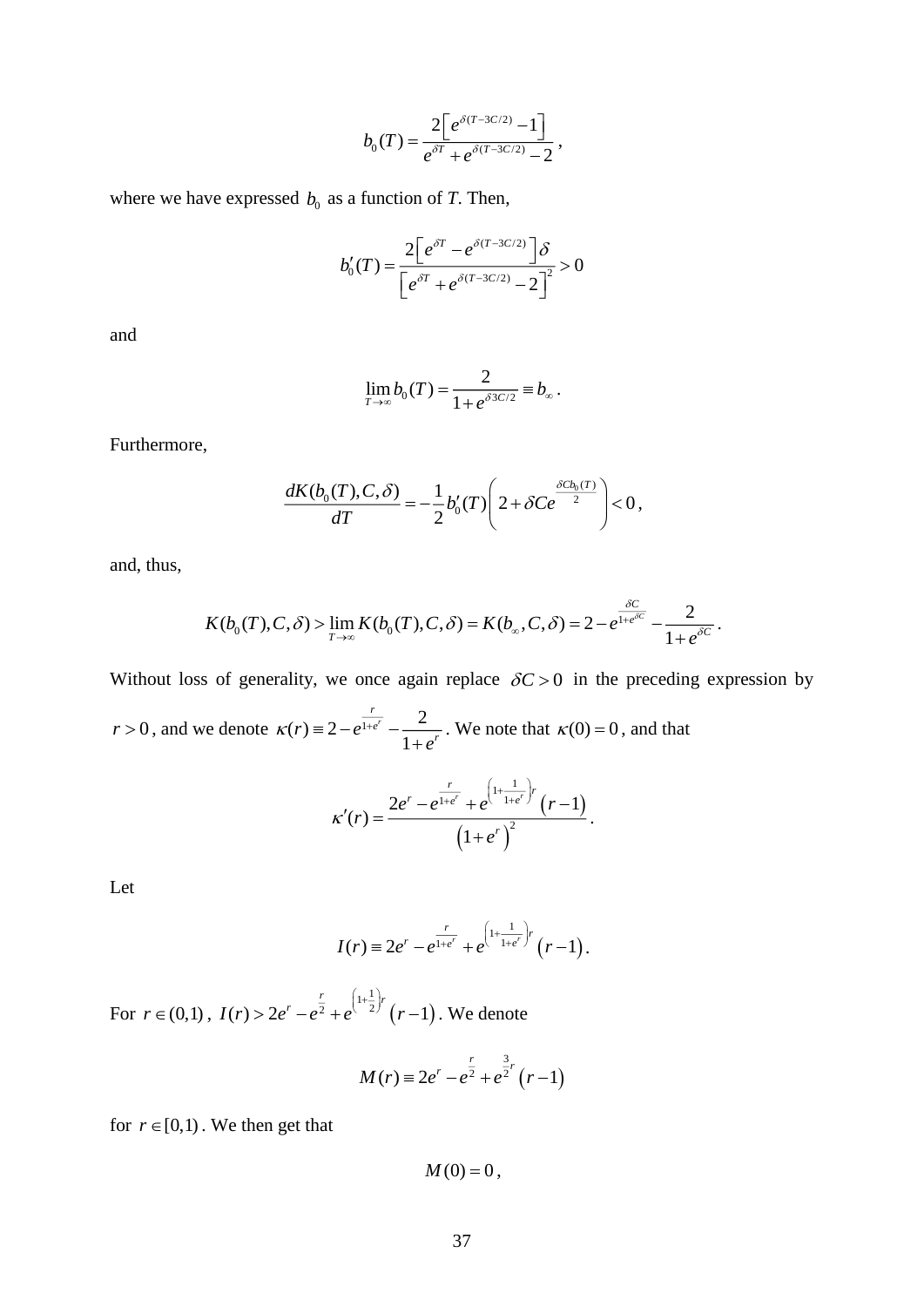that

$$
M'(r) = \frac{1}{2}e^{\frac{r}{2}} \left[4e^{\frac{r}{2}} - e^r(1-3r) - 1\right],
$$

that

 $M'(0) = 1$ ,

and that

$$
M''(r) = \frac{1}{4}e^{\frac{r}{2}} \left[8e^{\frac{r}{2}} + e^r(9r+3) - 1\right] > 0
$$

for  $r \in (0,1)$  and, thus,  $M'(r) > 0$ , and  $M(r) > 0$  for  $r \in (0,1)$ .

For  $r \geq 1$ ,

$$
I(r) \geq 2e^r - e^{\frac{r}{2}} > 0,
$$

and, therefore,  $I(r) > 0$  for all  $r > 0$ . It then follows that  $\kappa'(r) > 0$  for  $r > 0$  which, combined with  $\kappa(0) = 0$ , implies that  $\kappa(r) > 0$  for  $r > 0$ .

Thus, we conclude that  $0 < K(b_\infty, C, \delta) < K(b, C, \delta) = J\left(\frac{2}{b} - 1, C, \delta\right)$  $< K(b_\infty, C, \delta) < K(b, C, \delta) = J\left(\frac{2}{b} - 1, C, \delta\right)$ , and that  $EU(2,1+\alpha) - \lim_{s_{HD}\to 0} EU(2, s_{HD}) > 0$ . Therefore, the maximum at the border  $s_{HH} = 2$  is obtained for  $s_{HD} = 1 + \alpha$ .

Now, at the border  $s_{HH} \rightarrow 0$ , the limit function is

$$
\lim_{s_{HH}\to 0} EU(s_{HH}, s_{HD}) = \frac{1}{\delta} \Big[ 2 - (1+\alpha)e^{-\delta T} \Big],
$$

this limit is constant with respect to  $s_{HD}$ , and

$$
U_{H}-\lim_{s_{HH}\to 0}EU(s_{HH}, s_{HD})=\frac{e^{-\delta T}(\alpha-1)}{\delta}>0,
$$

so that adding in (M39) yields  $EU(2,1+\alpha) > \lim_{s_{HH}\to 0} EU(s_{HH}, s_{HD})$ .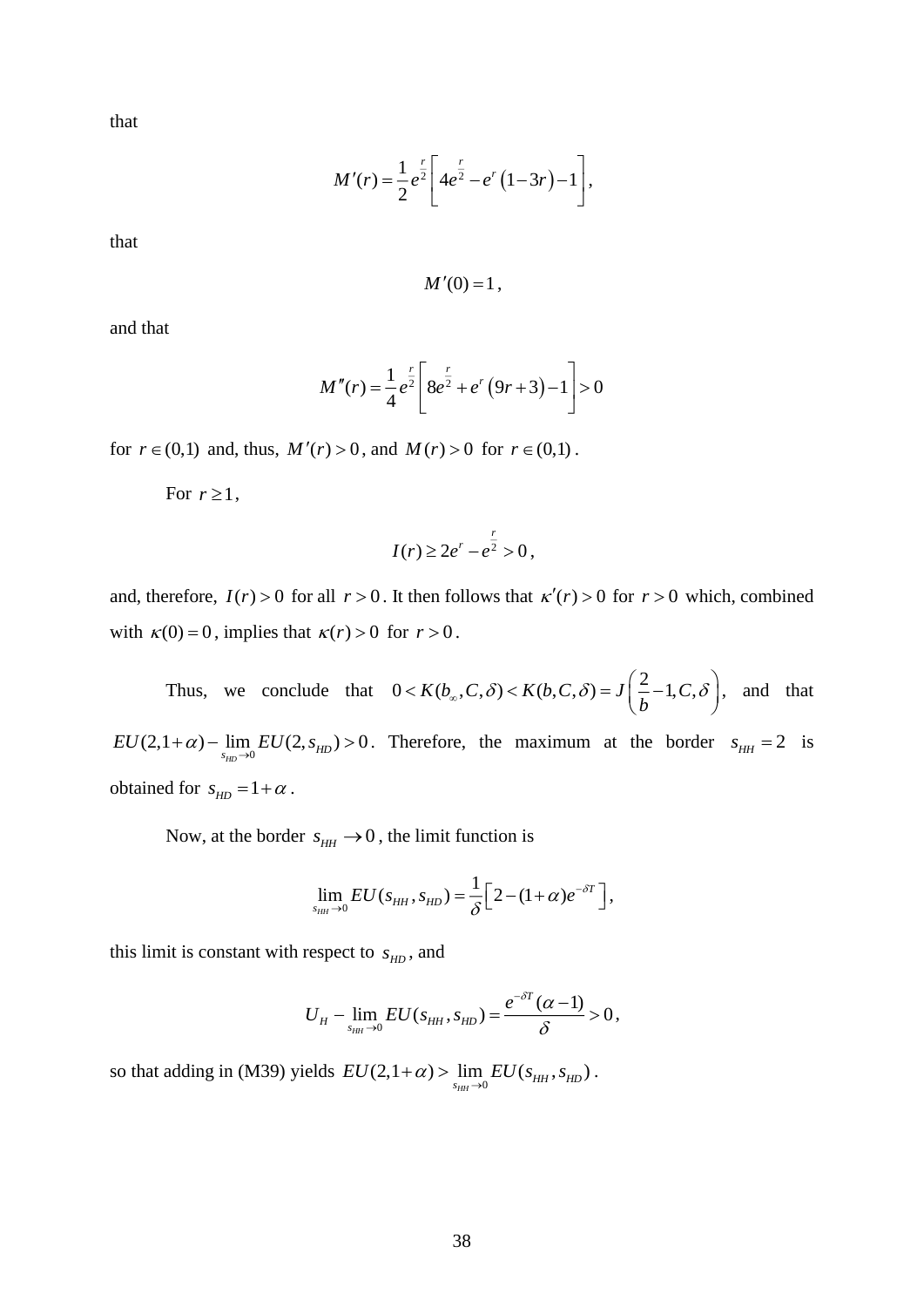Summing up the discussion pertaining to the maximization problem (M12), the global maximum is obtained at  $(s_{HH}^*, s_{HD}^*) = (2, 1 + \alpha)$ . Returning to the original problem (M11), we obviously get that  $s_{H1}^* = 1$ ,  $s_{H2}^* = 1$ ,  $s_D^* = \alpha$ , and because

$$
\frac{C}{2s_{H1}^{*}} + \frac{C}{s_{H2}^{*} + s_{D}^{*}} = \frac{C}{2} + \frac{C}{1+\alpha} < \frac{C}{2} + \frac{C}{2} = C < T,
$$

the last condition in (M11) is also satisfied. This finally concludes the proof of Lemma M3. Q.E.D.

We see that when they save at the optimal rates, the time of departure of the winner of the draw and the time of departure of the loser of the draw are, respectively, \*  $1 = \frac{1}{2} \sqrt{2} \sqrt{2}$ 1  $(s_{H1}^*) = \frac{1}{2}C\frac{C}{2\pi^*} = \frac{1}{2}$  $T_w \equiv T_w(s_{H1}^*) = \frac{1}{2}C\frac{C}{2s_{H1}^*} = \frac{1}{2}$  $T_w \equiv T_w(s_{H1}^*) = \frac{1}{2}C\frac{C}{2s_{H1}^*} = \frac{1}{2}C$ , and  $T_L \equiv T_L(s_{H1}^*, s_{H2}^*, s_L^*)$  $(s_{H2}^*, s_D^*) = \frac{C}{2s_{\text{max}}^*} + \frac{C}{s_{\text{n}} + s_{\text{n}}}$  $-\frac{1}{s_D^* + s_{H2}^*}$ the loser of the draw are, respective<br>  $(s_{H1}^*, s_{H2}^*, s_D^*) = \frac{C}{2s_{H1}^*} + \frac{C}{s_{H1}^* + s_{H2}^*} = \frac{1}{2}C + \frac{1}{1 + \frac{1}{2}}$  $\sum_{L} \equiv T_L(\dot{s}_{H1}^*, \dot{s}_{H2}^*, \dot{s}_{D}^*) = \frac{C}{2\dot{s}_{H1}^*} + \frac{C}{\dot{s}_{D}^* + \dot{s}_{H2}^*} = \frac{1}{2}C + \frac{C}{1}$ re of the loser of the draw are, respectively<br>  $T_L = T_L(s_{H1}^*, s_{H2}^*, s_D^*) = \frac{C}{2s_{H1}^*} + \frac{C}{s_{H1}^*} = \frac{1}{2}C + \frac{1}{1+\alpha}C$  $\frac{C}{s_{H1}^{*}} + \frac{C}{s_{D}^{*} + s_{H2}^{*}} = \frac{1}{2}C + \frac{1}{1+\alpha}$ of the loser of the draw are, respectively,<br>=  $T_L(s_{H1}^*, s_{H2}^*, s_D^*) = \frac{C}{2s^*} + \frac{C}{s^* + s^*} = \frac{1}{2}C + \frac{1}{1+\alpha}C$  $\frac{C}{+s_{H2}^*} = \frac{1}{2}C + \frac{1}{1+\alpha}C$ 3  $2(1+\alpha)$  $\frac{\alpha}{\cdot}$ *C*  $\alpha$  $=\frac{3+}{3}$ + . Thus, the maximum level of utility attainable under a complete-compliance

agreement is

<u>.</u>

t is  
\n
$$
EU_{CC}(1,1,\alpha) = \frac{1}{2}U_W(1,1,\alpha) + \frac{1}{2}U_L(1,1,\alpha) = \int_0^{T_L} e^{-\delta t}u(0)dt + \int_{T_L}^T e^{-\delta t}u(\alpha)dt.
$$

By comparison of the right-hand side of the preceding expression with (3), we see that

$$
EU_{CC}(1,1,\alpha) = U_W^H = U_L, \qquad (M41)
$$

where  $U_W^H$  and  $U_L$  are, respectively, the lifetime utility of an honest winner ((2) in the main text of the paper), and the lifetime utility of a loser of the draw ((3) in the main text of the paper).

We next dispose of the assumption that joint saving is of the complete-compliance type, so as to incorporate the possibility that the winner of the draw will renege, neglecting to contribute funds to enable the loser of the draw to migrate. We show that under assumption (M2), the cheated individual will find it desirable to start saving alone from scratch at the rate  $s_{Ch}$  (subscript *Ch* stands for cheated).<sup>17</sup> We denote the utility of the loser of the draw when the winner of the draw reneges by

<sup>&</sup>lt;sup>17</sup> In the main text of the paper we provide a rationale why striking a joint saving agreement with yet another individual is not an appealing option for a cheated individual.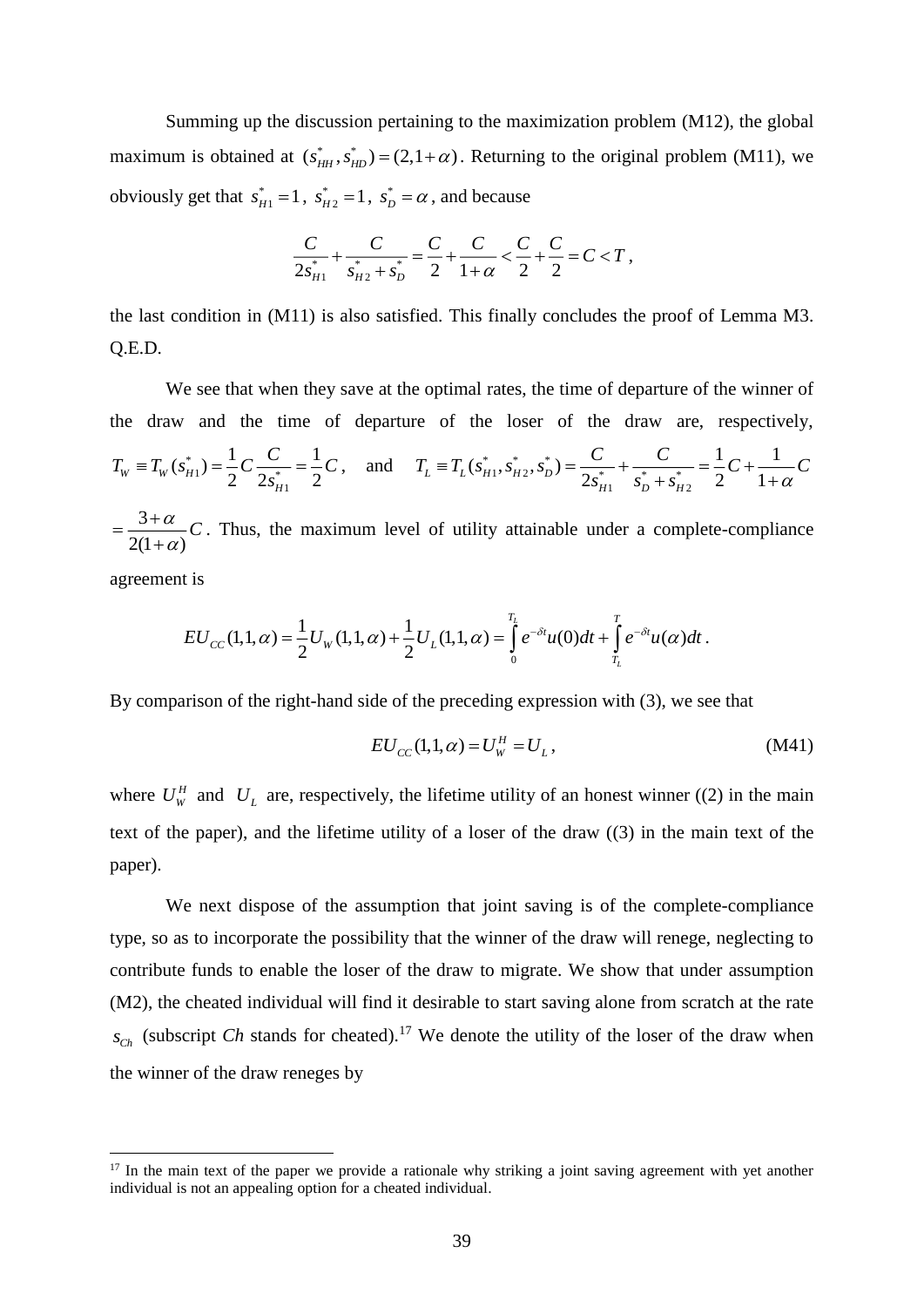$$
U_{Ch}(s_{H1}, s_{Ch}) \equiv \int\limits_{0}^{T_W(s_{H1})} e^{-\delta t} u(1-s_{H1}) dt + \int\limits_{T_W(s_{H1})}^{T_{Ch}(s_{H1}, s_{Ch})} e^{-\delta t} u(1-s_{Ch}) dt + \int\limits_{T_{Ch}(s_{H1}, s_{Ch})}^{T} e^{-\delta t} u(\alpha) dt,
$$

where  $T_{Ch}(s_{H1}, s_{Ch}) = \frac{C}{2s_{H1}} + \frac{C}{s_{Cl}}$ 1 *H Ch s s*  $=\frac{1}{2} + \frac{1}{2}$  is the point in time at which the cheated individual can take the migration journey after saving alone at the rate  $s_{Ch}$ . In the following lemma we show, given that condition (M2) regarding  $\alpha$  holds, the cheated individual indeed finds it rational to start saving from scratch, and that the saving rates that maximize  $U_{Ch}(s_{H1}, s_{Ch})$  are  $*$   $\overline{\phantom{a}}$  $s_{H1}^* = s_{Ch}^* = 1$ .

**Lemma M4.** If  $C < 2T/3$  and the condition (M2) is met, then saving alone in order to migrate after being cheated is a desirable choice for an individual, that is, there exists  $0 \leq s_{H_1}, s_{C_h} \leq 1$  such that  $U_{Ch}(s_{H_1}, s_{Ch}) > U_H$ . For such  $\alpha$ , the function  $U_{Ch}(s_{H_1}, s_{Ch})$  obtains a maximum at  $s_{H1}^* = s_G^*$  $s_{H1}^* = s_{Ch}^* = 1$ .

**Proof**. The proof of this lemma is structured as follows. First, we will show that conditions  $C < 2T/3$  and (M2) are sufficient for saving from scratch in order to migrate to be a desirable act for an individual after being cheated in a joint saving scheme. Next, we will define an optimization problem for the utility function  $U_{Ch}(s_H, s_{Ch})$ , and we will exhibit Supportive Lemma M3, which serves to reveal a property of the derivative of  $U_{ch}(s_{H1}, s_{Ch})$  with respect to  $s_{H1}$ . This property will allow us to determine that the maximum value of  $U_{Ch}(s_{H1}, s_{Ch})$  is obtained at  $s_{H1}^* = s_{C}^*$  $s_{H1}^* = s_{Ch}^* = 1$ .

To show that if conditions  $C < 2T/3$  and (M2) hold, then an individual who was cheated in a joint saving scheme will be inclined to save for migration from scratch, we let  $s_{H1} = s_{Ch} = 1$ . Then, the lifetime utility of a cheated individual is

$$
U_{Ch}(1,1)=\frac{1}{\delta}\Big[1+\alpha e^{-3\delta C/2}-(1+\alpha)e^{-\delta T}\Big].
$$

The requirement that the migration of a cheated individual after saving  $s_{H1} = s_{Ch} = 1$  per month is a gainful option is tantamount to the condition  $U_{Ch}(1,1) - U_H > 0$ , where  $U_H$  defined in (M1) is the lifetime utility of an individual who spends his entire working life in the home country. We note that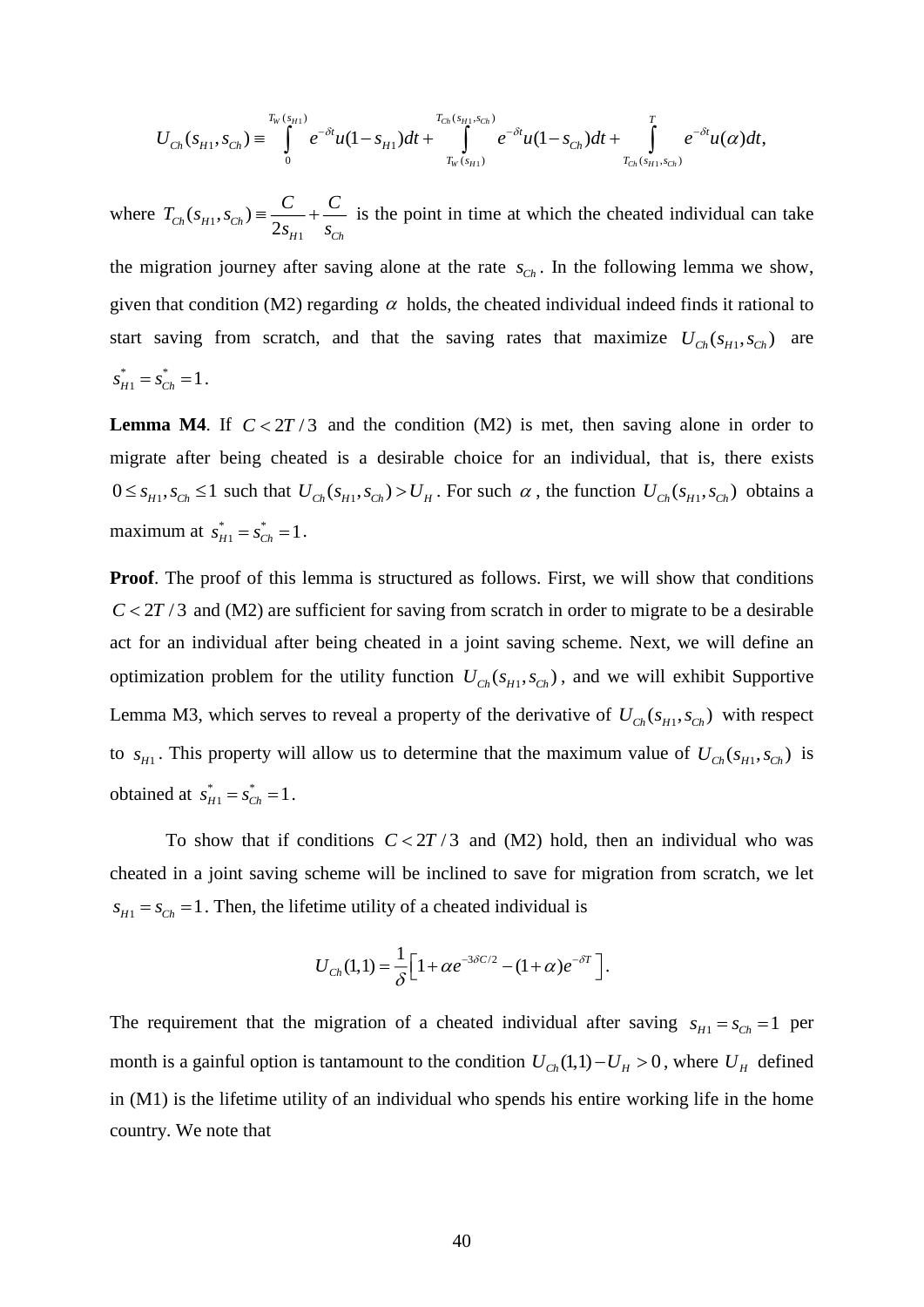$$
U_{Ch}(1,1)-U_H=\frac{1}{\delta}\Big[\alpha e^{-3\delta C/2}-(\alpha-1)e^{-\delta T}-1\Big],
$$

which translates into the condition

$$
\alpha > \frac{e^{\delta T}-1}{e^{\delta (T-3C/2)}-1}
$$

for  $U_{Ch}(1,1) - U_H > 0$ , which is (M2). When condition (M2) holds, not migrating after a period of saving any amount  $s > 0$  in an unsuccessful joint saving, which is surmised by the utility function

$$
U_{Ch2}(s) = \int_{0}^{C/s} e^{-\delta t} u(1-s) dt + \int_{C/s}^{T} e^{-\delta t} u(1) dt,
$$

is not preferred to saving the amount of 1 per month while in a futile joint saving, and saving alone from scratch the amount of 1 per month. To see this consideration clearly, we note that, obviously,  $U_{Ch2}(s) < U_H$ , and then, by incorporating (M2), we get that  $U_{Ch2}(s) < U_H < U_{Ch}(1,1)$ .

We formulate the maximization problem of a cheated individual as

$$
U_{\text{Cb}}(1,1)-U_H = \frac{1}{\delta} \left[ \alpha e^{-3\delta C/2} - (\alpha - 1)e^{-\beta T} - 1 \right],
$$
  
ch translates into the condition  

$$
\alpha > \frac{e^{\beta T} - 1}{e^{\beta (T - 3C/2)}} - 1
$$
  

$$
U_{\text{Cb}}(1,1)-U_H > 0
$$
, which is (M2). When condition (M2) holds, not migrating after a  
od of saving any amount  $s > 0$  in an unsuccessful joint saving, which is surmised by the  
ty function  

$$
U_{\text{Cb2}}(s) = \int_{0}^{C_I} e^{-\delta t} u(1-s) dt + \int_{C_{IS}}^{T} e^{-\delta t} u(1) dt,
$$
  
of preferred to saving the amount of 1 per month. To see this consideration clearly, we note that,  
iously,  

$$
U_{\text{Cb2}}(s) < U_H
$$
, and then, by incorporating (M2), we get that  

$$
s(s) < U_H < U_{\text{Cb1}}(1,1).
$$
  
We formulate the maximization problem of a checked individual as  

$$
\max_{s_H \to \infty} \{U_{\text{Cb}}(s_H, s_{\text{Cb}})\}
$$

$$
= \max_{s_H \to \infty} \{\frac{2 - s_{H1}}{\delta} \left(1 - e^{-\frac{\delta C}{2s_{H1}}} \right) + \frac{2 - s_{\text{Cb}}}{\delta} \left( e^{-\frac{\delta C}{2s_{H1} - \delta t} - e^{-\frac{\delta C}{2s_{H1} - \delta t}} \right) + \frac{1 + \alpha}{\delta} \left( e^{-\frac{\delta C}{2s_{H1} - \delta t} - e^{-\beta T}} \right) \}
$$
 (M42)  
s.t.  $0 < s_{H1}, s_{\text{Cb}} \le 1$ ,  $\frac{C}{2s_{H1}} + \frac{C}{s_{\text{Cb}}} \le T$ .  
licating steps that are similar to the ones taken in the course of the proof of Lemma M3,  
ming that  $\alpha$  satisfies condition (M2), and ignoring temporarily the second constraint in  
2) which, as shown at the end of the proof of Lemma M4, is satisfied at the optimum  
way, we get that  

$$
\frac{\partial U_{\text{Cb}}}{\partial s_{\text{Ca}}}(s_{H1}, s_{\text{Cb}}) = \frac
$$

Replicating steps that are similar to the ones taken in the course of the proof of Lemma M3, assuming that  $\alpha$  satisfies condition (M2), and ignoring temporarily the second constraint in (M42) which, as shown at the end of the proof of Lemma M4, is satisfied at the optimum anyway, we get that

$$
\frac{\partial U_{Ch}}{\partial s_{Ch}}(s_{H1}, s_{Ch}) = \frac{e^{-\frac{\delta C}{2s_{H1}} \frac{\delta C}{s_{Ch}}}\left[s_{Ch}^{2}\left(1 - e^{\frac{\delta C}{s_{Ch}}}\right) + \delta C\left(\alpha + s_{Ch} - 1\right)\right]}{2\delta s_{Ch}^{2}}.
$$
\n(M43)

The expression inside the square brackets in (M43) is the same as that inside the square brackets in (M4) for  $s_A = s_{Ch}$ . Therefore, drawing on the proof of Lemma M2, we note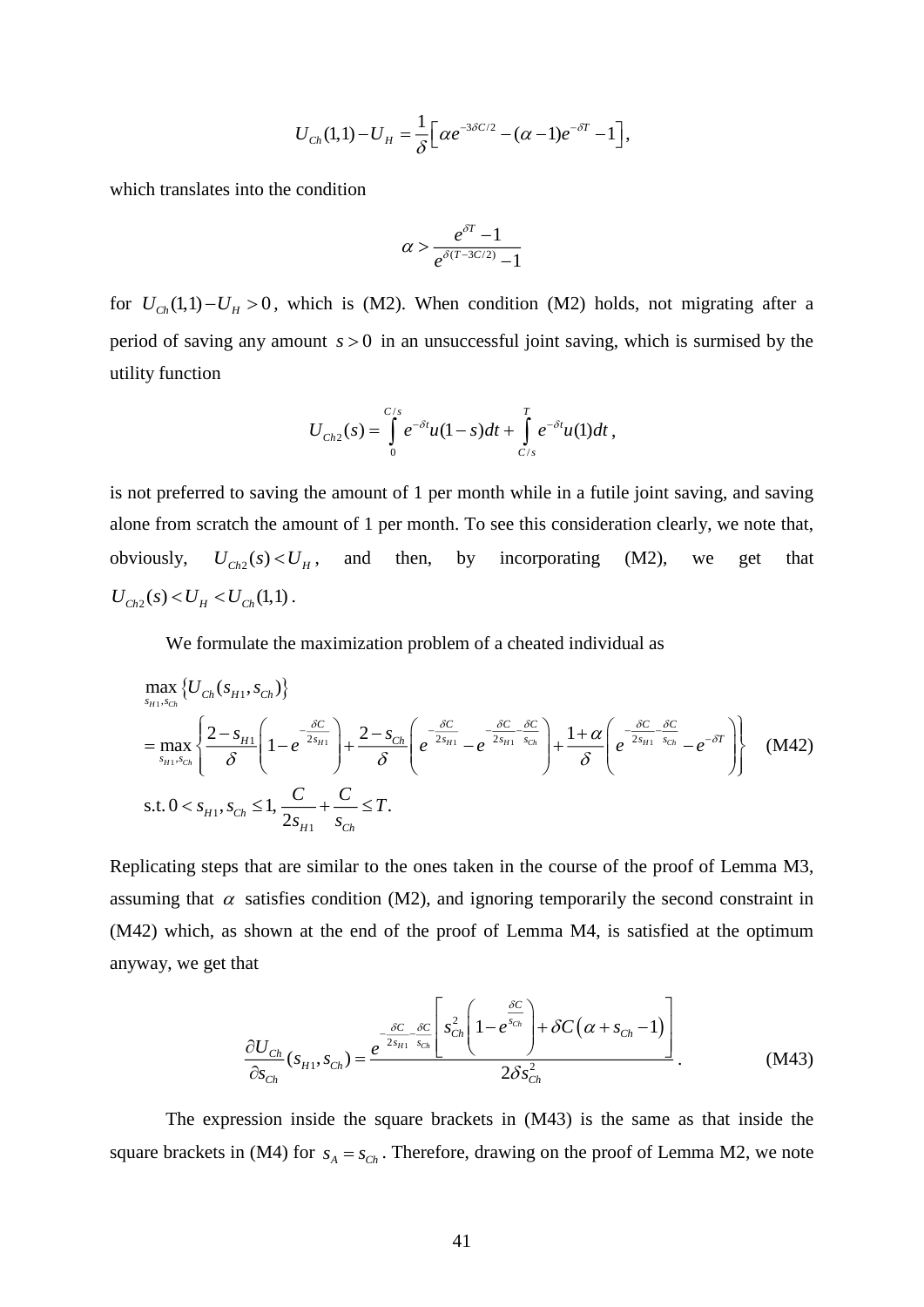that  $\frac{100 \text{ C/h}}{2}$  (s<sub>H1</sub>,1) > 0 *Ch*  $U_{\scriptscriptstyle Ch}$  (  $_{S}$ *s*  $\frac{\partial U_{Ch}}{\partial s_{Ch}}(s_{H1},1) > 0$ , and  $\frac{\partial U_{Ch}}{\partial s_{Ch}}(s_{H1},s_{Ch})$ *C h h*  $\frac{U_{Ch}}{S_{H1},S_{C}}$ *s*  $\frac{\partial U_{Ch}}{\partial s}(s_{m},s)$  $\frac{\partial C_{ch}}{\partial s_{ci}}(s_{H1}, s_{Ch})$  can cross zero only once for  $s_{Ch} \in (0,1)$ .

Consequently,

$$
\forall_{s_{H1}\in(0,1)}\forall_{s_{Ch}\in(0,1)} U_{Ch}(s_{H1},s_{Ch}) < \max\left\{U_{Ch}(s_{H1},1),\lim_{s_{Ch}\to 0}U_{Ch}(s_{H1},s_{Ch})\right\}.
$$

Thus, just as in the case of the function  $EU(\cdot)$  in the proof of Lemma M3, either the maximum is reached at the border  $s_{Ch} = 1$ , or it is not obtained if the function increases as  $s_{\text{Ch}} \rightarrow 0$ .

Next, we deal with the properties of  $U_{\text{Ch}}(s_{H1}, 1)$ . We get that

$$
\frac{\partial U_{Ch}}{\partial s_{H1}}(s_{H1},1) = \frac{e^{-\frac{\delta C}{2s_{H1}} - \delta C} \left\{ \delta C \left[ \alpha + e^{\delta C} \left( s_{H1} - 1 \right) \right] + 2e^{\delta C} \left( 1 - e^{\frac{\delta C}{2s_{H1}}} \right) s_{H1}^2 \right\}}{2\delta s_{H1}^2}.
$$
 (M44)

Denoting the expression inside the curly brackets in (M44), which determines the sign of 1 1  $\frac{Ch}{H_1}(s_{H1},1)$ *H*  $\frac{U_{Ch}}{S}$ *s*  $\partial$  $\partial$ , by  $L(s_{H_1}, \alpha, \delta, C)$ , we show that  $L(\cdot)$  is a concave function of  $s_{H_1} \in (0,1]$ , and

that  $L(1, \alpha, \delta, C) > 0$ . This we do by using the following supportive lemma.

**Supportive Lemma M3**. For the function

mma M3. For the function  
\n
$$
L(s_{H1}, \alpha, \delta, C) = \delta C \left[ \alpha + e^{\delta C} \left( s_{H1} - 1 \right) \right] + 2e^{\delta C} \left( 1 - e^{\frac{\delta C}{2s_{H1}}} \right) s_{H1}^2
$$

it holds: (i) that the function is concave with respect to  $s_{H_1} \in (0,1]$ , and (ii) that  $L(1, \alpha, \delta, C) > 0$ .

**Proof**. We begin by proving part (i). From

$$
\frac{\partial L}{\partial s_{H1}}(s_{H1}, \alpha, \delta, C) = e^{\delta C} \left[ \delta C + e^{\frac{\delta C}{2s_{H1}}} (\delta C - 4s_{H1}) + 4s_{H1} \right]
$$

we get that

$$
\frac{\partial^2 L}{\partial s_{H1}^2}(s_{H1}, \alpha, \delta, C) = e^{\delta C} \left\{ 4 + e^{\frac{\delta C}{2s_{H1}}} \left[ \frac{\delta C (4s_{H1} - \delta C)}{2s_{H1}^2} - 4 \right] \right\} = l(s_{H1}, \alpha, \delta, C).
$$

Because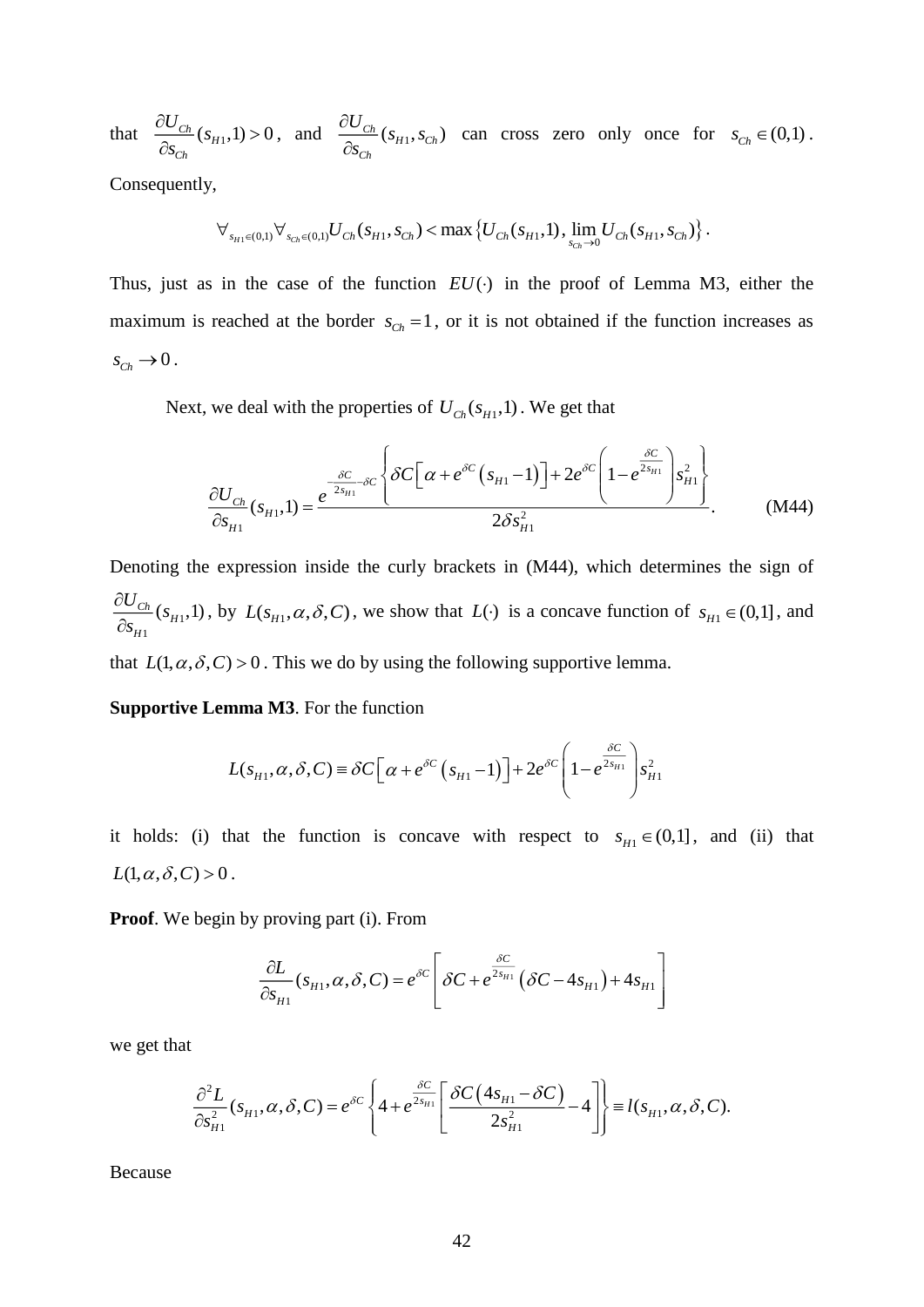$$
\frac{\partial l}{\partial \delta}(s_{H1}, \alpha, \delta, C) = -\frac{\delta^2 C^3 e^{\frac{\delta C}{2s_{H1}}}}{2s_{H1}^3} < 0,
$$

then  $l(s_{H1}, \alpha, \delta, C) < \lim_{\delta \to 0} l(s_{H1}, \alpha, \delta, C) = 0$ , which yields 2 2  $^{6}$ H<sub>1</sub> 1  $(s_{H1}, \alpha, \delta, C) < 0$ *H C s*  $\frac{\partial^2 L}{\partial x^2}(s_{H1}, \alpha, \delta, C)$  $\partial$  $< 0$ .

Proceeding to prove part (ii), from the definition of the function  $L(\cdot)$  we get that

$$
L(1, \alpha, \delta, C) = 2e^{\delta C} - 2e^{\frac{3\delta C}{2}} + \alpha \delta C.
$$

We note that

$$
\frac{\partial L}{\partial \alpha}(1,\alpha,\delta,C) = \delta C > 0,
$$

and, consequently, upon taking into account (M2),  $L(1, \alpha, \delta, C) > L(1, \alpha_0, \delta, C)$ . Treating  $\alpha_0$ as a function of *T*, we then get from (M2) that

$$
\alpha'_0(T) = -\frac{e^{\delta T + 3\delta C/2} \left(e^{3\delta C/2} - 1\right) \delta}{\left(e^{\delta T} - e^{3\delta C/2}\right)^2} < 0
$$

and that

$$
\lim_{T\to\infty} \alpha_0(T) = e^{3\delta C/2} \equiv \alpha^{\infty}.
$$

Then,

$$
\frac{dL(1,\alpha_0(T),\delta,C)}{dT} = \alpha'_0(T)\frac{\partial L}{\partial \alpha}(1,\alpha,\delta,C) < 0,
$$

and, thus,

$$
L(1, \alpha_0, \delta, C) > \lim_{T \to \infty} L(1, \alpha_0(T), \delta, C) = L(1, \alpha^{\infty}, \delta, C)
$$
  
=  $2e^{\delta C} - 2e^{\frac{3\delta C}{2}} + e^{\frac{3\delta C}{2}} \delta C = e^{\delta C} \left[ 2 + e^{\frac{\delta C}{2}} (\delta C - 2) \right].$ 

=  $-\frac{\delta^2 C^2 e^{-s_{H1}}}{2s_{H1}^3}$ <br>
and the yields  $\frac{\partial^2}{\partial s}$ <br>
definition of  $e^{\delta C} - 2e^{\frac{3\delta C}{2}} + c$ <br>  $e^{\delta C} - 2e^{\frac{3\delta C}{2}} + c$ <br>  $C = \delta C > 0$ ,<br>
(M2),  $L(1, \alpha, \beta)$ <br>  $\frac{3\delta C/2}{2} (e^{3\delta C/2} - 1)$ <br>  $\frac{1}{\delta \alpha} (1, \alpha, \beta)$ <br>  $e^{\frac$ Without loss of generality, we once again replace the product  $\delta C > 0$  in the preceding expression by a variable  $r > 0$ , denoting the term in square brackets by  $v(r) = 2 + e^2 (r - 2)$  $v(r) = 2 + e^{\frac{r}{2}}(r-2)$ . We note that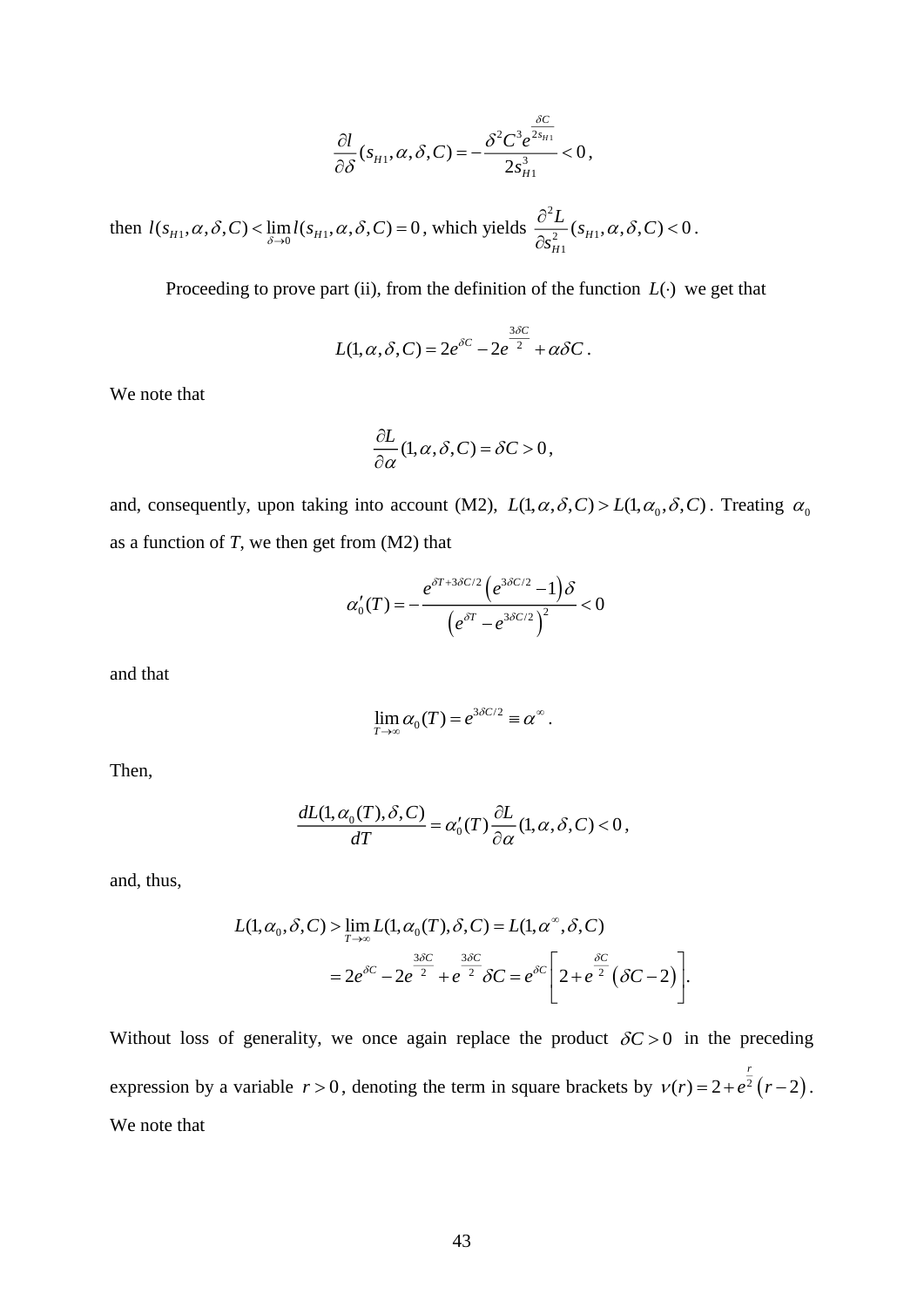$$
v'(r) = \frac{1}{2}re^{\frac{r}{2}} > 0,
$$

so that  $v(r) > \lim_{r \to 0} v(r) = 0$ . Consequently,  $0 < L(1, \alpha^{\infty}, \delta, C) < L(1, \alpha_0, \delta, C) < L(1, \alpha, \delta, C)$ , which concludes the proof of Supportive Lemma M3. Q.E.D.

 $\frac{1}{2}$ re<sup>2</sup><br>0 <<br>ma M4, if er ti<br>btain<br> $M4$ , if er ti<br>btain<br>1) > l<br> $\frac{1}{\delta}$ [2<br>ned ir<br>1) =  $\frac{1}{\epsilon}$ <br>5), w<br>tained 0. W<br>44<br>44 Returning to the proof of Lemma M4, from the properties of the function  $L(\cdot)$ displayed in Supportive Lemma M3, we infer that either the maximum of  $U_{Ch}(s_{H1}, 1)$  is obtained for  $s_{H_1} = 1$ , or that it cannot be obtained if this function increases for  $s_{H_1} \rightarrow 0$ beyond the level  $U_{Ch}(1,1)$ .

Recalling (M2), in  $(s_{H_1}, s_{C_h}) = (1,1)$ ,

$$
U_{Ch}(1,1) > U_H , \t\t(M45)
$$

whereas for  $s_{Ch} = 1$  and  $s_{H1} \rightarrow 0$ ,

$$
\lim_{s_{H1}\to 0} U_{Ch}(s_{H1}, 1) = \frac{1}{\delta} \Big[ 2 - (1 + \alpha) e^{-\delta T} \Big].
$$
 (M46)

Comparing  $\lim_{s_{H1}\to 0} U_{Ch}(s_{H1}, 1)$  with  $U_H$  (as defined in (M1)) yields

$$
U_{H} - \lim_{s_{H1} \to 0} U_{Ch}(s_{H1}, 1) = \frac{1}{\delta} (\alpha - 1)e^{-\delta T} > 0, \qquad (M47)
$$

and, consequently, upon making use of (M45), we get that  $U_{Ch}(1,1) > U_H > \lim_{s_{H1} \to 0} U_{Ch}(s_{H1}, 1)$ and, therefore, for  $s_{Ch} = 1$  the maximum is obtained at  $s_{H1} = 1$ .

We now investigate the case of  $s_{ch} \rightarrow 0$ . We get that

$$
\lim_{s_{Ch}\to 0} U_{Ch}(s_{H1}, s_{Ch}) = \frac{1}{\delta} \left[ 2 + s_{H1} \left( e^{-\frac{\delta C}{2s_{H1}}} - 1 \right) - (1 + \alpha) e^{-\delta T} \right]
$$

and then

$$
\frac{\partial^2}{\partial s_{H1}^2} \left[ \lim_{s_{Ch}\to 0} U_{Ch}(s_{H1}, s_{Ch}) \right] = \frac{\delta C^2 e^{-\frac{\delta C}{2s_{H1}}}}{4s_{H1}^3} > 0.
$$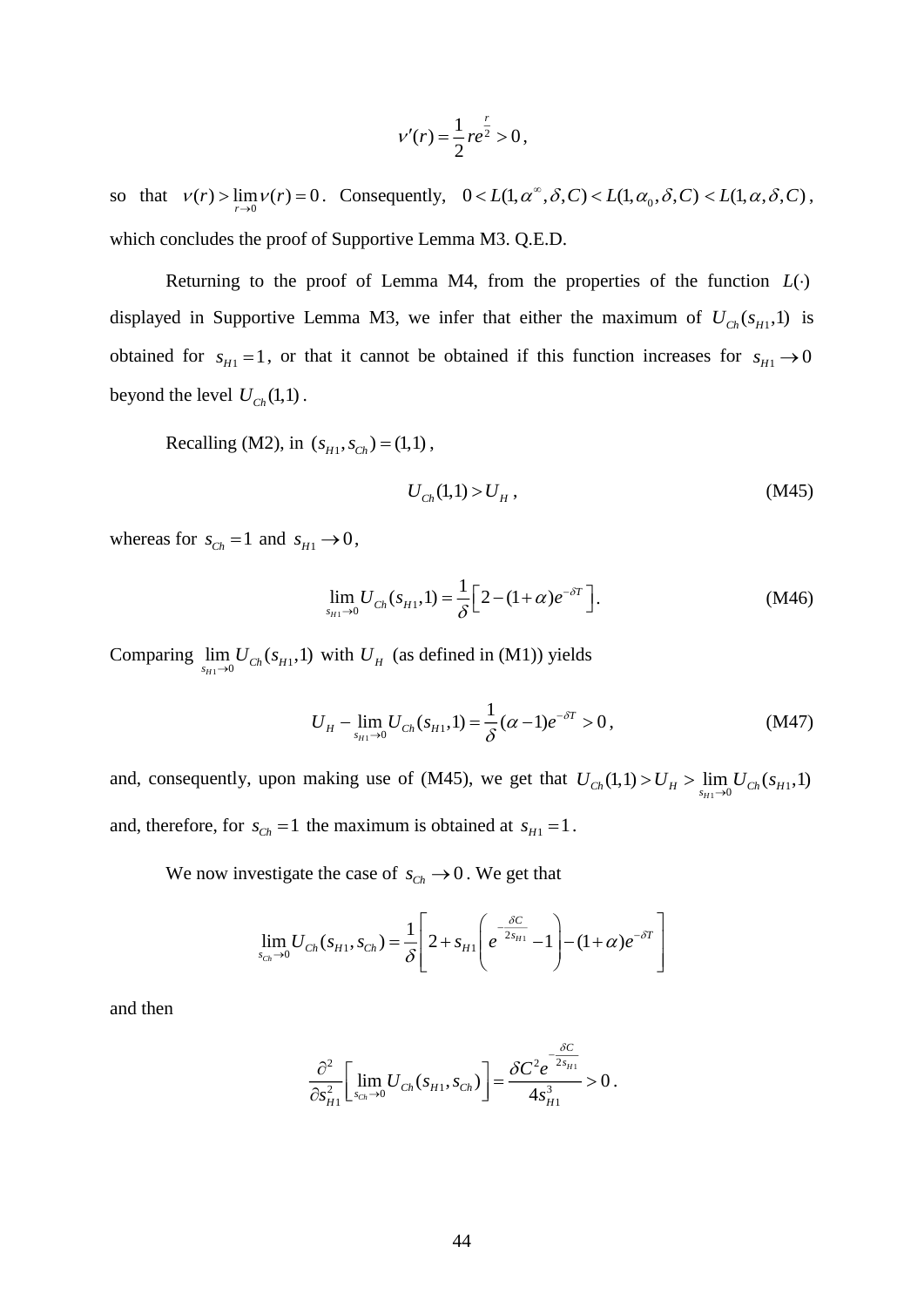Consequently, the function  $\lim_{s_{\text{Ch}} \to 0} U_{\text{Ch}}(s_{H_1}, s_{\text{Ch}})$  is convex with respect to  $s_{H_1} \in (0,1]$ , which implies that either it obtains a maximum for  $s<sub>H1</sub> = 1$ , or a maximum cannot be obtained if the function increases for  $s_{H1} \to 0$  beyond the level  $\lim_{s_{Ch} \to 0} U_{Ch}(1, s_{Ch})$ . We note that

$$
\lim_{s_{H1}\to 0}\left[\lim_{s_{Ch}\to 0}U_{Ch}(s_{H1},s_{Ch})\right]=\frac{1}{\delta}\left[2-(1+\alpha)e^{-\delta T}\right].
$$

Comparing this last expression with (M46), and using (M47), we see that

$$
\lim_{s_{H1}\to 0} \left[ \lim_{s_{Ch}\to 0} U_{Ch}(s_{H1}, s_{Ch}) \right] = \lim_{s_{H1}\to 0} U_{Ch}(s_{H1}, 1)
$$

and, therefore,  $U_{Ch}(1,1) > U_H > \lim_{s_{H1} \to 0} \left[ \lim_{s_{Ch} \to 0} U_{Ch}(s_{H1}, s_{Ch}) \right]$ . Also

$$
\lim_{s_{Ch}\to 0} U_{Ch}(1,s_{Ch}) = \frac{1}{\delta} \Big[1 + e^{-\delta C/2} - (1+\alpha)e^{-\delta T}\Big],
$$

and

$$
U_{H} - \lim_{s_{Ch} \to 0} U_{Ch}(1, s_{Ch}) = \frac{1}{\delta} \Big[ \Big( 1 - e^{-\delta C/2} \Big) + (\alpha - 1) e^{-\delta T} \Big] > 0
$$

because  $(1 - e^{-\delta C/2}) > 0$  for  $\delta C > 0$  and  $\alpha > 1$ . Therefore,

$$
U_{Ch}(1,1) > U_H > \lim_{s_{Ch}\to 0} U_{Ch}(1,s_{Ch}).
$$

Summing up the analysis pertaining to the maximization problem (M42),  $U_{Ch}(1,1)$  is the global maximum over  $(s_{H_1}, s_{C_h}) = (0,1] \times (0,1]$ , obtained for  $(s_{H_1}^*, s_C^*)$  $(s_{H1}^*, s_{Ch}^*) = (1,1)$ . Because

$$
\frac{C}{2s_{H1}^{*}} + \frac{C}{s_{Ch}^{*}} = \frac{C}{2} + \frac{C}{1} = \frac{3C}{2},
$$

and because we have assumed that  $C < 2T/3$ , then also the constraint  $2s_{H1}$   $s_{Ch}$ *C C s T s*  $+\frac{C}{\sqrt{2}} \leq T$  in

(M42) is satisfied for  $(s_{H1}^*, s_{C}^*)$  $(s<sub>H1</sub><sup>*</sup>, s<sub>Ch</sub><sup>*</sup>) = (1,1)$ . This concludes the proof of Lemma M4. Q.E.D.

It follows then that after  $T_w = C/2$  months of a futile joint saving, the cheated individual will spend an additional *C* months saving, this time doing so alone. We denote by  $T_{Ch} = T_{Ch}(s_{H_1}^*, s_{Ch}^*) = C/(2s_{H_1}^*) + C/s_{Ch}^* = 3C/2$  the point in time at which he will at last be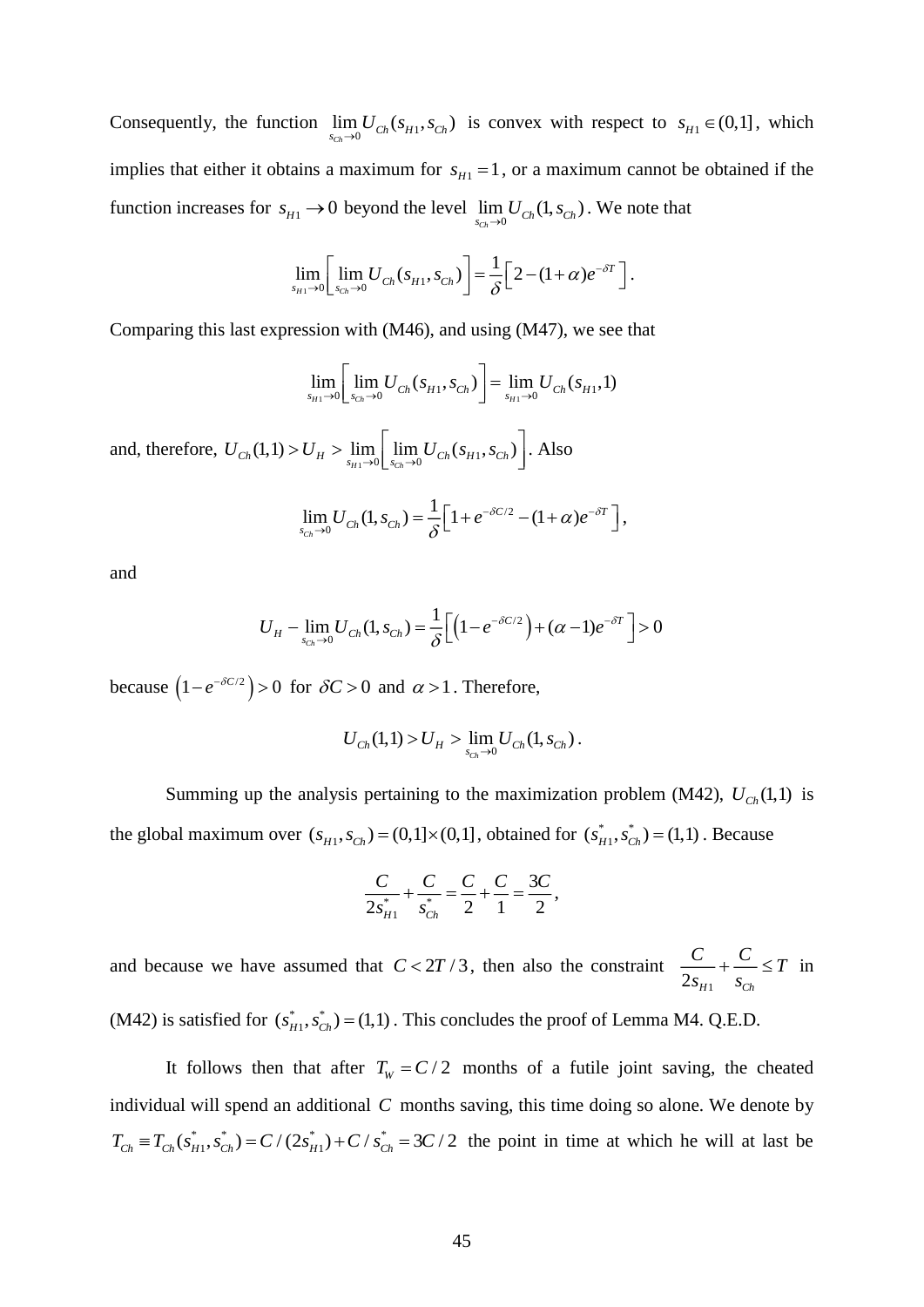able to migrate. Thus, the utility of the loser of the draw when the winner of the draw reneges, namely  $U_{ch}$ , as introduced in (4) in the main text of the paper, is

$$
U_{Ch} = U_{Ch}(1,1) = \int_{0}^{T_{Ch}} e^{-\delta t} u(0) dt + \int_{T_{Ch}}^{T} e^{-\delta t} u(\alpha) dt.
$$

Then, the expected utility of an honest would-be migrant *j* (an individual who is inclined to keep his part of the agreement if he were the winner of the draw) derived from striking a joint saving agreement with individual *i* is

$$
EU^H(s_{H1}, s_{H2}, s_D, s_{Ch})
$$
  
=  $\frac{1}{2}EU_{CC}(s_{H1}, s_{H2}, s_D) + \frac{1}{2} \Big[ pEU_{CC}(s_{H1}, s_{H2}, s_D) + (1-p)U_{Ch}(s_{H1}, s_{Ch}) \Big]$  (M48)  
=  $\frac{1+p_i^j}{2}EU_{CC}(s_{H1}, s_{H2}, s_D) + \frac{1-p_i^j}{2}U_{Ch}(s_{H1}, s_{Ch}).$ 

**Lemma M5.** If  $T > 3C/2$  and condition (M2) is met, then the saving rates  $s_{H_1}, s_{H_2}, s_D, s_{Ch_1}$ that maximize  $EU^H(s_H, s_H, s_D, s_C)$  are  $s_H^* = s_H^* = s_C^*$  $s_{H1}^* = s_{H2}^* = s_{Ch}^* = 1$ , and  $s_D^* = \alpha$  for any level of p.

**Proof.** We can write the maximization problem that pertain to the expected utility defined in (M48) as

$$
\max_{s_{H1}, s_{H2}, s_{D}, s_{Ch}} \left\{ EU^{H}(s_{H1}, s_{H2}, s_{D}, s_{Ch}) \right\}
$$
\n
$$
= \max_{s_{H1}, s_{H2}, s_{D}, s_{Ch}} \left\{ \frac{1 + p_{i}^{j}}{2} EU_{CC}(s_{H1}, s_{H2}, s_{D}) + \frac{1 - p_{i}^{j}}{2} U_{Ch}(s_{H1}, s_{Ch}) \right\}.
$$

First, we note that because  $(1 + p_i^j) \ge 0$  and  $(1 - p_i^j) \ge 0$ , there is no "trade-off" between the maximized functions  $EU_{CC}(\cdot)$  and  $U_{Ch}(\cdot)$  (both functions enter the objective function with non-negative coefficients). Second, the maximization of  $EU_{CC}(\cdot)$  and the maximization of  $U_{ch}(\cdot)$  each yields the same result with respect to the common variable  $s_{H1}$ ; that is, in both cases  $s_{H1}^* = 1$ .

Summing up: the values of  $s_{H_1}, s_{H_2}, s_{D}, s_{Ch}$  that maximize  $EU^H(\cdot)$  are the same as those that maximize  $EU_{CC}(\cdot)$  ( $s_{H1}^*, s_{H2}^*, s_D^*$  from Lemma M3), and  $U_{Ch}(\cdot)$  ( $s_{H1}^*, s_C^*$  $s_{H1}^*$ ,  $s_{Ch}^*$  from Lemma M4) separately. Q.E.D.